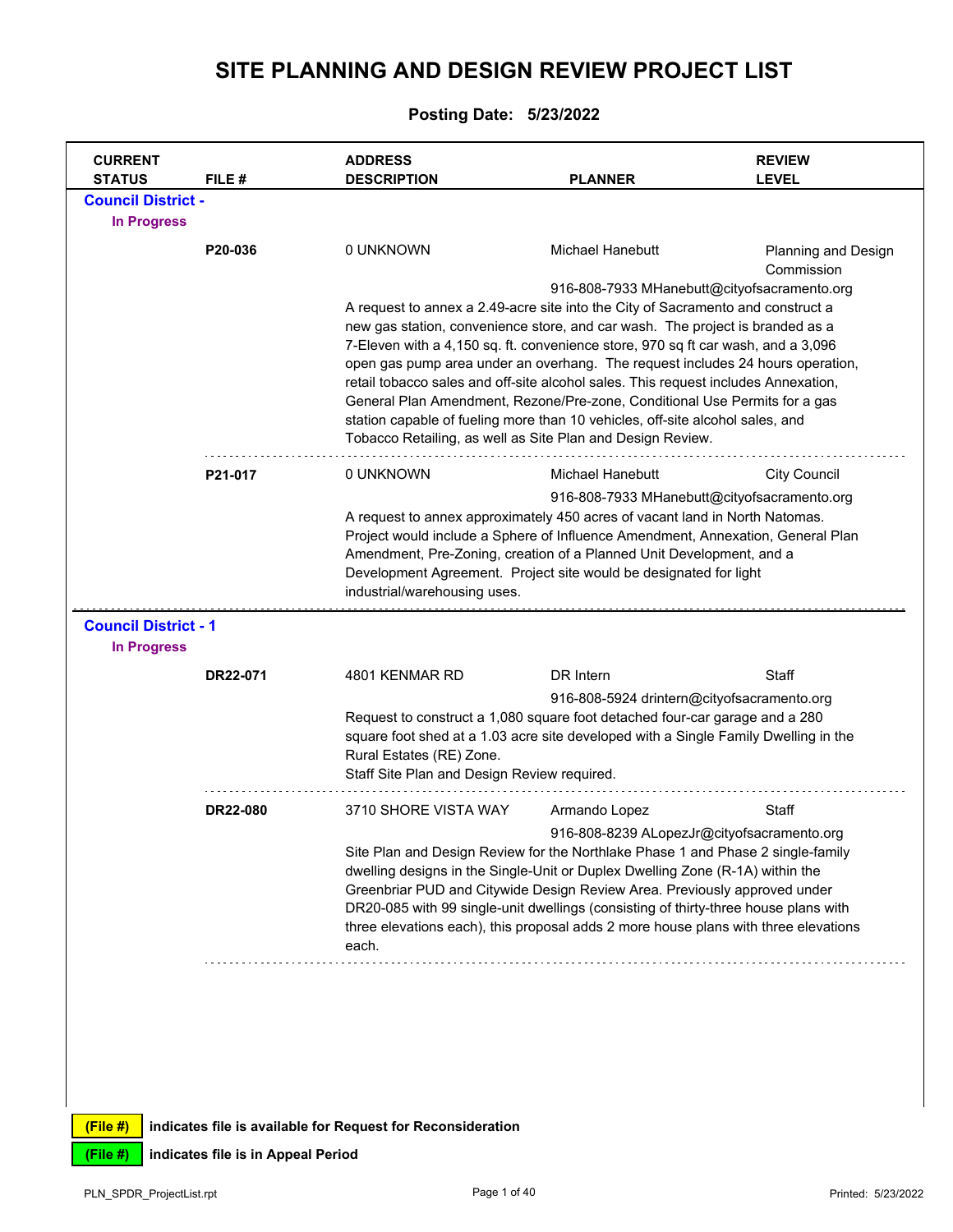| <b>CURRENT</b><br><b>STATUS</b> | FILE#   | <b>ADDRESS</b><br><b>DESCRIPTION</b>                                                                                                                                                                                                                                                                                                                                                                                                                                                                                                                                                                                                                                   | <b>PLANNER</b>                                                                                                                                                                                                                                                                                                                                                                                                                                                 | <b>REVIEW</b><br><b>LEVEL</b>     |
|---------------------------------|---------|------------------------------------------------------------------------------------------------------------------------------------------------------------------------------------------------------------------------------------------------------------------------------------------------------------------------------------------------------------------------------------------------------------------------------------------------------------------------------------------------------------------------------------------------------------------------------------------------------------------------------------------------------------------------|----------------------------------------------------------------------------------------------------------------------------------------------------------------------------------------------------------------------------------------------------------------------------------------------------------------------------------------------------------------------------------------------------------------------------------------------------------------|-----------------------------------|
| <b>Council District - 1</b>     |         |                                                                                                                                                                                                                                                                                                                                                                                                                                                                                                                                                                                                                                                                        |                                                                                                                                                                                                                                                                                                                                                                                                                                                                |                                   |
| <b>In Progress</b>              |         |                                                                                                                                                                                                                                                                                                                                                                                                                                                                                                                                                                                                                                                                        |                                                                                                                                                                                                                                                                                                                                                                                                                                                                |                                   |
|                                 | P21-009 | 5330 RIO LINDA BLVD                                                                                                                                                                                                                                                                                                                                                                                                                                                                                                                                                                                                                                                    | Jose Quintanilla                                                                                                                                                                                                                                                                                                                                                                                                                                               | <b>City Council</b>               |
|                                 |         |                                                                                                                                                                                                                                                                                                                                                                                                                                                                                                                                                                                                                                                                        | 916-808-5879 jquintanilla@cityofsacramento.org                                                                                                                                                                                                                                                                                                                                                                                                                 |                                   |
|                                 |         | A request for:<br>1) General Plan Amendment from Suburban Neighborhood Low Density (SNLD) to<br>Suburban Neighborhood Medium Density (SNMD);<br>2) Re-zone of 20.55 acres from Agriculture (A) to Multi-Unit Dwelling (R-2A);<br>3) Tentative Subdivision Map to subdivide 4 parcels into 177 residential parcels and<br>31 parcels for common facilities (alleys, public and private open space,<br>landscaping, and water detention);<br>4) Site Plan and Design Review for review the Tentative Subdivision Map with<br>deviations to reduce minimum required lot depth and lot size; and, for the<br>construction of 177 single-unit dwellings with 4 house plans. |                                                                                                                                                                                                                                                                                                                                                                                                                                                                |                                   |
|                                 | P22-016 | 0 BRIDGECROSS DR                                                                                                                                                                                                                                                                                                                                                                                                                                                                                                                                                                                                                                                       | Jose Quintanilla                                                                                                                                                                                                                                                                                                                                                                                                                                               | Planning and Design<br>Commission |
|                                 |         | the Planning and Design Commission level.                                                                                                                                                                                                                                                                                                                                                                                                                                                                                                                                                                                                                              | 916-808-5879 jquintanilla@cityofsacramento.org<br>A request for: 1) PUD Schematic Plan Amendment to designate the site for<br>residential within the Northpointe Park Planned Unit Development (PUD); 2)<br>Tentative Subdivision Map to subdivide 1 parcel into 48 residential lots, and 3<br>common parcels; 3) Site Plan and Design Review for the construction of 48<br>single-unit dwellings in the Limited Commercial zone (C-1-PUD). Requires review at |                                   |
|                                 | P22-017 | Previously routed in January 2022 as Z21-123.<br>4100 NORTHGATE BLVD                                                                                                                                                                                                                                                                                                                                                                                                                                                                                                                                                                                                   | Jose Quintanilla                                                                                                                                                                                                                                                                                                                                                                                                                                               | Planning and Design               |
|                                 |         |                                                                                                                                                                                                                                                                                                                                                                                                                                                                                                                                                                                                                                                                        |                                                                                                                                                                                                                                                                                                                                                                                                                                                                | Commission                        |
|                                 |         |                                                                                                                                                                                                                                                                                                                                                                                                                                                                                                                                                                                                                                                                        | 916-808-5879 jquintanilla@cityofsacramento.org                                                                                                                                                                                                                                                                                                                                                                                                                 |                                   |
|                                 |         | A request for:                                                                                                                                                                                                                                                                                                                                                                                                                                                                                                                                                                                                                                                         |                                                                                                                                                                                                                                                                                                                                                                                                                                                                |                                   |
|                                 |         | 1)<br>consistent with the M-1(S) zone.<br>2)<br>Northgate Industrial Park PUD, and amending signage, landscape, and other<br>guidelines consistent with the proposed project.<br>3)<br>4)<br>buildings. Building A, measuring 156,013 square feet, is existing and will be<br>converted from a warehouse retail store to an industrial warehouse building.<br>Building B, measuring 109,673 square feet, is proposed to be constructed at the<br>existing parking lot of the subject site located in the Light Industrial zone (M-1(S))<br>within the Incredible Universe Planned Unit Development.                                                                    | PUD Schematic Plan Amendment to designate the site for light industrial uses<br>PUD Guidelines Amendment renaming the Incredible Universe PUD to<br>Tentative Parcel Map for two parcels measuring 11.285 acres and 6.262 acres.<br>Site Plan and Design Review for the construction of 2 industrial warehouse                                                                                                                                                 |                                   |
|                                 |         |                                                                                                                                                                                                                                                                                                                                                                                                                                                                                                                                                                                                                                                                        |                                                                                                                                                                                                                                                                                                                                                                                                                                                                |                                   |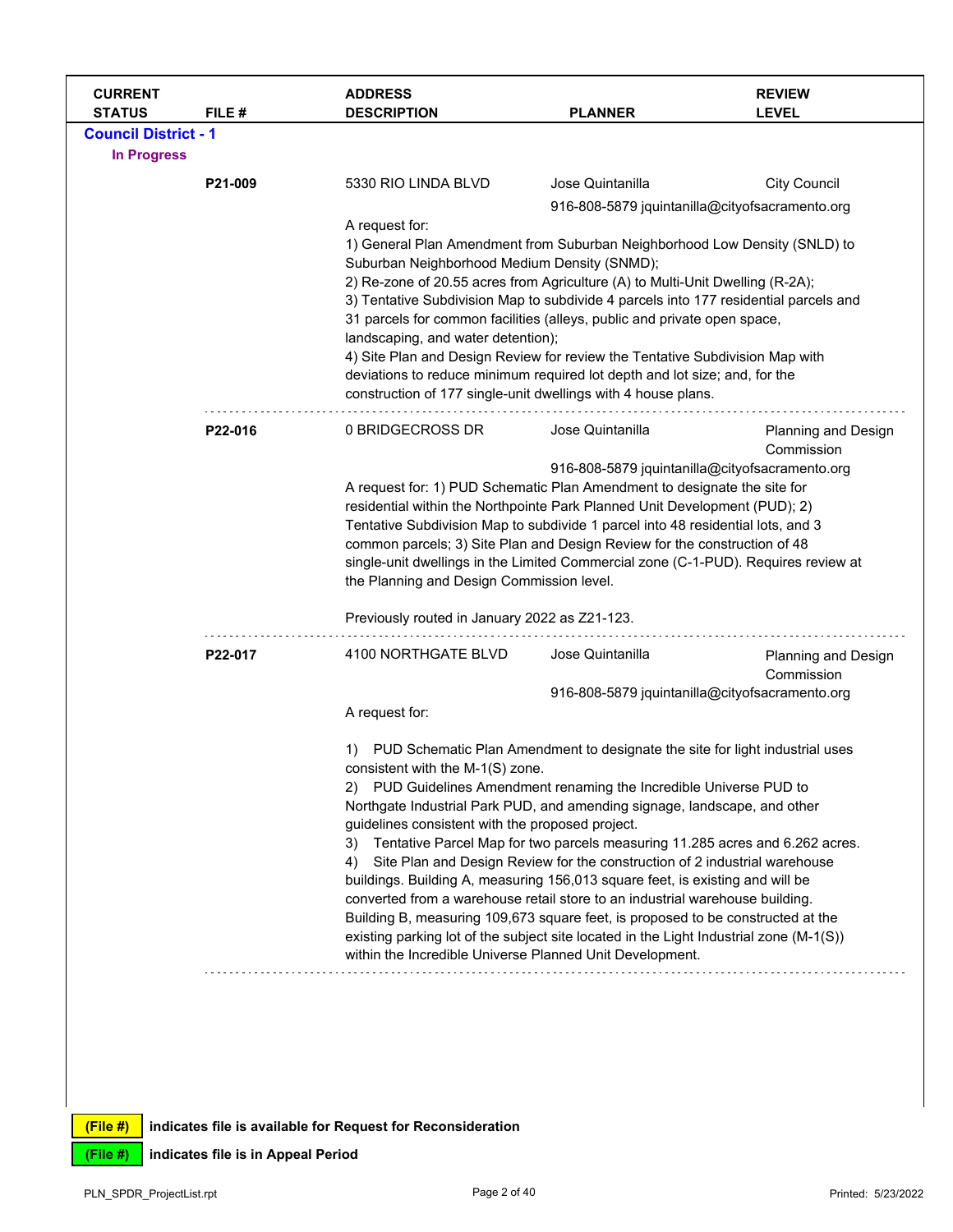| <b>CURRENT</b><br><b>STATUS</b>                                             | FILE #                                       | <b>ADDRESS</b><br><b>DESCRIPTION</b>                                                                                                                                                                                                                                                                                                                                                                                                                                                                                                                      | <b>PLANNER</b>                                                     | <b>REVIEW</b><br><b>LEVEL</b>     |
|-----------------------------------------------------------------------------|----------------------------------------------|-----------------------------------------------------------------------------------------------------------------------------------------------------------------------------------------------------------------------------------------------------------------------------------------------------------------------------------------------------------------------------------------------------------------------------------------------------------------------------------------------------------------------------------------------------------|--------------------------------------------------------------------|-----------------------------------|
| <b>Council District - 1</b><br><b>In Progress</b>                           |                                              |                                                                                                                                                                                                                                                                                                                                                                                                                                                                                                                                                           |                                                                    |                                   |
|                                                                             | P22-023                                      | A request for: 1) PUD Schematic Plan Amendment to designate 22 acres for<br>residential; 2) Conditional Use Permit for Single-Unit Residential in the Shopping<br>Center zone (SC-PUD); Tentative Subdivision Map for the creation of 152 residential<br>parcels in the SC-PUD zone within the Greenbriar Planned Unit Development; 4)<br>Site Plan and Design Review for the Tentative Subdivision Map.                                                                                                                                                  | Jose Quintanilla<br>916-808-5879 jquintanilla@cityofsacramento.org | Planning and Design<br>Commission |
|                                                                             | P22-026                                      | 2549 ARENA BLVD<br>Request to construct a multi unit development (282 condo units) consisting of<br>twelve three-story buildings totaling 368,128 square feet. Site to be developed on 6<br>vacant parcels of 7.97 acres within the Employment Center (EC-40-PUD) Zone and<br>the Arena Corporate Center Planned Unit Development. Request includes a<br>Conditional Use Permit to exceed the 25% residential threshold allowed under the<br>individual PUD, PUD amendment, Site Plan and Design Review, and a Tentative<br>map for condominium purposes. | Jose Quintanilla<br>916-808-5879 jquintanilla@cityofsacramento.org | Planning and Design<br>Commission |
|                                                                             | Z21-086                                      | 4790 NORWOOD AVE<br>A request to construct 48 attached and detached single unit dwellings (14 total<br>elevations) on a 3.75 acre site in the Multi Unit Dwelling (R-2B) Zone. This request<br>requires entitlements for : 1) Tentative Map to subdivide a vacant parcel into 48<br>lots; and 2) Site Plan and Design Review for construction 48 homes with deviations<br>to lot depth, setbacks, and lot coverage.                                                                                                                                       | Zach Dahla<br>916-808-5584 zdahla@cityofsacramento.org             |                                   |
|                                                                             | Z21-124                                      | 5701 SORENTO RD<br>A request for: 1) Tentative Subdivision Map to subdivide three (3) vacant 106.5-acre<br>parcels into 492 lots (443 residential lots and 49 landscape, private drive, and other<br>parcels); 2) Site Plan and Design Review for the construction of 443 single-unit<br>dwellings in the Agricultural, Open Space (A-OS-PUD) and Single-Unit or Duplex<br>Dwelling (R-1A-PUD) zones within the Panhandle Planned Unit Development.<br>Requires review at the Director level.                                                             | Jose Quintanilla<br>916-808-5879 jquintanilla@cityofsacramento.org |                                   |
| <b>Approved</b>                                                             | SIG-2210003<br>Preview Approved<br>5/23/2022 | 4481 E COMMERCE WAY<br>SHARED PLANS w/ SIG-2210006 - install four (4) illuminated menu signs, install<br>three (3) non-illuminated directional signs, install one (1) non-illuminated clearance<br>bar sign, install two (2) sets illuminated channel letters for tenant pylon sign                                                                                                                                                                                                                                                                       |                                                                    |                                   |
| <b>Council District - 2</b><br><b>In Progress</b><br>$(File$ #)<br>(File #) | indicates file is in Appeal Period           | indicates file is available for Request for Reconsideration                                                                                                                                                                                                                                                                                                                                                                                                                                                                                               |                                                                    |                                   |
| PLN_SPDR_ProjectList.rpt                                                    |                                              | Page 3 of 40                                                                                                                                                                                                                                                                                                                                                                                                                                                                                                                                              |                                                                    | Printed: 5/23/2022                |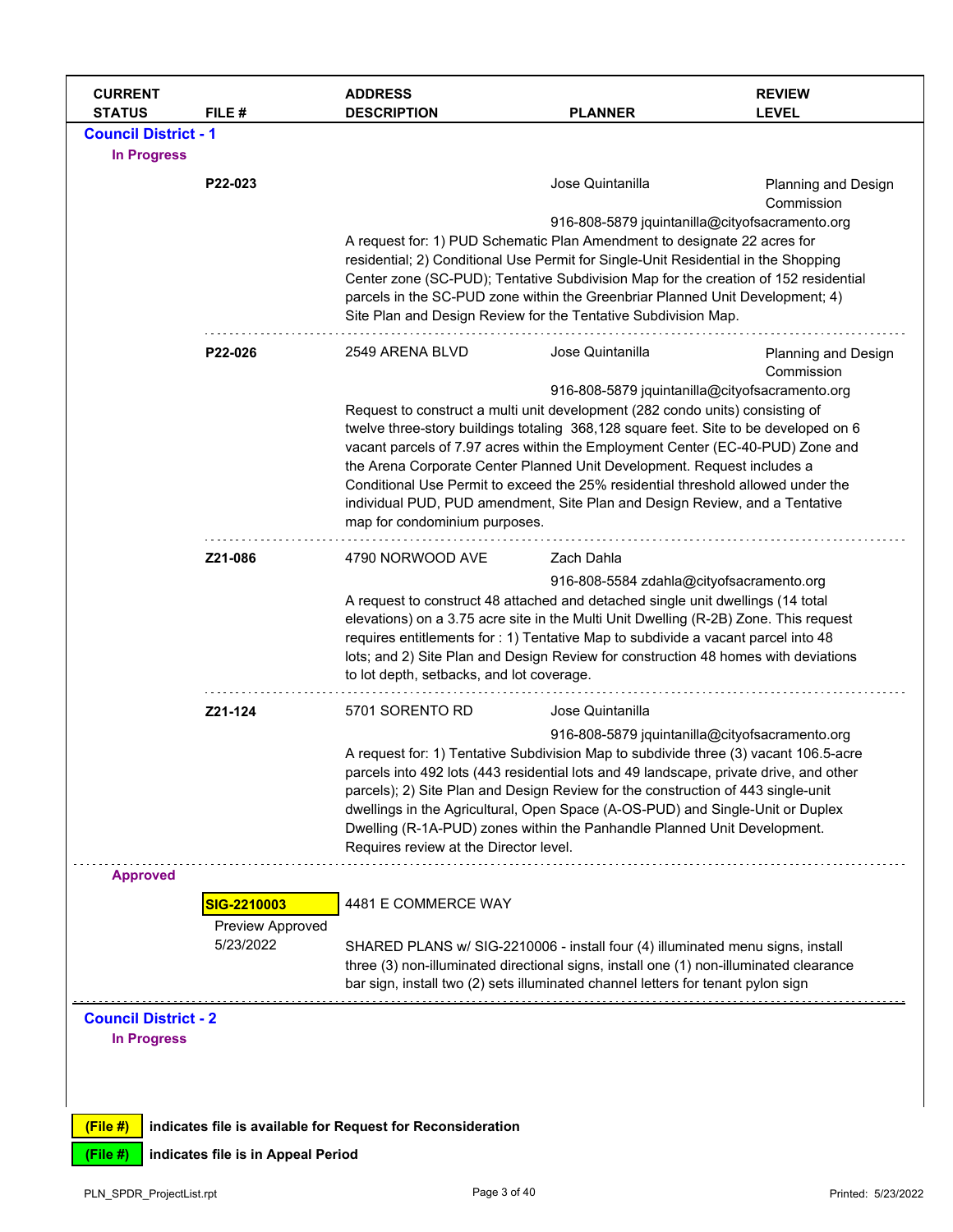| <b>CURRENT</b><br><b>STATUS</b> | FILE#    | <b>ADDRESS</b><br><b>DESCRIPTION</b>                                                                                                                                                                                                                                                                                      | <b>PLANNER</b>                                                                                                                                                                                                                                          | <b>REVIEW</b><br><b>LEVEL</b> |  |  |  |
|---------------------------------|----------|---------------------------------------------------------------------------------------------------------------------------------------------------------------------------------------------------------------------------------------------------------------------------------------------------------------------------|---------------------------------------------------------------------------------------------------------------------------------------------------------------------------------------------------------------------------------------------------------|-------------------------------|--|--|--|
| <b>Council District - 2</b>     |          |                                                                                                                                                                                                                                                                                                                           |                                                                                                                                                                                                                                                         |                               |  |  |  |
| <b>In Progress</b>              |          |                                                                                                                                                                                                                                                                                                                           |                                                                                                                                                                                                                                                         |                               |  |  |  |
|                                 | DR20-181 | 2405 ETHAN WAY                                                                                                                                                                                                                                                                                                            | Armando Lopez                                                                                                                                                                                                                                           | Staff                         |  |  |  |
|                                 |          |                                                                                                                                                                                                                                                                                                                           | 916-808-8239 ALopezJr@cityofsacramento.org                                                                                                                                                                                                              |                               |  |  |  |
|                                 |          |                                                                                                                                                                                                                                                                                                                           | Site Plan and Design Review for the construction of a six unit multi-family building<br>in the Multi-Unit Dwelling Zone (R-3) within the Citywide Design Review Area.                                                                                   |                               |  |  |  |
|                                 | DR21-124 | 4240 PINELL ST                                                                                                                                                                                                                                                                                                            | David Hung                                                                                                                                                                                                                                              | Staff                         |  |  |  |
|                                 |          |                                                                                                                                                                                                                                                                                                                           | 916-808-5530 dhung@cityofsacramento.org                                                                                                                                                                                                                 |                               |  |  |  |
|                                 |          |                                                                                                                                                                                                                                                                                                                           | A request to construct an approximately 5,852 square-foot pre-engineered metal<br>shop building and truck yard on approximately 0.95 net acres in the Light Industrial<br>Zone (M-1-SPD) within the McClellan Heights and Parker Homes Special Planning |                               |  |  |  |
|                                 |          | District. The proposal requires Site Plan and Design Review for the construction of<br>a new shop building and truck yard in the Del Paso Heights Design Review District.                                                                                                                                                 |                                                                                                                                                                                                                                                         |                               |  |  |  |
|                                 | DR21-149 | 2287 COPPER LN                                                                                                                                                                                                                                                                                                            | DR Intern                                                                                                                                                                                                                                               | Staff                         |  |  |  |
|                                 |          |                                                                                                                                                                                                                                                                                                                           | 916-808-5924 drintern@cityofsacramento.org                                                                                                                                                                                                              |                               |  |  |  |
|                                 |          | under IR21-242.                                                                                                                                                                                                                                                                                                           | Request to construct a new house in the R-2A zone. Detached ADU reviewed                                                                                                                                                                                |                               |  |  |  |
|                                 | DR21-211 | 3900 FELL ST                                                                                                                                                                                                                                                                                                              | DR Intern                                                                                                                                                                                                                                               | Staff                         |  |  |  |
|                                 |          |                                                                                                                                                                                                                                                                                                                           | 916-808-5924 drintern@cityofsacramento.org                                                                                                                                                                                                              |                               |  |  |  |
|                                 |          |                                                                                                                                                                                                                                                                                                                           | Applicant is proposing a new detached duplex with an attached ADU for each unit.                                                                                                                                                                        |                               |  |  |  |
|                                 |          | Proposed SF: 2459.77 sf<br>Proposed lot coverage: 40.34%                                                                                                                                                                                                                                                                  |                                                                                                                                                                                                                                                         |                               |  |  |  |
|                                 | DR21-268 | 4450 RALEY BLVD                                                                                                                                                                                                                                                                                                           | Armando Lopez                                                                                                                                                                                                                                           | Staff                         |  |  |  |
|                                 |          |                                                                                                                                                                                                                                                                                                                           | 916-808-8239 ALopezJr@cityofsacramento.org                                                                                                                                                                                                              |                               |  |  |  |
|                                 |          | Request for site plan and design review to construct two tilt-up buildings with site<br>improvements in the Light Industrial (M-1(S)-R) zone and Citywide Design Review<br>Area. Building A is 41,466 SF and Building B is 25,280 SF. A Lot Line Adjustment<br>will be performed to have each building on its own parcel. |                                                                                                                                                                                                                                                         |                               |  |  |  |
|                                 | DR21-272 | 1021 OLIVERA WAY                                                                                                                                                                                                                                                                                                          | Kevin Valente                                                                                                                                                                                                                                           | Staff                         |  |  |  |
|                                 |          |                                                                                                                                                                                                                                                                                                                           | 916 372-6100 kvalente@raneymanagement.com                                                                                                                                                                                                               |                               |  |  |  |
|                                 |          |                                                                                                                                                                                                                                                                                                                           | (SEE IR21-423) Request to construct a new detached duplex dwelling unit and<br>attached ADUs on a vacant 0.13 acre parcel in the Single Unit Dwelling Zone (R-1).                                                                                       |                               |  |  |  |
|                                 | DR22-031 |                                                                                                                                                                                                                                                                                                                           | Armando Lopez                                                                                                                                                                                                                                           | Staff                         |  |  |  |
|                                 |          |                                                                                                                                                                                                                                                                                                                           | 916-808-8239 ALopezJr@cityofsacramento.org                                                                                                                                                                                                              |                               |  |  |  |
|                                 |          |                                                                                                                                                                                                                                                                                                                           | Site Plan and Design Review to construct a residential multi-unit dwelling complex                                                                                                                                                                      |                               |  |  |  |
|                                 |          | units to previously approved file DR18-209.                                                                                                                                                                                                                                                                               | consisting of 331 dwelling units across 7 buildings in the General Commercial Zone<br>(C-2) within the Citywide Design Review Area. This entitlement adds additional                                                                                    |                               |  |  |  |
|                                 |          |                                                                                                                                                                                                                                                                                                                           | Modifications may affect CEQA actions taken for the project.                                                                                                                                                                                            |                               |  |  |  |
|                                 |          |                                                                                                                                                                                                                                                                                                                           |                                                                                                                                                                                                                                                         |                               |  |  |  |
|                                 |          |                                                                                                                                                                                                                                                                                                                           |                                                                                                                                                                                                                                                         |                               |  |  |  |
|                                 |          |                                                                                                                                                                                                                                                                                                                           |                                                                                                                                                                                                                                                         |                               |  |  |  |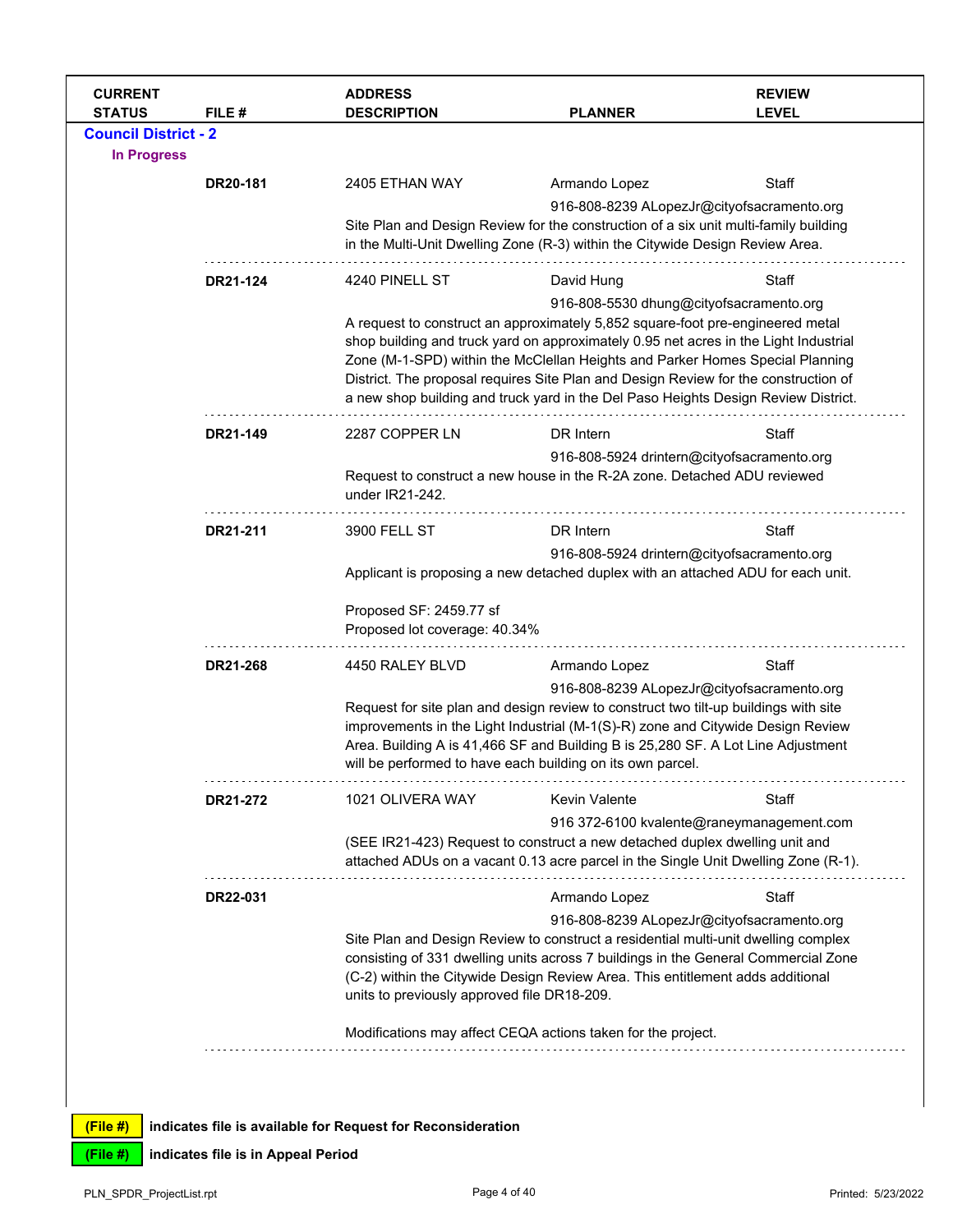| <b>CURRENT</b><br><b>STATUS</b>                   | FILE#    | <b>ADDRESS</b><br><b>DESCRIPTION</b>                                                                                                                                                                                                                                                                                                                                                                                                                                                                                           | <b>PLANNER</b>                                                                                                                                                                                                                                                                                            | <b>REVIEW</b><br><b>LEVEL</b>                                 |
|---------------------------------------------------|----------|--------------------------------------------------------------------------------------------------------------------------------------------------------------------------------------------------------------------------------------------------------------------------------------------------------------------------------------------------------------------------------------------------------------------------------------------------------------------------------------------------------------------------------|-----------------------------------------------------------------------------------------------------------------------------------------------------------------------------------------------------------------------------------------------------------------------------------------------------------|---------------------------------------------------------------|
| <b>Council District - 2</b><br><b>In Progress</b> |          |                                                                                                                                                                                                                                                                                                                                                                                                                                                                                                                                |                                                                                                                                                                                                                                                                                                           |                                                               |
|                                                   | DR22-040 | 4504 RALEY BLVD<br>Request to construct a 3,400 square foot metal building for auto sales use at a<br>vacant 0.51 acre parcel in the Light Industrial (M-1S) Zone. Scope includes a 96<br>square foot office building, and associated site improvements. Staff Site Plan and<br>Design Review Required.                                                                                                                                                                                                                        | <b>Kevin Valente</b><br>kvalente@raneymanagment.com                                                                                                                                                                                                                                                       | Staff                                                         |
|                                                   | DR22-065 | 1620 EL MONTE AVE<br>Request to construct a 2,400 square foot residential building consisting of 4 units<br>on a vacant .114 acre lot in the Office Building (OB-SPD) Zone and Del Paso/<br>Arden Way Special Planning District.                                                                                                                                                                                                                                                                                               | <b>Kevin Valente</b>                                                                                                                                                                                                                                                                                      | Staff<br>(916)372-6100 kvalente@raneymanagment.com            |
|                                                   | DR22-067 | 3527 MAY ST<br>(SEE IR22-124) Request to construct a 1,484 square foot single unit dwelling with<br>a 402 square foot attached garage and a 511 square foot attached ADU at a vacant<br>0.11 acre parcel in the Single Unit Dwelling (R-1) Zone.                                                                                                                                                                                                                                                                               | Kevin Valente                                                                                                                                                                                                                                                                                             | Staff<br>916-372-6100 KValente@raneymanagement.com            |
|                                                   | DR22-070 | 2315 DOWNAR WAY<br>(SEE IR22-135) Request to construct a 2,529 square foot duplex dwelling unit each<br>with a one car attached garage. Scope includes a 1,196 square foot detached<br>ADU. Located on a vacant 0.45 acre parcel in the Single Unit or Duplex Dwelling<br>(R-1A-SPD) Zone and McClellan Heights/Parker Homes Special Planning District.                                                                                                                                                                        | DR Intern<br>916-808-5924 drintern@cityofsacramento.org                                                                                                                                                                                                                                                   | Staff                                                         |
|                                                   | DR22-074 | 3540 NORWOOD AVE                                                                                                                                                                                                                                                                                                                                                                                                                                                                                                               | Staff<br>David Hung<br>916-808-5530 dhung@cityofsacramento.org<br>A request for Site Plan and Design Review for exterior modifications to an existing<br>commercial building on approximately 0.59 acres in the Limited Commercial zone<br>(C-1-SPD) within the Del Paso Nuevo Special Planning District. |                                                               |
|                                                   | DR22-082 | 1133 LOS ROBLES BLVD<br>Request for Site Plan and Design Review to construct a 100 square foot detached<br>garage addition, a 567 square foot rear addition, an 81 square foot front addition<br>and a 135 square foot covered front porch at an existing 1,355 square foot single<br>unit dwelling with a deviation to exceed the front setback (changing existing but<br>non-conforming front setback) on approximately 0.13 acres in the Single Unit<br>Dwelling (R-1) Zone within the Del Paso Heights Design Review Area. | Armando Lopez                                                                                                                                                                                                                                                                                             | Design Director<br>916-808-8239 ALopezJr@cityofsacramento.org |
|                                                   | DR22-087 | 804 NOGALES ST<br>Build a new 3 bedroom single family residence and a new 2 bedroom ADU<br>*Please issue Entitlements in Property Owner's name (Marcum Jones)*                                                                                                                                                                                                                                                                                                                                                                 | DR Intern<br>916-808-5924 drintern@cityofsacramento.org                                                                                                                                                                                                                                                   | Staff                                                         |
|                                                   |          |                                                                                                                                                                                                                                                                                                                                                                                                                                                                                                                                |                                                                                                                                                                                                                                                                                                           |                                                               |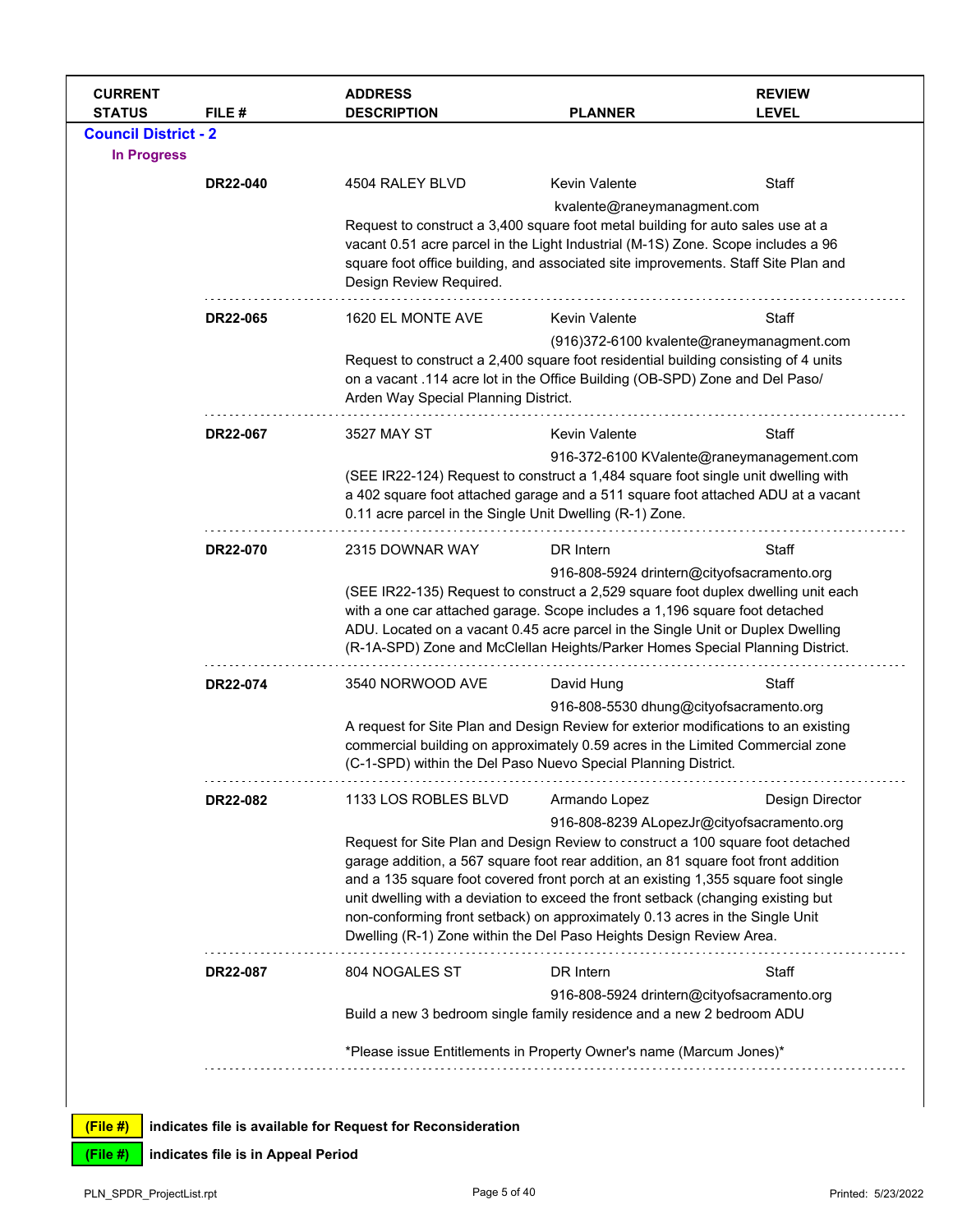| <b>CURRENT</b><br><b>STATUS</b> | FILE#           | <b>ADDRESS</b><br><b>DESCRIPTION</b>                                                                                                                        | <b>PLANNER</b>                                                                                                                                                                                                                                                                                                                                                                                                     | <b>REVIEW</b><br><b>LEVEL</b>               |
|---------------------------------|-----------------|-------------------------------------------------------------------------------------------------------------------------------------------------------------|--------------------------------------------------------------------------------------------------------------------------------------------------------------------------------------------------------------------------------------------------------------------------------------------------------------------------------------------------------------------------------------------------------------------|---------------------------------------------|
| <b>Council District - 2</b>     |                 |                                                                                                                                                             |                                                                                                                                                                                                                                                                                                                                                                                                                    |                                             |
| <b>In Progress</b>              |                 |                                                                                                                                                             |                                                                                                                                                                                                                                                                                                                                                                                                                    |                                             |
|                                 | <b>DR22-088</b> | 2455 BOXWOOD ST                                                                                                                                             | DR Intern                                                                                                                                                                                                                                                                                                                                                                                                          | Staff                                       |
|                                 |                 |                                                                                                                                                             | 916-808-5924 drintern@cityofsacramento.org                                                                                                                                                                                                                                                                                                                                                                         |                                             |
|                                 |                 | Build new 2-story house<br>1,659sf livable<br>316sf attached garage<br>89sf porch                                                                           |                                                                                                                                                                                                                                                                                                                                                                                                                    |                                             |
|                                 | DR22-090        | 3330 DOUGLAS ST                                                                                                                                             | DR Intern                                                                                                                                                                                                                                                                                                                                                                                                          | Staff                                       |
|                                 |                 |                                                                                                                                                             | 916-808-5924 drintern@cityofsacramento.org                                                                                                                                                                                                                                                                                                                                                                         |                                             |
|                                 |                 | Request for a 925 square foot detached garage/shop at a 0.37 acre parcel<br>developed with a single family dwelling in the Single Unit Dwelling (R-1) Zone. |                                                                                                                                                                                                                                                                                                                                                                                                                    |                                             |
|                                 | DR22-091        | 2125 MARCONI AVE                                                                                                                                            | Armando Lopez                                                                                                                                                                                                                                                                                                                                                                                                      | Staff                                       |
|                                 |                 | Carlson).                                                                                                                                                   | 916-808-8239 ALopezJr@cityofsacramento.org<br>Request for Site Plan and Design Review to demolish three existing single-family<br>residences and construct two connected fourplexes totaling 8,516 square feet<br>across two parcels approx. .32-acres in the General Commercial zone (C-2) within<br>the Citywide Design Review Area. No tree permits required per Urban Forestry (Jodi                           |                                             |
|                                 | DR22-095        | 2188 CAMBRIDGE ST                                                                                                                                           |                                                                                                                                                                                                                                                                                                                                                                                                                    | Staff                                       |
|                                 |                 | <b>MODIFY FRONT PORCH</b>                                                                                                                                   |                                                                                                                                                                                                                                                                                                                                                                                                                    |                                             |
|                                 | P19-019         | 245 ELEANOR AVE<br>requires Planning & Design Commission approval.                                                                                          | Jose Quintanilla<br>916-808-5879 jquintanilla@cityofsacramento.org<br>A request to construct a new two-story, 32-bedroom residential care facility with<br>8-bedrooms for staff residences on a 2.3-acre site in the Single-Unit or Duplex<br>Dwelling (R-1A) zone. The project requires a Conditional Use Permit and Site Plan<br>& Design Review for construction of a 20,349 square foot building. This request | Planning and Design<br>Commission           |
|                                 | P20-040         | 901 MAIN AVE                                                                                                                                                | Jose Quintanilla                                                                                                                                                                                                                                                                                                                                                                                                   | Planning and Design                         |
|                                 |                 | Council approval.                                                                                                                                           | 916-808-5879 jquintanilla@cityofsacramento.org<br>A request for: 1) Rezone of two parcels from Agriculture (A) to Single-Unit or<br>Duplex Dwelling (R-1A); and 2) Tentative Subdivision Map to subdivide 29.56 gross<br>acres into 135 residential lots and 3 open space/detention parcels. Requires City                                                                                                         | Commission                                  |
|                                 | P21-002         | 121 MORRISON AVE                                                                                                                                            | Angel Anguiano                                                                                                                                                                                                                                                                                                                                                                                                     | Planning and Design<br>Commission           |
|                                 |                 |                                                                                                                                                             | A request to construct a new 9,450 square foot heavy truck and trailer repair facility<br>on 2 vacant parcels zoned Light-Industrial (M-1S-LI-PUD) and Agriculture (A). This<br>request includes rezoning the A zoned parcel to M-1S. The request requires a<br>Rezone and Site Plan and Design Review approved by the City Council.                                                                               | 916-808-5519 AAnguiano@cityofsacramento.org |
| (File #)                        |                 | indicates file is available for Request for Reconsideration                                                                                                 |                                                                                                                                                                                                                                                                                                                                                                                                                    |                                             |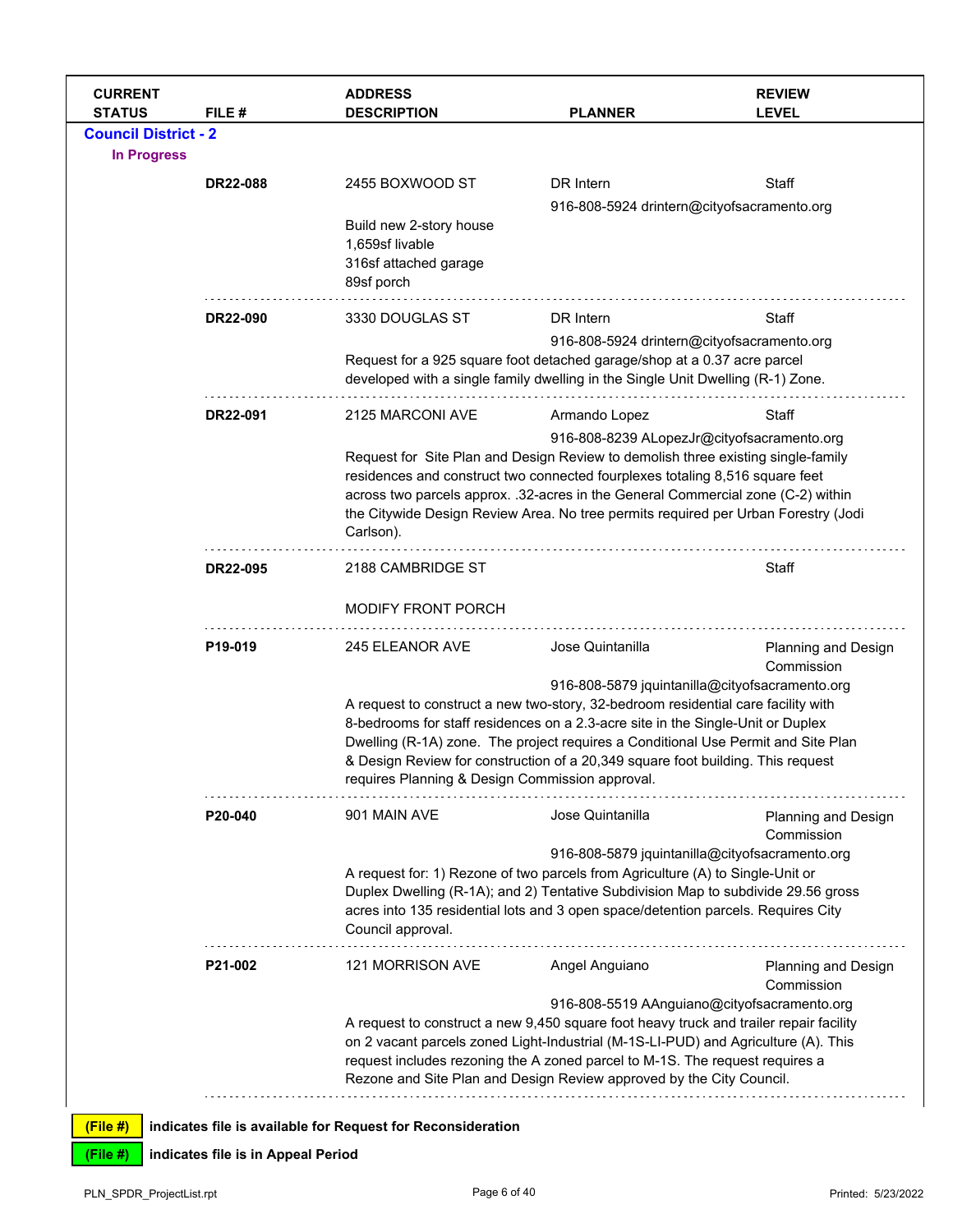| <b>CURRENT</b><br><b>STATUS</b> | FILE #  | <b>ADDRESS</b><br><b>DESCRIPTION</b> | <b>PLANNER</b>                                                                                                                                                                                                                                        | <b>REVIEW</b><br><b>LEVEL</b>     |  |  |
|---------------------------------|---------|--------------------------------------|-------------------------------------------------------------------------------------------------------------------------------------------------------------------------------------------------------------------------------------------------------|-----------------------------------|--|--|
| <b>Council District - 2</b>     |         |                                      |                                                                                                                                                                                                                                                       |                                   |  |  |
| <b>In Progress</b>              |         |                                      |                                                                                                                                                                                                                                                       |                                   |  |  |
|                                 | P21-020 | 3201 MARYSVILLE BLVD                 | Sierra Peterson                                                                                                                                                                                                                                       | Planning and Design<br>Commission |  |  |
|                                 |         |                                      | 916-808-7181 speterson@cityofsacramento.org                                                                                                                                                                                                           |                                   |  |  |
|                                 |         |                                      | Request to demolish existing buildings and construct a five-story approximately                                                                                                                                                                       |                                   |  |  |
|                                 |         |                                      | 122,000 square-foot mixed use building with 108 dwelling units above ground level                                                                                                                                                                     |                                   |  |  |
|                                 |         |                                      | retail space and construct a new 2,948 square foot mechanics shop, all within the<br>C-2 zone. This request requires a Planning and Design Commission Conditional<br>Use Permit for an auto-service and repair use and Site Plan and Design Review of |                                   |  |  |
|                                 |         |                                      |                                                                                                                                                                                                                                                       |                                   |  |  |
|                                 |         | the new development.                 |                                                                                                                                                                                                                                                       |                                   |  |  |
|                                 | P21-039 | 1717 KATHLEEN AVE                    | Robert W. Williams                                                                                                                                                                                                                                    | Planning and Design<br>Commission |  |  |
|                                 |         |                                      | 916-808-7686 rwwilliams@cityofsacramento.org                                                                                                                                                                                                          |                                   |  |  |
|                                 |         |                                      | Conditional Use Permit to establish a cannabis dispensary (delivery-only), and                                                                                                                                                                        |                                   |  |  |
|                                 |         |                                      | Conditional Use Permit to establish cannabis production (distribution, non-volatile                                                                                                                                                                   |                                   |  |  |
|                                 |         |                                      | manufacturing), within a 2,400-square-foot tenant space of an existing<br>9,600-square-foot building, on approximately 0.63 acres, Industrial and Transit-Area                                                                                        |                                   |  |  |
|                                 |         | Zone (M-T).                          |                                                                                                                                                                                                                                                       |                                   |  |  |
|                                 | P21-046 | 1941 EL CAMINO AVE                   | Zach Dahla                                                                                                                                                                                                                                            | Planning and Design               |  |  |
|                                 |         |                                      |                                                                                                                                                                                                                                                       | Commission                        |  |  |
|                                 |         |                                      | 916-808-5584 zdahla@cityofsacramento.org<br>Request for a conditional use permit and site plan and design review for auto sales                                                                                                                       |                                   |  |  |
|                                 |         | in the C-2 zone.                     |                                                                                                                                                                                                                                                       |                                   |  |  |
|                                 | P22-005 | 1436 AUBURN BLVD                     | Robert W. Williams                                                                                                                                                                                                                                    | Planning and Design<br>Commission |  |  |
|                                 |         |                                      | 916-808-7686 rwwilliams@cityofsacramento.org                                                                                                                                                                                                          |                                   |  |  |
|                                 |         |                                      | Conditional Use Permit to establish a cannabis dispensary (delivery-only), and                                                                                                                                                                        |                                   |  |  |
|                                 |         |                                      | Conditional Use Permit to establish cannabis production (distribution), in an<br>existing 9,130-square-foot, two-story building, on 0.42 acres in the Light Industrial                                                                                |                                   |  |  |
|                                 |         |                                      |                                                                                                                                                                                                                                                       |                                   |  |  |
|                                 |         |                                      | Zone (M-1). Site Plan & Design Review for minor exterior building and site work.<br>Project requires commission level approval for the dispensary due to residential                                                                                  |                                   |  |  |
|                                 |         | zoning within 300 feet.              |                                                                                                                                                                                                                                                       |                                   |  |  |
|                                 | P22-007 | 2041 RENE AVE                        | Jose Quintanilla                                                                                                                                                                                                                                      | <b>Planning and Design</b>        |  |  |
|                                 |         |                                      | 916-808-5879 jquintanilla@cityofsacramento.org                                                                                                                                                                                                        | Commission                        |  |  |
|                                 |         |                                      | A request for: 1) Conditional Use Permit for a Vehicle Storage Yard; 2) Site Plan                                                                                                                                                                     |                                   |  |  |
|                                 |         |                                      | and Design Review for the construction of a 20,805-square-foot Truck Service                                                                                                                                                                          |                                   |  |  |
|                                 |         |                                      | Facility (Storage; Repair) in the Light Industrial zone (M-1-SPD) within the                                                                                                                                                                          |                                   |  |  |
|                                 |         |                                      | McClellan Heights and Parker Homes Special Planning District.                                                                                                                                                                                         |                                   |  |  |
|                                 |         |                                      |                                                                                                                                                                                                                                                       |                                   |  |  |
|                                 |         |                                      |                                                                                                                                                                                                                                                       |                                   |  |  |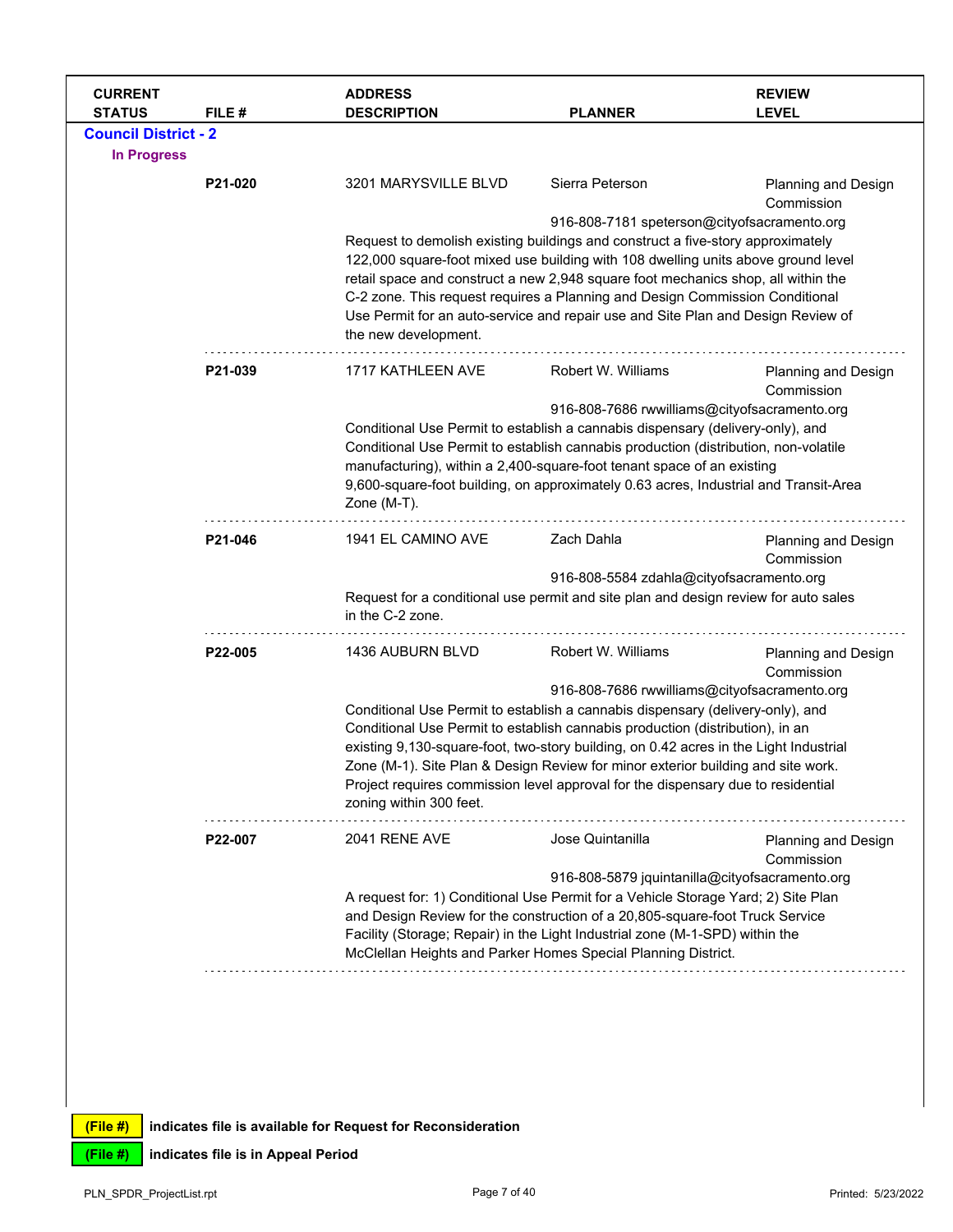| <b>CURRENT</b><br><b>STATUS</b>                   | FILE#                                                                                                                                                                                                                                                                                                                                                                | <b>ADDRESS</b><br><b>DESCRIPTION</b>                                                                                                                                                                                                                                                                                          | <b>PLANNER</b>                                                                                                                                                                                                                                     | <b>REVIEW</b><br><b>LEVEL</b>                                                                                                                                                                                                                                                                               |  |
|---------------------------------------------------|----------------------------------------------------------------------------------------------------------------------------------------------------------------------------------------------------------------------------------------------------------------------------------------------------------------------------------------------------------------------|-------------------------------------------------------------------------------------------------------------------------------------------------------------------------------------------------------------------------------------------------------------------------------------------------------------------------------|----------------------------------------------------------------------------------------------------------------------------------------------------------------------------------------------------------------------------------------------------|-------------------------------------------------------------------------------------------------------------------------------------------------------------------------------------------------------------------------------------------------------------------------------------------------------------|--|
| <b>Council District - 2</b><br><b>In Progress</b> |                                                                                                                                                                                                                                                                                                                                                                      |                                                                                                                                                                                                                                                                                                                               |                                                                                                                                                                                                                                                    |                                                                                                                                                                                                                                                                                                             |  |
|                                                   | P22-018                                                                                                                                                                                                                                                                                                                                                              | 501 ARDEN WAY                                                                                                                                                                                                                                                                                                                 | Jose Quintanilla                                                                                                                                                                                                                                   | <b>Planning and Design</b><br>Commission                                                                                                                                                                                                                                                                    |  |
|                                                   |                                                                                                                                                                                                                                                                                                                                                                      | A request for:                                                                                                                                                                                                                                                                                                                | 916-808-5879 jquintanilla@cityofsacramento.org                                                                                                                                                                                                     |                                                                                                                                                                                                                                                                                                             |  |
|                                                   |                                                                                                                                                                                                                                                                                                                                                                      | 1) Conditional Use Permit to establish a 9-12 School use.                                                                                                                                                                                                                                                                     |                                                                                                                                                                                                                                                    |                                                                                                                                                                                                                                                                                                             |  |
|                                                   |                                                                                                                                                                                                                                                                                                                                                                      | Planning District.                                                                                                                                                                                                                                                                                                            | 2) Site Plan and Design Review to remodel an existing 16,316-square-foot vacant<br>building and to install new portable modular buildings totaling 3,840 square feet in<br>the General Commercial zone (C-2-SPD) within the Del Paso/Arden Special |                                                                                                                                                                                                                                                                                                             |  |
|                                                   |                                                                                                                                                                                                                                                                                                                                                                      |                                                                                                                                                                                                                                                                                                                               | Requires review at the Planning and Design Commission level.                                                                                                                                                                                       |                                                                                                                                                                                                                                                                                                             |  |
|                                                   | P22-021                                                                                                                                                                                                                                                                                                                                                              | 3200 RIO LINDA BLVD                                                                                                                                                                                                                                                                                                           | Jose Quintanilla                                                                                                                                                                                                                                   | <b>Planning and Design</b><br>Commission                                                                                                                                                                                                                                                                    |  |
|                                                   | year. Requires Planning and Design Commission level review.                                                                                                                                                                                                                                                                                                          |                                                                                                                                                                                                                                                                                                                               |                                                                                                                                                                                                                                                    | 916-808-5879 jquintanilla@cityofsacramento.org<br>A request for: 1) Conditional Use Permit for a gas station; 2) Site Plan and Design<br>Review to rebuild a fire-damaged, 1,811-square-foot building in the General<br>Commercial zone (C-2). Gas station has remained in disrepair for a period of over 1 |  |
|                                                   | Z21-108                                                                                                                                                                                                                                                                                                                                                              | 4101 TAYLOR ST                                                                                                                                                                                                                                                                                                                | <b>Daniel Abbes</b>                                                                                                                                                                                                                                |                                                                                                                                                                                                                                                                                                             |  |
|                                                   | 916-808-5873 DAbbes@cityofsacramento.org<br>A request to subdivide one vacant 6.48-acre parcel into 70 lots within the Single<br>Unit or Duplex Dwelling (R-1A) zone. There is no proposed site development with<br>this application. The request requires a Tentative Subdivision Map and Site Plan<br>and Design Review with deviations to lot size and lot depth. |                                                                                                                                                                                                                                                                                                                               |                                                                                                                                                                                                                                                    |                                                                                                                                                                                                                                                                                                             |  |
|                                                   | Z21-115                                                                                                                                                                                                                                                                                                                                                              | 2811 DEL PASO BLVD                                                                                                                                                                                                                                                                                                            | Jose Quintanilla                                                                                                                                                                                                                                   |                                                                                                                                                                                                                                                                                                             |  |
|                                                   |                                                                                                                                                                                                                                                                                                                                                                      | 916-808-5879 jquintanilla@cityofsacramento.org<br>Request for a tentative map and site plan and design review to split one property<br>into two parcels in the Residential Mixed Use (RMX) zone. The property currently<br>has two single-family residences on a single parcel. No new construction proposed<br>at this time. |                                                                                                                                                                                                                                                    |                                                                                                                                                                                                                                                                                                             |  |
|                                                   | Z21-129                                                                                                                                                                                                                                                                                                                                                              | 1601 EXPO PKWY                                                                                                                                                                                                                                                                                                                | Zach Dahla                                                                                                                                                                                                                                         |                                                                                                                                                                                                                                                                                                             |  |
|                                                   |                                                                                                                                                                                                                                                                                                                                                                      | the C-2-LI zone.                                                                                                                                                                                                                                                                                                              | 916-808-5584 zdahla@cityofsacramento.org<br>Request for a Conditional Use Permit, Site Plan and Design Review, and a<br>Tentative Map to allow for a reverse flow of the existing fueling facility at Costco in                                    |                                                                                                                                                                                                                                                                                                             |  |
|                                                   |                                                                                                                                                                                                                                                                                                                                                                      |                                                                                                                                                                                                                                                                                                                               |                                                                                                                                                                                                                                                    |                                                                                                                                                                                                                                                                                                             |  |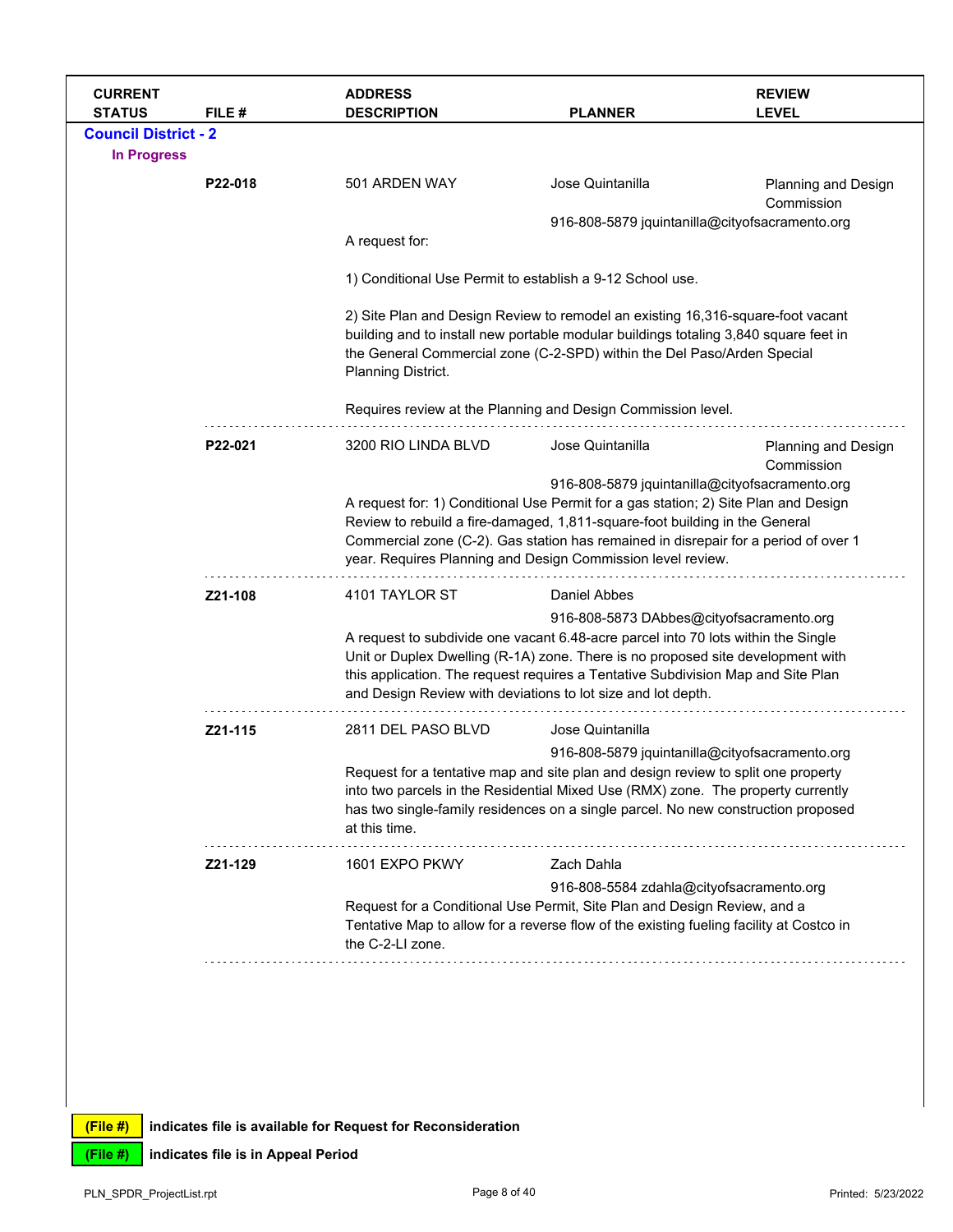| <b>CURRENT</b><br><b>STATUS</b> | FILE#                              | <b>ADDRESS</b><br><b>DESCRIPTION</b>                                                                                                                                             | <b>PLANNER</b>                                                                                                                                                     | <b>REVIEW</b><br><b>LEVEL</b>                                                      |  |  |
|---------------------------------|------------------------------------|----------------------------------------------------------------------------------------------------------------------------------------------------------------------------------|--------------------------------------------------------------------------------------------------------------------------------------------------------------------|------------------------------------------------------------------------------------|--|--|
| <b>Council District - 2</b>     |                                    |                                                                                                                                                                                  |                                                                                                                                                                    |                                                                                    |  |  |
| In Progress                     |                                    |                                                                                                                                                                                  |                                                                                                                                                                    |                                                                                    |  |  |
|                                 | Z22-003                            |                                                                                                                                                                                  | Zach Dahla                                                                                                                                                         | Zoning Administrator                                                               |  |  |
|                                 |                                    |                                                                                                                                                                                  |                                                                                                                                                                    | 916-808-5584 zdahla@cityofsacramento.org                                           |  |  |
|                                 |                                    |                                                                                                                                                                                  | A request to divide 12 parcels totaling 3.477 acres in the R-1 Zone into 17                                                                                        |                                                                                    |  |  |
|                                 |                                    |                                                                                                                                                                                  | residential lots, ranging from approximately 0.121 acres to 0.446 acres, and an<br>approximately 0.1-acre lot for flood control. As part of the Tentative Map, the |                                                                                    |  |  |
|                                 |                                    |                                                                                                                                                                                  | applicant is requesting to create a flag lot and one landlocked parcel that would be                                                                               |                                                                                    |  |  |
|                                 |                                    |                                                                                                                                                                                  | served by a private easement. No development is proposed at this time. This                                                                                        |                                                                                    |  |  |
|                                 |                                    |                                                                                                                                                                                  | request requires approval of a Tentative Map to create the 18 lots with a tentative<br>map design deviation and Site Plan and Design Review for the review of the  |                                                                                    |  |  |
|                                 |                                    |                                                                                                                                                                                  | Tentative Map layout with deviations to parcel depth. This request requires a                                                                                      |                                                                                    |  |  |
|                                 |                                    | director-level review.                                                                                                                                                           |                                                                                                                                                                    |                                                                                    |  |  |
|                                 | Z22-013                            | 150 SILVER EAGLE RD                                                                                                                                                              | Zach Dahla                                                                                                                                                         |                                                                                    |  |  |
|                                 |                                    |                                                                                                                                                                                  |                                                                                                                                                                    | 916-808-5584 zdahla@cityofsacramento.org                                           |  |  |
|                                 |                                    | REVIEW ALONGSIDE IR22-050                                                                                                                                                        |                                                                                                                                                                    |                                                                                    |  |  |
|                                 |                                    |                                                                                                                                                                                  | A request to divide 3 parcels totaling approximately 3.03 acres in the R-1 Zone into                                                                               |                                                                                    |  |  |
|                                 |                                    | 23 lots, including two lots for existing residential homes, one lot for a new private                                                                                            |                                                                                                                                                                    |                                                                                    |  |  |
|                                 |                                    | drive, and 20 lots for new single-unit dwellings with optional Accessory Dwelling<br>Units (ADUs) on 12 of the lots (see project file IR22-050). The applicant is                |                                                                                                                                                                    |                                                                                    |  |  |
|                                 |                                    | concurrently applying for a lot line adjustment for 132, 150, and 156 Silver Eagle                                                                                               |                                                                                                                                                                    |                                                                                    |  |  |
|                                 |                                    | Road.                                                                                                                                                                            |                                                                                                                                                                    |                                                                                    |  |  |
|                                 |                                    | This request requires a director-level review of a Tentative Map to create the 23 lots                                                                                           |                                                                                                                                                                    |                                                                                    |  |  |
|                                 |                                    | and Site Plan and Design Review for the architectural review of the single-unit                                                                                                  |                                                                                                                                                                    |                                                                                    |  |  |
|                                 |                                    | dwellings and optional ADUs as well as the review of the Tentative Map layout with<br>deviations to lot size (lots 1, 8, 9, 10, 11, 12, 13, 14), lot width (1, 3-12, 14-20), lot |                                                                                                                                                                    |                                                                                    |  |  |
|                                 |                                    | depth (1, 2), interior side yard setback (lots 2 and 13), and front porch projecting                                                                                             |                                                                                                                                                                    |                                                                                    |  |  |
|                                 |                                    | too far into the front setback area.                                                                                                                                             |                                                                                                                                                                    |                                                                                    |  |  |
|                                 |                                    | Could require an initial study/mitigated negative declaration if it's found the project                                                                                          |                                                                                                                                                                    |                                                                                    |  |  |
|                                 |                                    | may have a potentially significant effect on the environment. We'll be asking the                                                                                                |                                                                                                                                                                    |                                                                                    |  |  |
|                                 |                                    | applicant to have a bio survey completed and if they've had a Phase 1<br>Environmental Site Assessment prepared.                                                                 |                                                                                                                                                                    |                                                                                    |  |  |
| <b>Approved</b>                 |                                    |                                                                                                                                                                                  |                                                                                                                                                                    |                                                                                    |  |  |
|                                 |                                    | 500 LEISURE LN                                                                                                                                                                   |                                                                                                                                                                    | Staff                                                                              |  |  |
|                                 | <b>DR21-255</b><br>Approved        |                                                                                                                                                                                  | Armando Lopez                                                                                                                                                      | 916-808-8239 ALopezJr@cityofsacramento.org                                         |  |  |
|                                 | 05/20/2022                         |                                                                                                                                                                                  |                                                                                                                                                                    | Request for Site Plan and Design Review for a 121 four-story market rate apartment |  |  |
|                                 |                                    | Review Area.                                                                                                                                                                     | project within the General Commercial zone (C-2 LI) and North Sacramento Design                                                                                    |                                                                                    |  |  |
|                                 |                                    |                                                                                                                                                                                  |                                                                                                                                                                    |                                                                                    |  |  |
| <b>Waiting</b>                  |                                    |                                                                                                                                                                                  |                                                                                                                                                                    |                                                                                    |  |  |
|                                 |                                    |                                                                                                                                                                                  |                                                                                                                                                                    |                                                                                    |  |  |
|                                 |                                    |                                                                                                                                                                                  |                                                                                                                                                                    |                                                                                    |  |  |
|                                 |                                    |                                                                                                                                                                                  |                                                                                                                                                                    |                                                                                    |  |  |
|                                 |                                    |                                                                                                                                                                                  |                                                                                                                                                                    |                                                                                    |  |  |
| (File#)                         |                                    | indicates file is available for Request for Reconsideration                                                                                                                      |                                                                                                                                                                    |                                                                                    |  |  |
| (File #)                        | indicates file is in Appeal Period |                                                                                                                                                                                  |                                                                                                                                                                    |                                                                                    |  |  |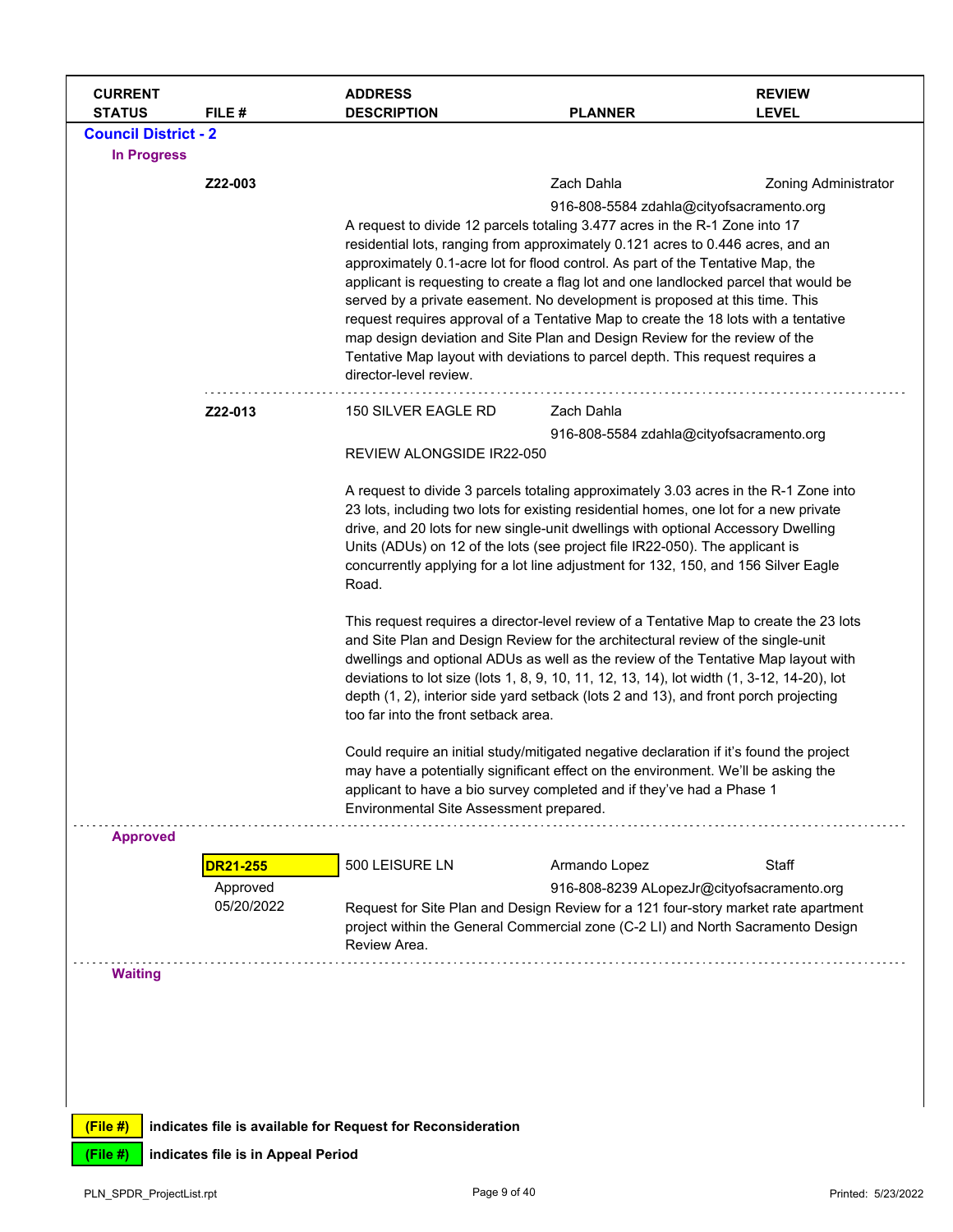| 1595 BELL AVE<br>DR20-029<br>3494 TAYLOR ST<br>DR22-052<br>1536 BELL AVE<br>P20-016 | David Hung<br>A request for the development of a new car wash building, covered vacuum<br>stations, vehicle parking lot, and truck parking lot within four parcels totaling<br>approximately 3.8 acres in the Light Industrial Zone (M-1(S)-R). The subject parcels<br>are proposed to be merged into two parcels; the existing gas station site will be<br>modified to allow for new drive aisle access. The project requires staff level Site<br>Plan and Design Review for the development of new cash wash facility and truck<br>parking lot in the Citywide Design Review District.<br>David Hung<br>Request to construct a new 3,085 square foot single unit dwelling with a 995<br>square foot attached 3 car garage on a vacant 0.27 acre parcel in the R-1-SPD<br>Zone and the Del Paso Nuevo Special Planning District.<br>Jose Quintanilla<br>A request for: 1) the Rezone of approximately 0.34 acres from Single-Family<br>Dwelling (R-1) zone to General Commercial (C-2) zone; 2) Conditional Use Permit<br>for two (2) drive-through restaurants; and 3) Site Plan and Design Review to<br>construct a 3,150-square-foot drive-through restaurant, a 2,670-square-foot | Staff<br>916-808-5530 dhung@cityofsacramento.org<br>Staff<br>916-808-5530 dhung@cityofsacramento.org<br><b>Planning and Design</b><br>Commission<br>916-808-5879 jquintanilla@cityofsacramento.org                                                                                                                                                                                                                                                                                                                                     |
|-------------------------------------------------------------------------------------|----------------------------------------------------------------------------------------------------------------------------------------------------------------------------------------------------------------------------------------------------------------------------------------------------------------------------------------------------------------------------------------------------------------------------------------------------------------------------------------------------------------------------------------------------------------------------------------------------------------------------------------------------------------------------------------------------------------------------------------------------------------------------------------------------------------------------------------------------------------------------------------------------------------------------------------------------------------------------------------------------------------------------------------------------------------------------------------------------------------------------------------------------------------------------------------|----------------------------------------------------------------------------------------------------------------------------------------------------------------------------------------------------------------------------------------------------------------------------------------------------------------------------------------------------------------------------------------------------------------------------------------------------------------------------------------------------------------------------------------|
|                                                                                     |                                                                                                                                                                                                                                                                                                                                                                                                                                                                                                                                                                                                                                                                                                                                                                                                                                                                                                                                                                                                                                                                                                                                                                                        |                                                                                                                                                                                                                                                                                                                                                                                                                                                                                                                                        |
|                                                                                     |                                                                                                                                                                                                                                                                                                                                                                                                                                                                                                                                                                                                                                                                                                                                                                                                                                                                                                                                                                                                                                                                                                                                                                                        |                                                                                                                                                                                                                                                                                                                                                                                                                                                                                                                                        |
|                                                                                     |                                                                                                                                                                                                                                                                                                                                                                                                                                                                                                                                                                                                                                                                                                                                                                                                                                                                                                                                                                                                                                                                                                                                                                                        |                                                                                                                                                                                                                                                                                                                                                                                                                                                                                                                                        |
|                                                                                     |                                                                                                                                                                                                                                                                                                                                                                                                                                                                                                                                                                                                                                                                                                                                                                                                                                                                                                                                                                                                                                                                                                                                                                                        |                                                                                                                                                                                                                                                                                                                                                                                                                                                                                                                                        |
|                                                                                     |                                                                                                                                                                                                                                                                                                                                                                                                                                                                                                                                                                                                                                                                                                                                                                                                                                                                                                                                                                                                                                                                                                                                                                                        |                                                                                                                                                                                                                                                                                                                                                                                                                                                                                                                                        |
|                                                                                     |                                                                                                                                                                                                                                                                                                                                                                                                                                                                                                                                                                                                                                                                                                                                                                                                                                                                                                                                                                                                                                                                                                                                                                                        |                                                                                                                                                                                                                                                                                                                                                                                                                                                                                                                                        |
|                                                                                     | building on three (3) parcels (includes a lot line adjustment from 6 to 3 parcels).<br>This request includes an alley abandonment and demolition of two existing<br>structures (commercial & residential). Requires review at the City Council level.                                                                                                                                                                                                                                                                                                                                                                                                                                                                                                                                                                                                                                                                                                                                                                                                                                                                                                                                  | drive-through restaurant, and a 16,965-square-foot, two-story retail and office                                                                                                                                                                                                                                                                                                                                                                                                                                                        |
| Z21-027<br>1143 BLUMENFELD DR                                                       | Robert W. Williams                                                                                                                                                                                                                                                                                                                                                                                                                                                                                                                                                                                                                                                                                                                                                                                                                                                                                                                                                                                                                                                                                                                                                                     | <b>Zoning Administrator</b>                                                                                                                                                                                                                                                                                                                                                                                                                                                                                                            |
| development.                                                                        | Conditional Use Permit to establish Cannabis Production (including cultivation,<br>distribution, and manufacturing), in both existing and proposed buildings totaling<br>approximately 49,000 square feet, on approximately 2.56 acres in the Light<br>Industrial Zone (M-1). Site Plan and Design Review for two new commercial                                                                                                                                                                                                                                                                                                                                                                                                                                                                                                                                                                                                                                                                                                                                                                                                                                                       | 916-808-7686 rwwilliams@cityofsacramento.org                                                                                                                                                                                                                                                                                                                                                                                                                                                                                           |
|                                                                                     | Sierra Peterson                                                                                                                                                                                                                                                                                                                                                                                                                                                                                                                                                                                                                                                                                                                                                                                                                                                                                                                                                                                                                                                                                                                                                                        | Staff                                                                                                                                                                                                                                                                                                                                                                                                                                                                                                                                  |
|                                                                                     |                                                                                                                                                                                                                                                                                                                                                                                                                                                                                                                                                                                                                                                                                                                                                                                                                                                                                                                                                                                                                                                                                                                                                                                        |                                                                                                                                                                                                                                                                                                                                                                                                                                                                                                                                        |
|                                                                                     | Z21-063                                                                                                                                                                                                                                                                                                                                                                                                                                                                                                                                                                                                                                                                                                                                                                                                                                                                                                                                                                                                                                                                                                                                                                                | buildings totaling approximately 18,000 square feet, and for the associated site<br>133 MOREY AVE<br>A request for the time extensions and site and building modifications to establish a<br>religious facility in the Single-Unit or Duplex Dwelling Zone (R-1A). The project<br>requires Time Extensions to Conditional Use Permit and Site Plan and Design<br>Review for a religious facility, and Site Plan and Design Review for modifications to<br>site and building design within the Strawberry Manor Design Review District. |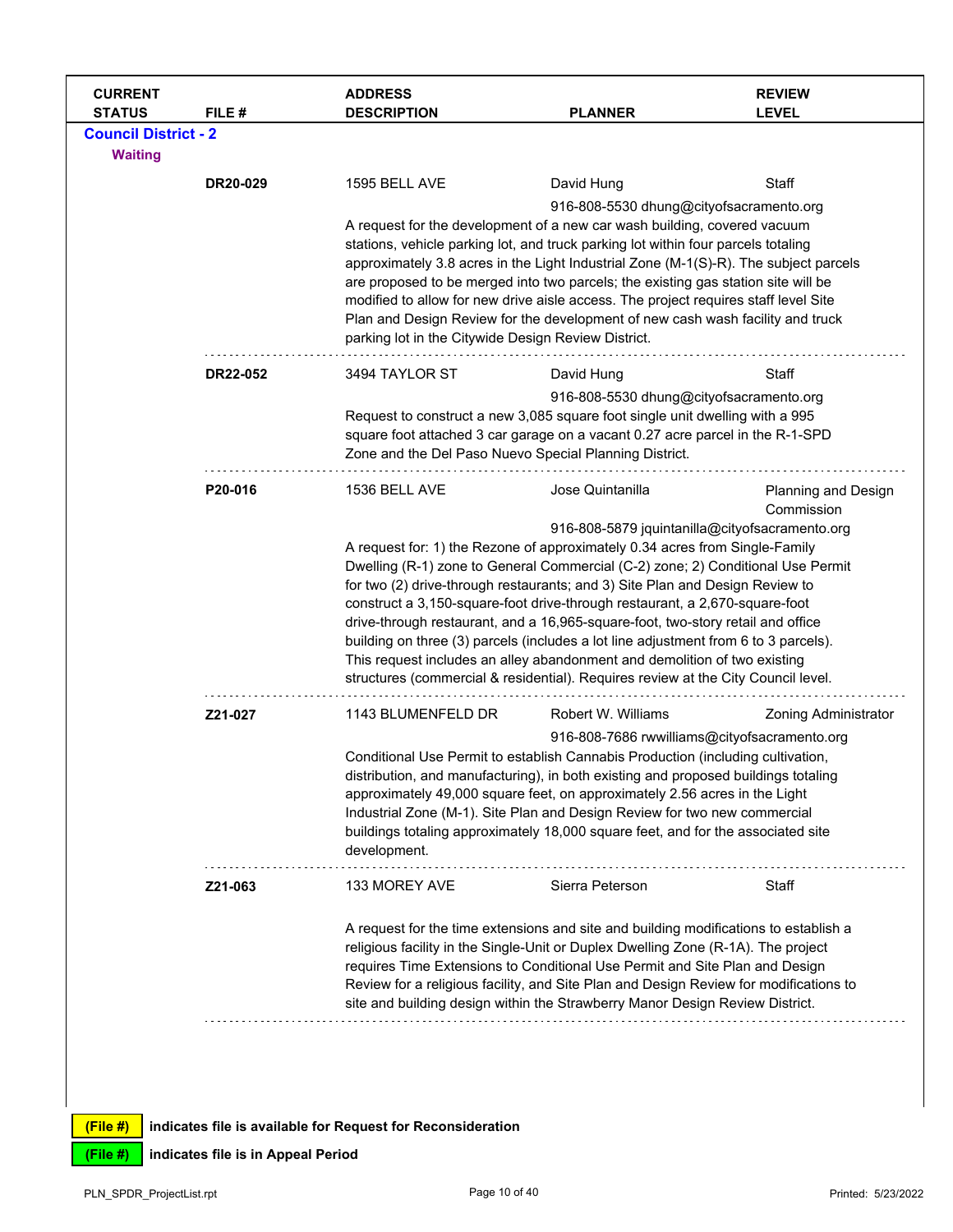| <b>CURRENT</b><br><b>STATUS</b>                   | FILE #                             | <b>ADDRESS</b><br><b>DESCRIPTION</b>                                                                                                                                                                                                                                                                                                                                                                                                                                                                                      | <b>PLANNER</b>                                                                                                                                                                                                                                                                                                                                                                                                                                              | <b>REVIEW</b><br><b>LEVEL</b>     |
|---------------------------------------------------|------------------------------------|---------------------------------------------------------------------------------------------------------------------------------------------------------------------------------------------------------------------------------------------------------------------------------------------------------------------------------------------------------------------------------------------------------------------------------------------------------------------------------------------------------------------------|-------------------------------------------------------------------------------------------------------------------------------------------------------------------------------------------------------------------------------------------------------------------------------------------------------------------------------------------------------------------------------------------------------------------------------------------------------------|-----------------------------------|
| <b>Council District - 2</b><br><b>Waiting</b>     |                                    |                                                                                                                                                                                                                                                                                                                                                                                                                                                                                                                           |                                                                                                                                                                                                                                                                                                                                                                                                                                                             |                                   |
|                                                   | Z21-127                            | 1844 REYNOLDS WAY                                                                                                                                                                                                                                                                                                                                                                                                                                                                                                         | Robert W. Williams<br>916-808-7686 rwwilliams@cityofsacramento.org                                                                                                                                                                                                                                                                                                                                                                                          | <b>Zoning Administrator</b>       |
|                                                   |                                    | Conditional Use Permit to establish cannabis production (cultivation) within a<br>proposed building, on approximately 0.51 acres, in the Light Industrial Zone<br>(M-1S-R). Site Plan & Design Review for a proposed 8,400-square-foot two-story<br>building, and associated site development of a vacant lot.                                                                                                                                                                                                            |                                                                                                                                                                                                                                                                                                                                                                                                                                                             |                                   |
| <b>Council District - 3</b><br><b>In Progress</b> |                                    |                                                                                                                                                                                                                                                                                                                                                                                                                                                                                                                           |                                                                                                                                                                                                                                                                                                                                                                                                                                                             |                                   |
|                                                   | <b>DR22-048</b>                    | 600 GARDEN HWY                                                                                                                                                                                                                                                                                                                                                                                                                                                                                                            | Armando Lopez                                                                                                                                                                                                                                                                                                                                                                                                                                               | Staff                             |
|                                                   |                                    | Request for Site Plan and Design Review to convert existing commercial space to<br>6 multi-unit dwelling studio apartments within the General Commercial Zone<br>(C-2-PC-SPD), Northgate Boulevard Special Planning District, and the Parkway<br>Corridor Overlay Zone.                                                                                                                                                                                                                                                   | 916-808-8239 ALopezJr@cityofsacramento.org                                                                                                                                                                                                                                                                                                                                                                                                                  |                                   |
|                                                   | DR22-075                           | 3630 LARCHWOOD DR                                                                                                                                                                                                                                                                                                                                                                                                                                                                                                         | David Hung                                                                                                                                                                                                                                                                                                                                                                                                                                                  | Staff                             |
|                                                   |                                    | 5.06-acre site in the Citywide Design Review District.                                                                                                                                                                                                                                                                                                                                                                                                                                                                    | 916-808-5530 dhung@cityofsacramento.org<br>A request for Site Plan and Design Review for a multi-unit dwelling development<br>consisting of nine detached manufactured homes (6 currently proposed, 3 in the<br>future) on approximately 1.0 acre zoned Multi-Unit Dwelling Zone (R-3) within a                                                                                                                                                             |                                   |
|                                                   | DR22-089                           | 3773 NORTHGATE BLVD                                                                                                                                                                                                                                                                                                                                                                                                                                                                                                       | DR Intern                                                                                                                                                                                                                                                                                                                                                                                                                                                   | Staff                             |
|                                                   |                                    | Remodel of existing drive through layout to allow for a two lane entry at an existing<br>McDonalds Drive Thru in the Highway Commercial (HC) Zone. Staff Site Plan and<br>Design Review required.                                                                                                                                                                                                                                                                                                                         | 916-808-5924 drintern@cityofsacramento.org                                                                                                                                                                                                                                                                                                                                                                                                                  |                                   |
|                                                   | P20-019                            | 3521 TRUXEL RD                                                                                                                                                                                                                                                                                                                                                                                                                                                                                                            | Jose Quintanilla                                                                                                                                                                                                                                                                                                                                                                                                                                            | Planning and Design<br>Commission |
|                                                   |                                    | Plan and Design Review.                                                                                                                                                                                                                                                                                                                                                                                                                                                                                                   | 916-808-5879 jquintanilla@cityofsacramento.org<br>A request to construct a 3,941-square-foot Drive-through Restaurant on a 1.03-acre<br>lot in the Shopping Center (SC-PUD) Zone and located in Natomas Marketplace<br>Planned Unit Development (PUD). The project includes the demolition of an<br>existing 6,585-square-foot former restaurant. The project requires a<br>Commission-level Conditional Use Permit for a Drive-through Restaurant and Site |                                   |
|                                                   | P21-008                            | 920 SAN JUAN RD                                                                                                                                                                                                                                                                                                                                                                                                                                                                                                           | Daniel Abbes                                                                                                                                                                                                                                                                                                                                                                                                                                                | <b>City Council</b>               |
|                                                   |                                    | A Request to 1) Rezone two Agriculture (A) zoned parcels to the Multi-Unit<br>Dwelling zone (R-2B) zone; 2) General Plan amendment to designate the site from<br>Suburban Neighborhood Low Density (SNLD) to Suburban Neighborhood Medium<br>Density (SNMD); 3) Tentative Subdivision Map to create 79 residential lots; and 4)<br>Site Plan and Design Review to construct 79 units (both single-unit and<br>duplex-dwellings) on a vacant 9.17-acre parcel, and 5) a Conditional Use Permit for<br>a gated development. | 916-808-5873 DAbbes@cityofsacramento.org                                                                                                                                                                                                                                                                                                                                                                                                                    |                                   |
| (File #)                                          |                                    | indicates file is available for Request for Reconsideration                                                                                                                                                                                                                                                                                                                                                                                                                                                               |                                                                                                                                                                                                                                                                                                                                                                                                                                                             |                                   |
| (File #)                                          | indicates file is in Appeal Period |                                                                                                                                                                                                                                                                                                                                                                                                                                                                                                                           |                                                                                                                                                                                                                                                                                                                                                                                                                                                             |                                   |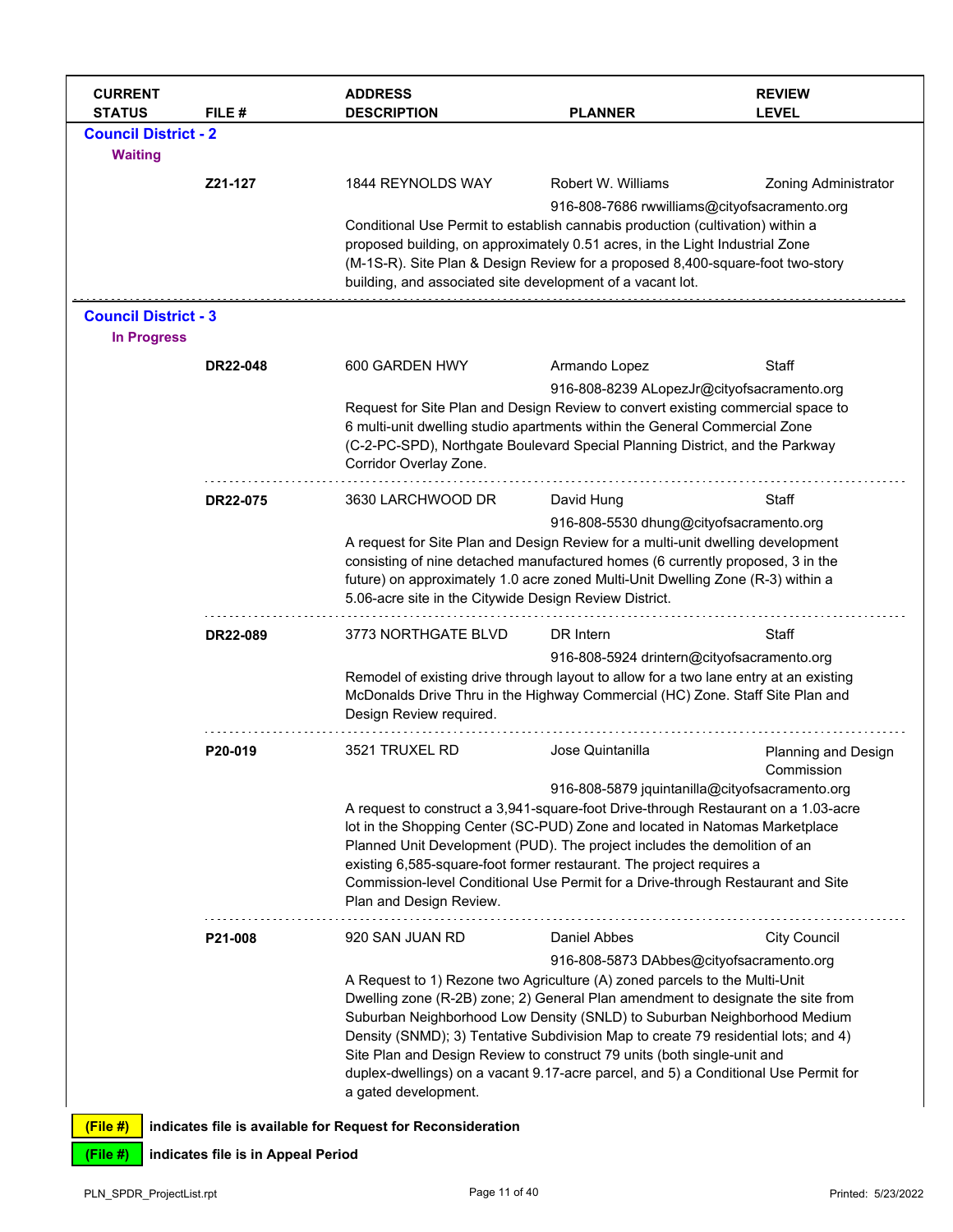| <b>CURRENT</b><br><b>STATUS</b>                   | FILE #                             | <b>ADDRESS</b><br><b>DESCRIPTION</b>                                                                                                                                                                                                                                                                                                                                                                                                                  | <b>PLANNER</b>                                                                                                                                                                                                                                                                                                                                | <b>REVIEW</b><br><b>LEVEL</b>             |  |
|---------------------------------------------------|------------------------------------|-------------------------------------------------------------------------------------------------------------------------------------------------------------------------------------------------------------------------------------------------------------------------------------------------------------------------------------------------------------------------------------------------------------------------------------------------------|-----------------------------------------------------------------------------------------------------------------------------------------------------------------------------------------------------------------------------------------------------------------------------------------------------------------------------------------------|-------------------------------------------|--|
| <b>Council District - 3</b><br><b>In Progress</b> |                                    |                                                                                                                                                                                                                                                                                                                                                                                                                                                       |                                                                                                                                                                                                                                                                                                                                               |                                           |  |
|                                                   | P22-003                            | 2391 NORTHVIEW DR                                                                                                                                                                                                                                                                                                                                                                                                                                     | Jose Quintanilla                                                                                                                                                                                                                                                                                                                              | <b>Planning Director</b>                  |  |
|                                                   |                                    | 916-808-5879 jquintanilla@cityofsacramento.org<br>Request to rezone a vacant 0.64 acre parcel in the Single Unit or Duplex Dwelling<br>(R-1A) Zone to Multi Unit Dwelling (R-3) Zone and construct a 25,894 square foot<br>multi unit development consisting of 19 units.                                                                                                                                                                             |                                                                                                                                                                                                                                                                                                                                               |                                           |  |
|                                                   | P22-012                            | 0 GATEWAY OAKS DR                                                                                                                                                                                                                                                                                                                                                                                                                                     | Jose Quintanilla                                                                                                                                                                                                                                                                                                                              | Planning and Design<br>Commission         |  |
|                                                   |                                    | 916-808-5879 jquintanilla@cityofsacramento.org<br>A request for: 1) Conditional Use Permit for off-premise alcohol sales; 2)<br>Conditional Use Permit for tobacco sales; and 3) Site Plan and Design Review for<br>the construction of 3 new commercial buildings on 3 vacant parcels (2.97 acres<br>total) in the Shopping Center zone (SC-PUD) within the Metropolitan Center PUD.<br>Requires review at the Planning and Design Commission level. |                                                                                                                                                                                                                                                                                                                                               |                                           |  |
|                                                   |                                    | Note: This project proposes to relocate the existing deemed Conditional Use<br>Permits for alcohol (License 463761) and tobacco sales (License 08-007187) within<br>the same retail center at 2550 W El Camino Ave, #1 (A1 Mart).                                                                                                                                                                                                                     |                                                                                                                                                                                                                                                                                                                                               |                                           |  |
|                                                   | P22-019                            | 3881 E COMMERCE WAY                                                                                                                                                                                                                                                                                                                                                                                                                                   | <b>Garrett Norman</b>                                                                                                                                                                                                                                                                                                                         | Planning and Design<br>Commission         |  |
|                                                   |                                    | 916-808-7934 gnorman@cityofsacramento.org<br>A request for: 1) Conditional Use Permit for a Retail Store over 60,000 square feet;<br>2) Site Plan and Design Review for the construction of a 160,526-square-foot retail<br>store in the Shopping Center zone (SC-PUD) within the Natomas Crossing Area 3<br>Planned Unit Development.                                                                                                                |                                                                                                                                                                                                                                                                                                                                               |                                           |  |
|                                                   |                                    | Requires Planning and Design Commission approval.                                                                                                                                                                                                                                                                                                                                                                                                     |                                                                                                                                                                                                                                                                                                                                               |                                           |  |
|                                                   | Z22-024                            | 3611 TRUXEL RD                                                                                                                                                                                                                                                                                                                                                                                                                                        | <b>Kevin Valente</b>                                                                                                                                                                                                                                                                                                                          | 916-372-6100 KValente@raneymanagement.com |  |
|                                                   |                                    |                                                                                                                                                                                                                                                                                                                                                                                                                                                       | Applicant is proposing to expand the Tool Rental section of Home Depot by adding<br>a 2,240 SF and a1,030 SF fenced enclosure. In addition, they are designating 10<br>stalls for Equipment Rental drop-off and pick-up and 8 stalls for Truck Rental. The<br>rental trucks are only for the transport of merchandise purchased at the store. |                                           |  |
|                                                   |                                    | Requires a CUP minor mod and SPDR for the expansion.                                                                                                                                                                                                                                                                                                                                                                                                  |                                                                                                                                                                                                                                                                                                                                               |                                           |  |
| <b>Council District - 4</b><br><b>In Progress</b> |                                    |                                                                                                                                                                                                                                                                                                                                                                                                                                                       |                                                                                                                                                                                                                                                                                                                                               |                                           |  |
|                                                   | DR19-366                           | 4462 H ST                                                                                                                                                                                                                                                                                                                                                                                                                                             | Daniel Abbes                                                                                                                                                                                                                                                                                                                                  | Staff                                     |  |
|                                                   |                                    | garage in the single unit dwelling (R-1) zone.                                                                                                                                                                                                                                                                                                                                                                                                        | 916-808-5873 DAbbes@cityofsacramento.org<br>Request to demo a 700 square foot SFR and detached garage with a new two story<br>2240 square foot SFR and a 840 square foot accessory dwelling unit with attached                                                                                                                                |                                           |  |
|                                                   |                                    |                                                                                                                                                                                                                                                                                                                                                                                                                                                       |                                                                                                                                                                                                                                                                                                                                               |                                           |  |
| (File#)                                           |                                    | indicates file is available for Request for Reconsideration                                                                                                                                                                                                                                                                                                                                                                                           |                                                                                                                                                                                                                                                                                                                                               |                                           |  |
| (File #)                                          | indicates file is in Appeal Period |                                                                                                                                                                                                                                                                                                                                                                                                                                                       |                                                                                                                                                                                                                                                                                                                                               |                                           |  |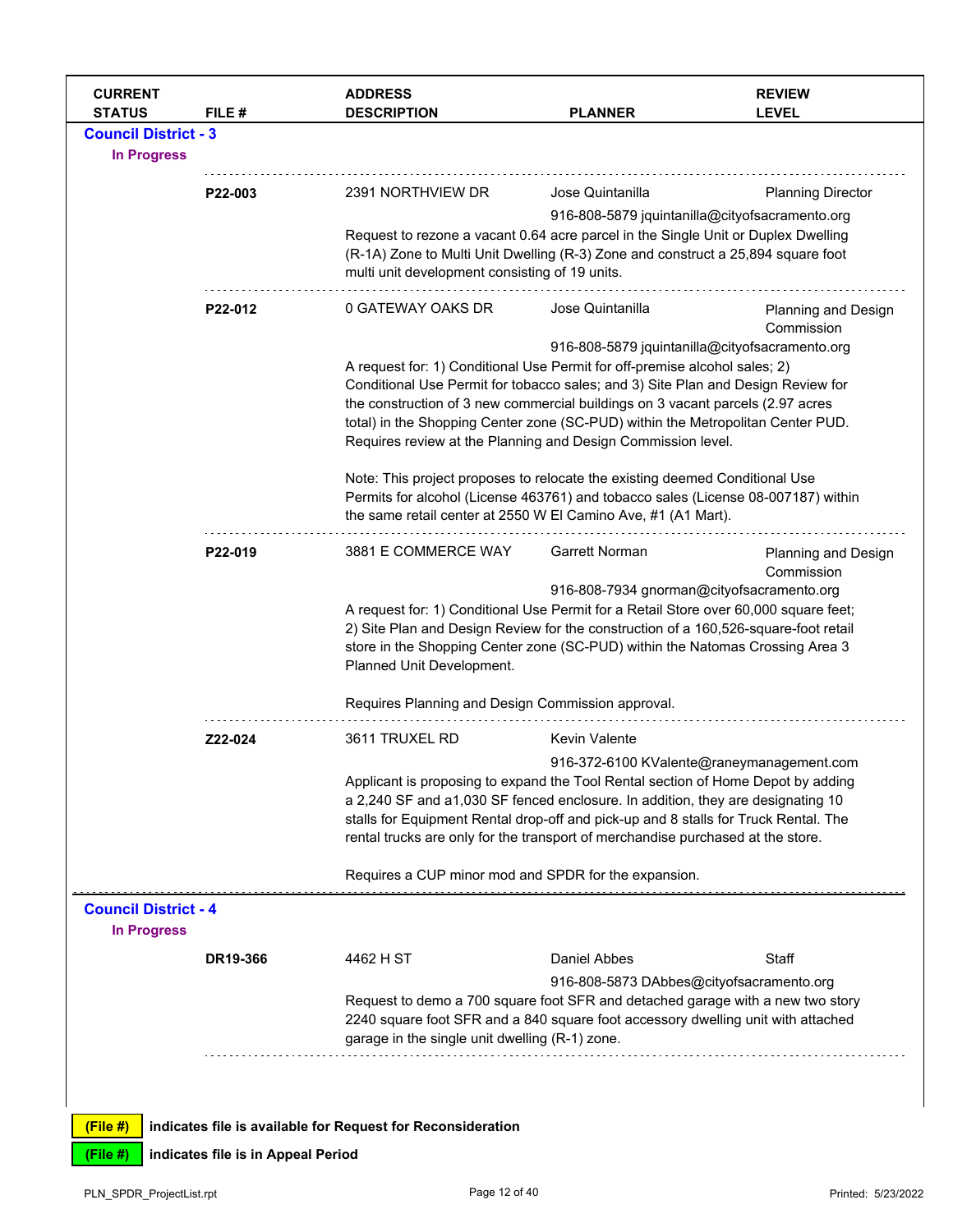| <b>CURRENT</b><br><b>STATUS</b> | FILE#    | <b>ADDRESS</b><br><b>DESCRIPTION</b>                                                                                                                                | <b>PLANNER</b>                                                                                                                                                                  | <b>REVIEW</b><br><b>LEVEL</b> |  |  |
|---------------------------------|----------|---------------------------------------------------------------------------------------------------------------------------------------------------------------------|---------------------------------------------------------------------------------------------------------------------------------------------------------------------------------|-------------------------------|--|--|
| <b>Council District - 4</b>     |          |                                                                                                                                                                     |                                                                                                                                                                                 |                               |  |  |
| <b>In Progress</b>              |          |                                                                                                                                                                     |                                                                                                                                                                                 |                               |  |  |
|                                 | DR21-138 | 601 DOS RIOS ST                                                                                                                                                     | Danny Abbes                                                                                                                                                                     | Staff                         |  |  |
|                                 |          |                                                                                                                                                                     | dabbes@cityofsacramento.org                                                                                                                                                     |                               |  |  |
|                                 |          |                                                                                                                                                                     | Request to construct a 43,154 square foot mixed-use development that includes                                                                                                   |                               |  |  |
|                                 |          |                                                                                                                                                                     | commercial condominiums, live/work units, and clubhouse on a 2.09-acre project<br>site within the Heavy Commercial (C-4-SPD) zone and River District Special                    |                               |  |  |
|                                 |          |                                                                                                                                                                     | Planning District (SPD). This request requires commission-level review of a                                                                                                     |                               |  |  |
|                                 |          |                                                                                                                                                                     | tentative map for condominium ownership, a conditional use permit for storage, and                                                                                              |                               |  |  |
|                                 |          |                                                                                                                                                                     | site plan and design review of the tentative map and site improvements.                                                                                                         |                               |  |  |
|                                 | DR21-154 | 1201 R ST                                                                                                                                                           | David Hung                                                                                                                                                                      | Design Director               |  |  |
|                                 |          |                                                                                                                                                                     | 916-808-5530 dhung@cityofsacramento.org                                                                                                                                         |                               |  |  |
|                                 |          |                                                                                                                                                                     | A request for the exterior modifications to an existing restaurant building and the                                                                                             |                               |  |  |
|                                 |          | addition of shipping containers at the front and rear of the site for restrooms,<br>gathering spaces, and decorative elements within three parcels totaling         |                                                                                                                                                                                 |                               |  |  |
|                                 |          | approximately 0.27 acres in the Residential Mixed Use Zone (RMX-SPD) within the                                                                                     |                                                                                                                                                                                 |                               |  |  |
|                                 |          | Central City Special Planning District. The project requires Director level Site Plan                                                                               |                                                                                                                                                                                 |                               |  |  |
|                                 |          | and Design Review with front yard and rear yard setback deviations for exterior<br>building modifications and addition at an existing commercial development in the |                                                                                                                                                                                 |                               |  |  |
|                                 |          | Central City Neighborhood Design Review District.                                                                                                                   |                                                                                                                                                                                 |                               |  |  |
|                                 | DR21-237 | 1617 J ST                                                                                                                                                           | Armando Lopez                                                                                                                                                                   | Design Director               |  |  |
|                                 |          |                                                                                                                                                                     | 916-808-8239 ALopezJr@cityofsacramento.org                                                                                                                                      |                               |  |  |
|                                 |          |                                                                                                                                                                     | Site Plan and Design Review for a 7-story plus basement mixed-use building,                                                                                                     |                               |  |  |
|                                 |          |                                                                                                                                                                     | located on a 1/2-block site in the C-2-SPD zone within the Central Core Design<br>Review District. Retail at Level 1, with parking above and below. 347,063 square              |                               |  |  |
|                                 |          |                                                                                                                                                                     | feet with 39,904 square feet allocated to retail use and 200 apartment units at                                                                                                 |                               |  |  |
|                                 |          | Levels 3-7. Removal of City Tree proposed.                                                                                                                          |                                                                                                                                                                                 |                               |  |  |
|                                 | DR21-251 |                                                                                                                                                                     | Karlo Felix                                                                                                                                                                     | Staff                         |  |  |
|                                 |          |                                                                                                                                                                     | 916-808-7183 kfelix@cityofsacramento.org                                                                                                                                        |                               |  |  |
|                                 |          |                                                                                                                                                                     | Site Plan and Design Review to construct three (3) buildings on a 3.4-acre parcel in<br>the Railyards for retail and 432 residential units. The single-story Retail Pavilion is |                               |  |  |
|                                 |          |                                                                                                                                                                     | 3,054+/- square feet of retail; the 5-story West Building is 144,800 +/- square feet                                                                                            |                               |  |  |
|                                 |          |                                                                                                                                                                     | of residential; and the 7-story East Building is 376,469+/- square feet of residential.                                                                                         |                               |  |  |
|                                 | DR22-022 | 616 37TH ST                                                                                                                                                         | DR Intern                                                                                                                                                                       | Staff                         |  |  |
|                                 |          |                                                                                                                                                                     | 916-808-5924 drintern@cityofsacramento.org                                                                                                                                      |                               |  |  |
|                                 |          |                                                                                                                                                                     | Applicant is proposing to demolish an existing SFR in order to construct a new                                                                                                  |                               |  |  |
|                                 |          | 2,800 sf SFR                                                                                                                                                        |                                                                                                                                                                                 |                               |  |  |
|                                 |          | Proposed lot coverage: 39.91%                                                                                                                                       |                                                                                                                                                                                 |                               |  |  |
|                                 | DR22-027 | 1300 U ST                                                                                                                                                           | DR Intern                                                                                                                                                                       | Staff                         |  |  |
|                                 |          |                                                                                                                                                                     | 916-808-5924 drintern@cityofsacramento.org                                                                                                                                      |                               |  |  |
|                                 |          |                                                                                                                                                                     | Site Plan and Design Review of site improvements to an existing 25,000 square                                                                                                   |                               |  |  |
|                                 |          |                                                                                                                                                                     | foot office building proposed for California Highway Patrol occupancy use.                                                                                                      |                               |  |  |
|                                 |          |                                                                                                                                                                     |                                                                                                                                                                                 |                               |  |  |
| $(Fila \#)$                     |          | I indicates file is available for Request for Reconsideration                                                                                                       |                                                                                                                                                                                 |                               |  |  |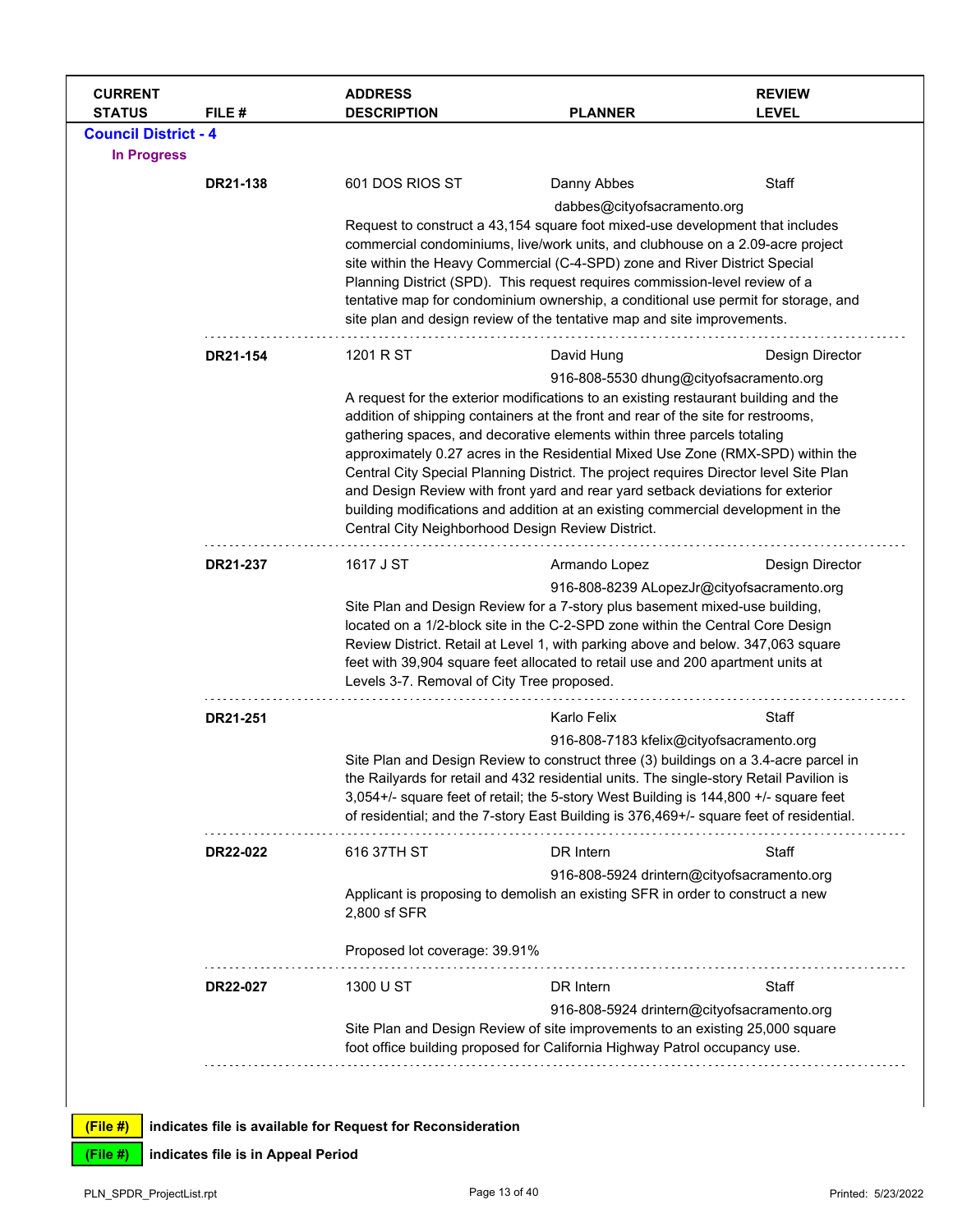| <b>CURRENT</b><br><b>STATUS</b>                   | FILE#    | <b>ADDRESS</b><br><b>DESCRIPTION</b>              | <b>PLANNER</b>                                                                                                                                                                                                                                                                                                                                                                                                                                                                                                                     | <b>REVIEW</b><br><b>LEVEL</b> |  |
|---------------------------------------------------|----------|---------------------------------------------------|------------------------------------------------------------------------------------------------------------------------------------------------------------------------------------------------------------------------------------------------------------------------------------------------------------------------------------------------------------------------------------------------------------------------------------------------------------------------------------------------------------------------------------|-------------------------------|--|
| <b>Council District - 4</b><br><b>In Progress</b> |          |                                                   |                                                                                                                                                                                                                                                                                                                                                                                                                                                                                                                                    |                               |  |
|                                                   | DR22-028 | 1800 24TH ST                                      | Armando Lopez                                                                                                                                                                                                                                                                                                                                                                                                                                                                                                                      | Staff                         |  |
|                                                   |          | City R Street Corridor Special Planning District. | 916-808-8239 ALopezJr@cityofsacramento.org<br>A request for Site Plan and Design Review to demolish an existing 25,371 square<br>foot industrial warehouse and construct a new 42,700 square foot theater building<br>at a 0.59 acre site located in the General Commercial (C-2-SPD) Zone and Central                                                                                                                                                                                                                             |                               |  |
|                                                   | DR22-035 | 3000 L ST                                         | Kevin Valente                                                                                                                                                                                                                                                                                                                                                                                                                                                                                                                      | Staff                         |  |
|                                                   |          | a new 133 room hotel.                             | (916)372-6100 kvalente@raneymanagment.com<br>Applicant is applying to demolish the existing building at 3000 L St. and construct                                                                                                                                                                                                                                                                                                                                                                                                   |                               |  |
|                                                   | DR22-041 | 2131 16TH ST                                      | Armando Lopez                                                                                                                                                                                                                                                                                                                                                                                                                                                                                                                      | Design Director               |  |
|                                                   |          |                                                   | 916-808-8239 ALopezJr@cityofsacramento.org<br>Site Plan and Design Review to construct a five-story, 57,950 square foot,<br>mixed-use building with 60 multi-unit dwellings and 4,634 square feet of<br>commercial space within the General Commercial (C-2-SPD) zone and the Central<br>City Special Planning District (SPD). This request requires director-level review of<br>Site Plan and Design Review for the building and site improvements with deviations<br>to transitional height and multi-unit open space standards. |                               |  |
|                                                   | DR22-044 | 423 28TH ST                                       | <b>Henry Feuss</b>                                                                                                                                                                                                                                                                                                                                                                                                                                                                                                                 | Staff                         |  |
|                                                   |          | dwelling. Site Plan and Design Review Required.   | 916-808-5880 HFeuss@cityofsacramento.org<br>(Case #21-050390) Request to replace/rebuild 3 stairways of an existing multi unit                                                                                                                                                                                                                                                                                                                                                                                                     |                               |  |
|                                                   | DR22-045 | 1416 S ST                                         | <b>Kevin Valente</b>                                                                                                                                                                                                                                                                                                                                                                                                                                                                                                               | Staff                         |  |
|                                                   |          | and power to an existing rolling gate.            | kvalente@raneymanagment.com<br>Applicant is proposing repairs to existing chain link fence, new LED pole heads,                                                                                                                                                                                                                                                                                                                                                                                                                    |                               |  |
|                                                   | DR22-049 | 1028 2ND ST                                       | <b>Henry Feuss</b>                                                                                                                                                                                                                                                                                                                                                                                                                                                                                                                 | Staff                         |  |
|                                                   |          | #20-025446.                                       | 916-808-5880 HFeuss@cityofsacramento.org<br>REVIEW BY PRESERVATION BUT DR FILE: Tenant Improvement, occupancy<br>from 49 to 207, replace of lights to LED Chandeliers, new door to office, change or<br>veranda to balcony for seating area. Work without a permit Code Case                                                                                                                                                                                                                                                       |                               |  |
|                                                   |          |                                                   |                                                                                                                                                                                                                                                                                                                                                                                                                                                                                                                                    |                               |  |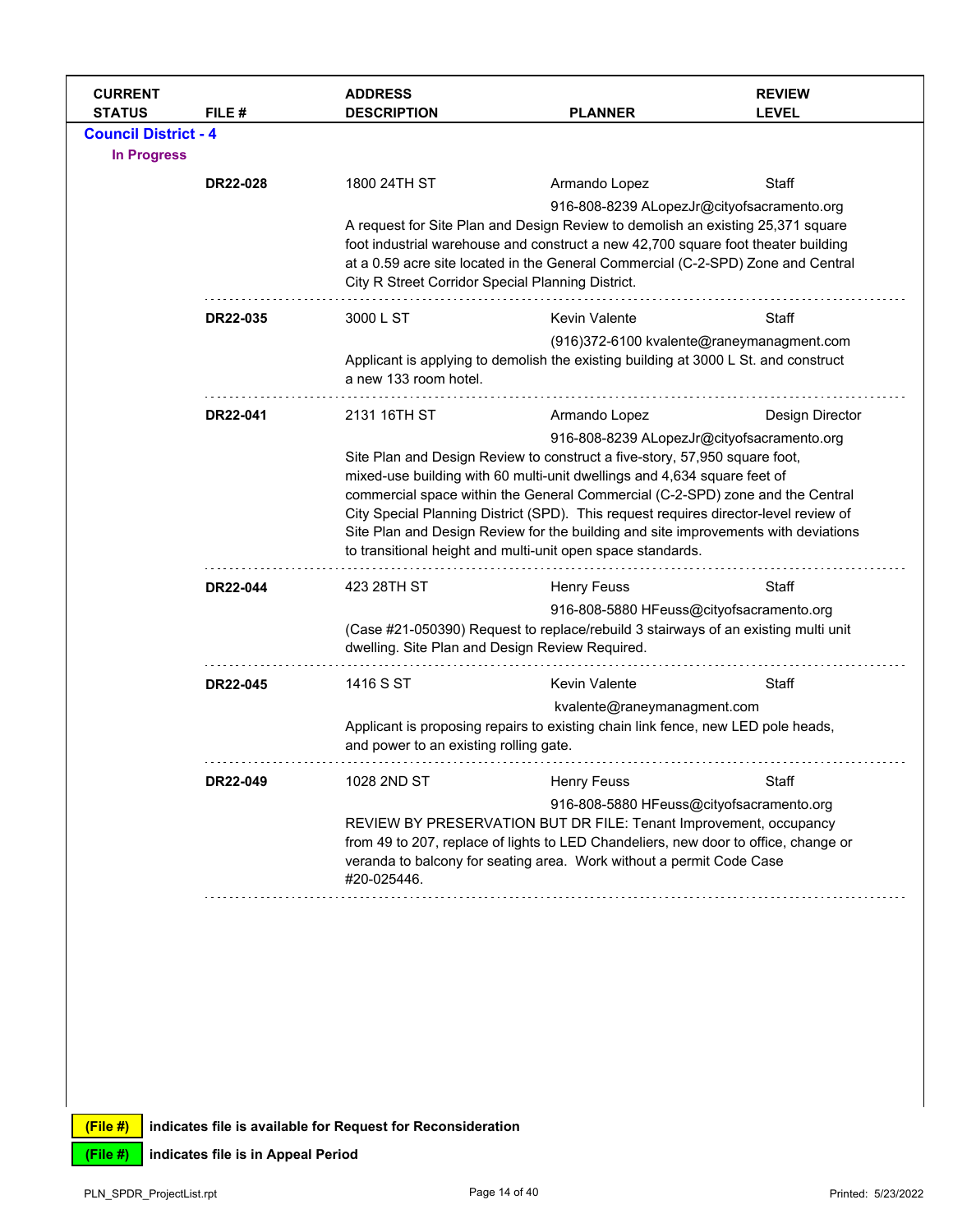| <b>CURRENT</b><br><b>STATUS</b> | FILE#           | <b>ADDRESS</b><br><b>DESCRIPTION</b>                                                                                                                                                                                                                                                                                                                                                                                                                                                                                    | <b>PLANNER</b>                                                                                                                                                                                                                                                                                                                                                                                                                                                                                                                               | <b>REVIEW</b><br><b>LEVEL</b> |  |  |
|---------------------------------|-----------------|-------------------------------------------------------------------------------------------------------------------------------------------------------------------------------------------------------------------------------------------------------------------------------------------------------------------------------------------------------------------------------------------------------------------------------------------------------------------------------------------------------------------------|----------------------------------------------------------------------------------------------------------------------------------------------------------------------------------------------------------------------------------------------------------------------------------------------------------------------------------------------------------------------------------------------------------------------------------------------------------------------------------------------------------------------------------------------|-------------------------------|--|--|
| <b>Council District - 4</b>     |                 |                                                                                                                                                                                                                                                                                                                                                                                                                                                                                                                         |                                                                                                                                                                                                                                                                                                                                                                                                                                                                                                                                              |                               |  |  |
| <b>In Progress</b>              |                 |                                                                                                                                                                                                                                                                                                                                                                                                                                                                                                                         |                                                                                                                                                                                                                                                                                                                                                                                                                                                                                                                                              |                               |  |  |
|                                 | DR22-057        | 2031 K ST                                                                                                                                                                                                                                                                                                                                                                                                                                                                                                               | Armando Lopez                                                                                                                                                                                                                                                                                                                                                                                                                                                                                                                                | Staff                         |  |  |
|                                 |                 | evaluation.                                                                                                                                                                                                                                                                                                                                                                                                                                                                                                             | 916-808-8239 ALopezJr@cityofsacramento.org<br>Site Plan and Design Review to demolish the existing building at 2031 K Street and<br>construct mixed use development with 296 dwelling units across 3 parcels (2031 K)<br>St, 2025 K St, and 2015 K St.) within the General Commercial (C-2-SPD) zone and<br>the Central City Special Planning District (SPD). Requires review at the Director<br>Level for deviations to height and floor area ratio. Demolition requires historic                                                           |                               |  |  |
|                                 |                 | At the time of submittal, this application exceeds FAR. Staff have authorized the<br>submittal of this application prior to the adoption of the new General Plan update<br>that may allow this proposal to comply with FAR.<br>2025 K St. is under different ownership than the other two lots; second Letter of                                                                                                                                                                                                        |                                                                                                                                                                                                                                                                                                                                                                                                                                                                                                                                              |                               |  |  |
|                                 |                 | Agency included in the application.                                                                                                                                                                                                                                                                                                                                                                                                                                                                                     |                                                                                                                                                                                                                                                                                                                                                                                                                                                                                                                                              |                               |  |  |
|                                 | DR22-060        | 201 N ST                                                                                                                                                                                                                                                                                                                                                                                                                                                                                                                | Zach Dahla                                                                                                                                                                                                                                                                                                                                                                                                                                                                                                                                   | Design Director               |  |  |
|                                 |                 | 916-808-5584 zdahla@cityofsacramento.org<br>Request for a 32-story, 587,685 square foot, mixed-use development with 248<br>dwelling units and 90,548 square feet of commercial on a 2.58-acre site within the<br>Central Business District (C-3-SPD) zone and the Central City Special Planning<br>District (SPD). This request requires director-level review of Site Plan and Design<br>Review of the proposed buildings and site improvements and a Tree Permit to<br>remove private protected trees and city trees. |                                                                                                                                                                                                                                                                                                                                                                                                                                                                                                                                              |                               |  |  |
|                                 | DR22-068        | 1908 H ST                                                                                                                                                                                                                                                                                                                                                                                                                                                                                                               | David Hung                                                                                                                                                                                                                                                                                                                                                                                                                                                                                                                                   | Staff                         |  |  |
|                                 |                 |                                                                                                                                                                                                                                                                                                                                                                                                                                                                                                                         | 916-808-5530 dhung@cityofsacramento.org<br>Request to construct a multi-unit building consisting of three dwelling units and two<br>attached accessory dwelling units (ADU) within an approximately 0.15-acre parcel<br>with an existing duplex dwelling in the Multi-Unit Dwelling Zone (R-3A-SPD) within<br>the Central City Special Planning District. (Also see IR22-125 for review of ADUs.)<br>Project requires staff level Site plan and Design Review for new multi-unit building<br>within the Central City Design Review District. |                               |  |  |
|                                 | DR22-069        | 572 38TH ST                                                                                                                                                                                                                                                                                                                                                                                                                                                                                                             | <b>Kevin Valente</b>                                                                                                                                                                                                                                                                                                                                                                                                                                                                                                                         | Staff                         |  |  |
|                                 |                 |                                                                                                                                                                                                                                                                                                                                                                                                                                                                                                                         | 916-372-6100 KValente@raneymanagement.com<br>Request to construct a 112 covered front porch at an existing 1,127 SF dwelling in<br>the single-unit dwelling R-1 zone. Staff site plan and design review required.                                                                                                                                                                                                                                                                                                                            |                               |  |  |
|                                 | <b>DR22-084</b> | 1330 H ST                                                                                                                                                                                                                                                                                                                                                                                                                                                                                                               | Armando Lopez                                                                                                                                                                                                                                                                                                                                                                                                                                                                                                                                | Staff                         |  |  |
|                                 |                 |                                                                                                                                                                                                                                                                                                                                                                                                                                                                                                                         | 916-808-8239 ALopezJr@cityofsacramento.org<br>Request for Site Plan and Design Review to install approximately 150 linear feet of<br>fencing on a 0.22 acre commercial lot in the General Commercial Zone (C-2-SPD)<br>within the Central City Special Planning District.                                                                                                                                                                                                                                                                    |                               |  |  |
|                                 |                 |                                                                                                                                                                                                                                                                                                                                                                                                                                                                                                                         |                                                                                                                                                                                                                                                                                                                                                                                                                                                                                                                                              |                               |  |  |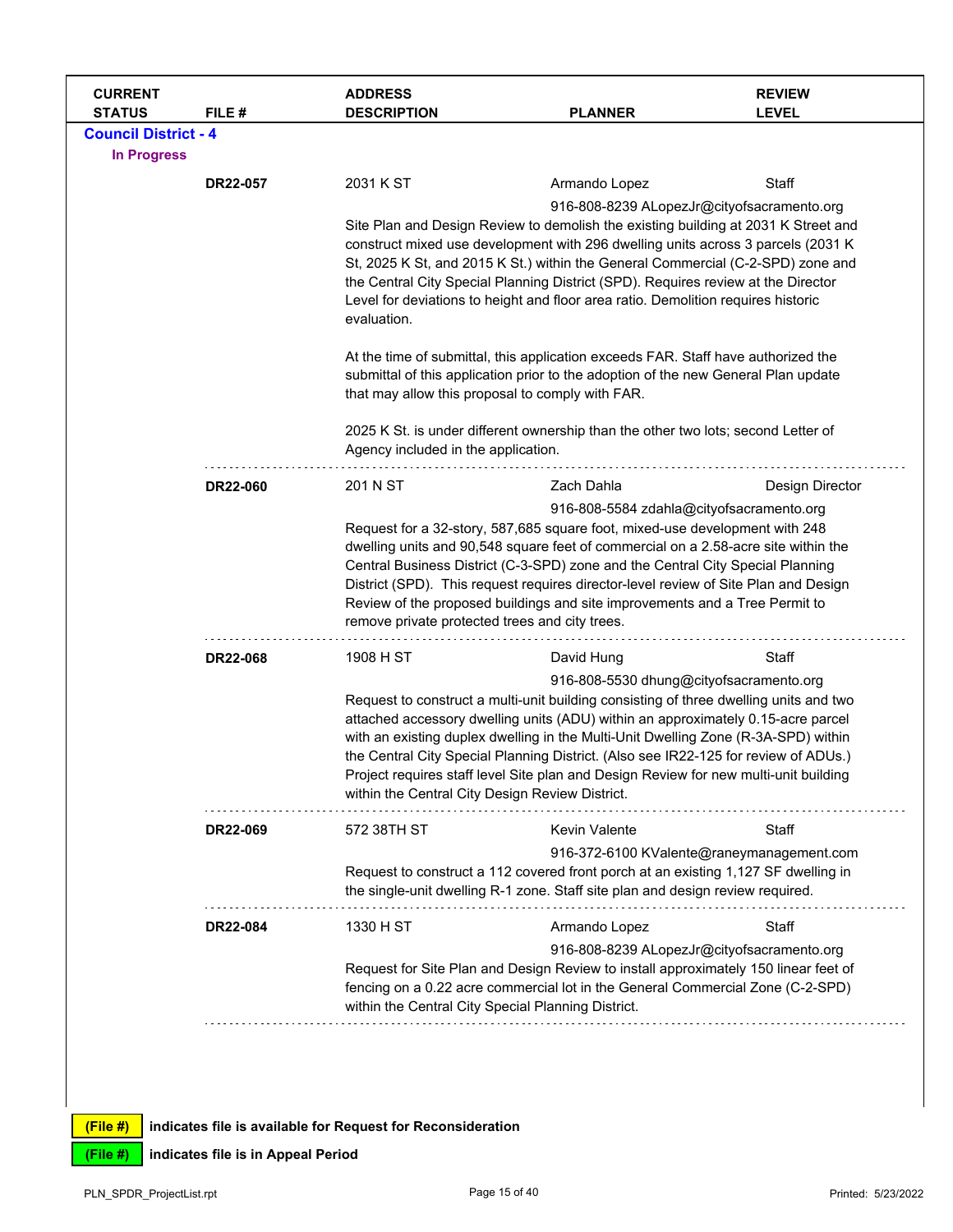| <b>CURRENT</b><br><b>STATUS</b> | FILE#           | <b>ADDRESS</b><br><b>DESCRIPTION</b>                                                                                       | <b>PLANNER</b>                                                                                                                                                         | <b>REVIEW</b><br><b>LEVEL</b>            |  |  |
|---------------------------------|-----------------|----------------------------------------------------------------------------------------------------------------------------|------------------------------------------------------------------------------------------------------------------------------------------------------------------------|------------------------------------------|--|--|
| <b>Council District - 4</b>     |                 |                                                                                                                            |                                                                                                                                                                        |                                          |  |  |
| <b>In Progress</b>              |                 |                                                                                                                            |                                                                                                                                                                        |                                          |  |  |
|                                 | <b>DR22-085</b> | 5276 I ST                                                                                                                  | DR Intern                                                                                                                                                              | Design Director                          |  |  |
|                                 |                 |                                                                                                                            | 916-808-5924 drintern@cityofsacramento.org                                                                                                                             |                                          |  |  |
|                                 |                 |                                                                                                                            | Interior remodel of primary bedroom including addition to create new office, master                                                                                    |                                          |  |  |
|                                 |                 | bath and walk in closet per plans.<br>Remodel of hall bathroom and hallway per plans.                                      |                                                                                                                                                                        |                                          |  |  |
|                                 |                 |                                                                                                                            |                                                                                                                                                                        |                                          |  |  |
|                                 | DR22-092        | 2025 16TH ST                                                                                                               | <b>Kevin Valente</b>                                                                                                                                                   | Staff                                    |  |  |
|                                 |                 | (916)372-6100 kvalente@raneymanagment.com                                                                                  |                                                                                                                                                                        |                                          |  |  |
|                                 |                 |                                                                                                                            | Existing quonset huts metal arch building used as a motor vehicle repair garage<br>will be converted into a new restaurant in the C-2-SPD zone.                        |                                          |  |  |
|                                 |                 |                                                                                                                            | Including demolition and construction of partitions and doors, new ceiling grid and                                                                                    |                                          |  |  |
|                                 |                 |                                                                                                                            | tile, new light fixtures, HVAC grilles, new outlets, and new finishes. The existing<br>mechanical, plumbing, and electrical are modified as needed to accommodate the  |                                          |  |  |
|                                 |                 | new layout.                                                                                                                |                                                                                                                                                                        |                                          |  |  |
|                                 | DR22-100        | 700 42ND ST                                                                                                                |                                                                                                                                                                        | Staff                                    |  |  |
|                                 |                 | Review with IR22-205. Existing single family dwelling with 100 square foot addition.<br>New detached garage with ADU above |                                                                                                                                                                        |                                          |  |  |
|                                 | DR22-101        | 4500 C ST                                                                                                                  |                                                                                                                                                                        | Staff                                    |  |  |
|                                 |                 |                                                                                                                            | Kitchen, Laundry, Powder Bath remodel, new siding, re-roof                                                                                                             |                                          |  |  |
|                                 | P19-023         | 6201 S ST                                                                                                                  | Zach Dahla                                                                                                                                                             | Planning and Design<br>Commission        |  |  |
|                                 |                 |                                                                                                                            | 916-808-5584 zdahla@cityofsacramento.org                                                                                                                               |                                          |  |  |
|                                 |                 |                                                                                                                            | Review of SMUD headquarters campus master plan which includes the<br>consolidation of corporate and customer-facing uses on the south-side of the                      |                                          |  |  |
|                                 |                 |                                                                                                                            | campus and utility-support uses on the north-side of the campus. This request                                                                                          |                                          |  |  |
|                                 |                 |                                                                                                                            | requires Planning and Design Commission approval of a Conditional Use Permit for                                                                                       |                                          |  |  |
|                                 |                 |                                                                                                                            | additional office square footage and a telecommunication facility, and Site Plan and<br>Design Review of the master plan and telecommunication facility.               |                                          |  |  |
|                                 | P21-023         | 601 DOS RIOS ST                                                                                                            | Daniel Abbes                                                                                                                                                           | <b>Planning and Design</b><br>Commission |  |  |
|                                 |                 |                                                                                                                            | 916-808-5873 DAbbes@cityofsacramento.org                                                                                                                               |                                          |  |  |
|                                 |                 |                                                                                                                            | Request to construct a 43,154 square foot mixed-use development that includes a                                                                                        |                                          |  |  |
|                                 |                 |                                                                                                                            | storage facility site, live/work units, and a clubhouse on a 2.09-acre site within the<br>Heavy Commercial (C-4-SPD) zone and River District Special Planning District |                                          |  |  |
|                                 |                 |                                                                                                                            | (SPD). This request requires commission-level review of a tentative map for                                                                                            |                                          |  |  |
|                                 |                 |                                                                                                                            | condominium ownership, a conditional use permit for storage, and site plan and                                                                                         |                                          |  |  |
|                                 |                 |                                                                                                                            | design review of the tentative map and site improvements.                                                                                                              |                                          |  |  |
|                                 |                 |                                                                                                                            |                                                                                                                                                                        |                                          |  |  |
|                                 |                 |                                                                                                                            |                                                                                                                                                                        |                                          |  |  |
|                                 |                 |                                                                                                                            |                                                                                                                                                                        |                                          |  |  |

**(File #) indicates file is in Appeal Period**

 $\mathsf{l}$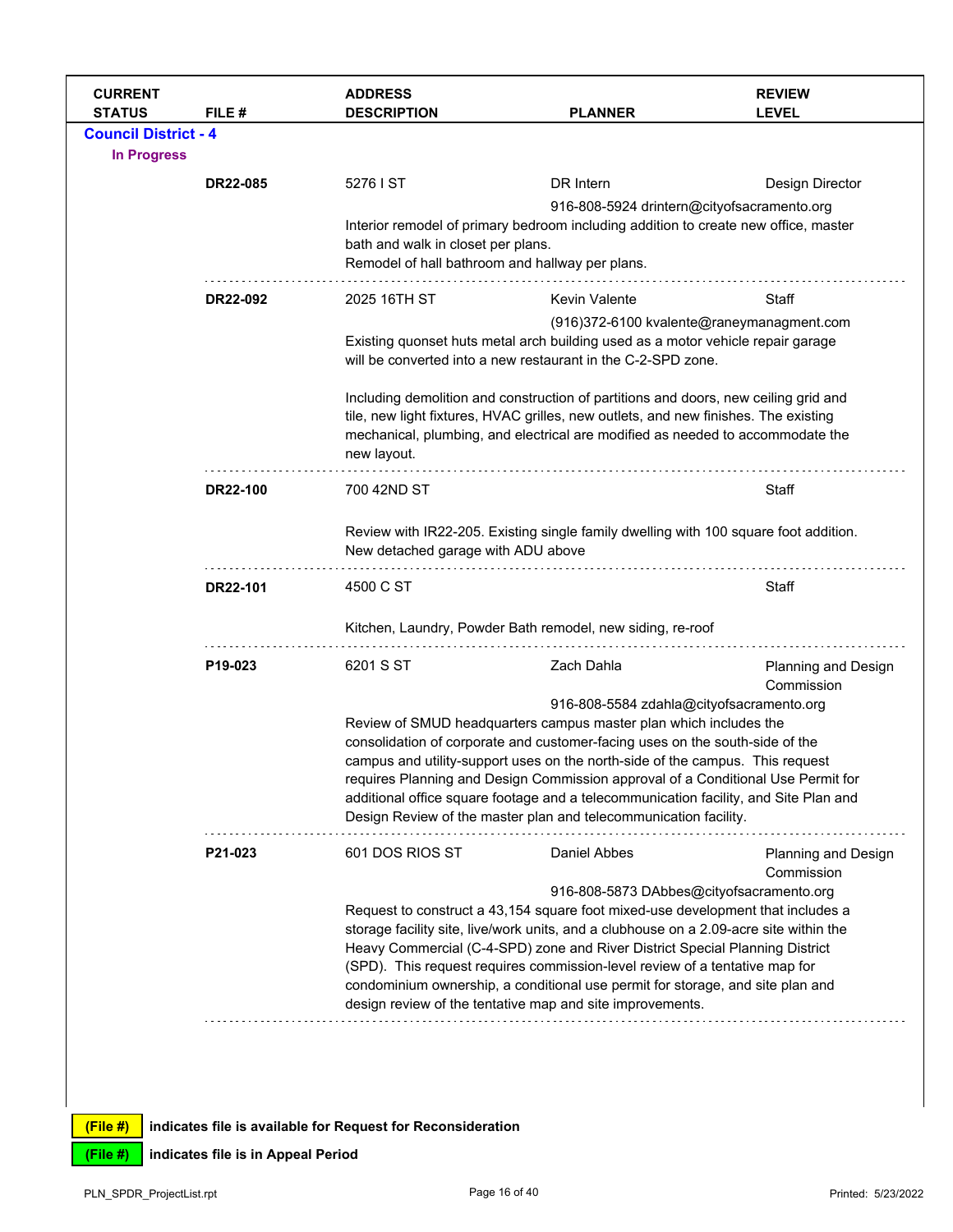| <b>CURRENT</b><br><b>STATUS</b> | FILE#                              | <b>ADDRESS</b><br><b>DESCRIPTION</b>                                                 | <b>PLANNER</b>                                                                                                                                                           | <b>REVIEW</b><br><b>LEVEL</b>     |  |  |  |
|---------------------------------|------------------------------------|--------------------------------------------------------------------------------------|--------------------------------------------------------------------------------------------------------------------------------------------------------------------------|-----------------------------------|--|--|--|
| <b>Council District - 4</b>     |                                    |                                                                                      |                                                                                                                                                                          |                                   |  |  |  |
| <b>In Progress</b>              |                                    |                                                                                      |                                                                                                                                                                          |                                   |  |  |  |
|                                 | P21-024                            | 211 N 16TH ST                                                                        | Angel Anguiano                                                                                                                                                           | <b>City Council</b>               |  |  |  |
|                                 |                                    |                                                                                      | aanguiano@cityofsacramento.org                                                                                                                                           |                                   |  |  |  |
|                                 |                                    |                                                                                      | Proposal for a mixed-use development. The project includes: (1) an Ordinance                                                                                             |                                   |  |  |  |
|                                 |                                    |                                                                                      | amending Title 17 of the Sacramento City Code to rezone three sites totaling                                                                                             |                                   |  |  |  |
|                                 |                                    |                                                                                      | ±5.23-acres from the Heavy Commercial (C-4-SPD) zone to the General                                                                                                      |                                   |  |  |  |
|                                 |                                    |                                                                                      | Commercial (C-2-SPD) zone within the River District Special Planning District<br>(SPD); (2) Site Plan and Design Review for demolition of one building and               |                                   |  |  |  |
|                                 |                                    |                                                                                      | alterations to two buildings, the construction of four mixed-use buildings with ±525                                                                                     |                                   |  |  |  |
|                                 |                                    |                                                                                      | dwelling units and ±70,887 square feet of commercial space with deviations to                                                                                            |                                   |  |  |  |
|                                 |                                    |                                                                                      | building height and multi-unit open space standards within the C-2-SPD zone, River                                                                                       |                                   |  |  |  |
|                                 |                                    | District SPD, and North 16th Street Historic District; and (3) Tree Permit to remove |                                                                                                                                                                          |                                   |  |  |  |
|                                 |                                    |                                                                                      | three City trees. The Preservation Commission will make a recommendation to the<br>City Council, who will make a final decision. A public notice will be sent in advance |                                   |  |  |  |
|                                 |                                    | of each hearing.                                                                     |                                                                                                                                                                          |                                   |  |  |  |
|                                 |                                    |                                                                                      |                                                                                                                                                                          |                                   |  |  |  |
|                                 | P21-032                            | 620 15TH ST                                                                          | Sierra Peterson                                                                                                                                                          | <b>City Council</b>               |  |  |  |
|                                 |                                    |                                                                                      | 916-808-7181 speterson@cityofsacramento.org                                                                                                                              |                                   |  |  |  |
|                                 |                                    |                                                                                      | Request for a five-story, 35,035 square foot, mixed-use building on a 0.22-acre                                                                                          |                                   |  |  |  |
|                                 |                                    | project site within the General Commercial (C-2-SPD) and Multi-Unit Dwelling         |                                                                                                                                                                          |                                   |  |  |  |
|                                 |                                    | (R-3A-SPD) zones, the Central City Special Planning District (SPD), and the Old      |                                                                                                                                                                          |                                   |  |  |  |
|                                 |                                    |                                                                                      | Washington School Historic District. This request requires council-level review of a                                                                                     |                                   |  |  |  |
|                                 |                                    |                                                                                      | Rezone from the R-3A-SPD zone to the C-2-SPD zone; Tentative Map for<br>condominium purposes; and Site Plan and Design Review of the tentative map,                      |                                   |  |  |  |
|                                 |                                    | building, and improvements with deviations to height standards and guidelines and    |                                                                                                                                                                          |                                   |  |  |  |
|                                 |                                    |                                                                                      | a request for a Significant Community Benefits for exceeding the FAR.                                                                                                    |                                   |  |  |  |
|                                 | P21-038                            | 1310 C ST                                                                            | Sierra Peterson                                                                                                                                                          |                                   |  |  |  |
|                                 |                                    |                                                                                      |                                                                                                                                                                          | Planning and Design<br>Commission |  |  |  |
|                                 |                                    |                                                                                      | 916-808-7181 speterson@cityofsacramento.org                                                                                                                              |                                   |  |  |  |
|                                 |                                    |                                                                                      | Request to develop a 0.58-acre project site with 16 townhomes within the Central                                                                                         |                                   |  |  |  |
|                                 |                                    |                                                                                      | City Special Planning District (SPD). This request requires council-level review of:                                                                                     |                                   |  |  |  |
|                                 |                                    |                                                                                      | (1) General Plan Amendment from Employment Center Low Rise (ECLR) to<br>Traditional Neighborhood Medium (TNMD); (2) Rezone from Light Industrial                         |                                   |  |  |  |
|                                 |                                    |                                                                                      | (M-1-SPD) to Multi-Unit Dwelling (R-3A-SPD) zone; (3) Tentative Map to subdivide                                                                                         |                                   |  |  |  |
|                                 |                                    |                                                                                      | two parcels into 16 lots; (4) Site Plan and Design Review of the tentative map and                                                                                       |                                   |  |  |  |
|                                 |                                    |                                                                                      | site improvements; and (5) Tree Permit to remove a City tree.                                                                                                            |                                   |  |  |  |
|                                 | P22-010                            | 2122 X ST                                                                            | Robert W. Williams                                                                                                                                                       | Planning and Design<br>Commission |  |  |  |
|                                 |                                    |                                                                                      | 916-808-7686 rwwilliams@cityofsacramento.org                                                                                                                             |                                   |  |  |  |
|                                 |                                    |                                                                                      | Conditional Use Permit to establish a Cannabis Dispensary (delivery-only) in two                                                                                         |                                   |  |  |  |
|                                 |                                    |                                                                                      | existing buildings totaling 3,713 square feet on 0.30 acres in the General                                                                                               |                                   |  |  |  |
|                                 |                                    |                                                                                      | Commercial Zone, and within the Central City Special Planning District (C-2-SPD).<br>Site Plan & Design Review for proposed and existing site work, and to change a      |                                   |  |  |  |
|                                 |                                    |                                                                                      | residential structure (2122 X St.) into a commercial use. Deviations TBD. The                                                                                            |                                   |  |  |  |
|                                 |                                    |                                                                                      | existing 4-unit apartment building at 2116 X St. is to be retained on the project site.                                                                                  |                                   |  |  |  |
|                                 |                                    |                                                                                      | Project requires Commission level CUP because site is within 600 feet of a                                                                                               |                                   |  |  |  |
|                                 |                                    | qualifying tobacco retailer.                                                         |                                                                                                                                                                          |                                   |  |  |  |
|                                 |                                    |                                                                                      |                                                                                                                                                                          |                                   |  |  |  |
| (File#)                         |                                    | indicates file is available for Request for Reconsideration                          |                                                                                                                                                                          |                                   |  |  |  |
| $(File$ #)                      | indicates file is in Appeal Period |                                                                                      |                                                                                                                                                                          |                                   |  |  |  |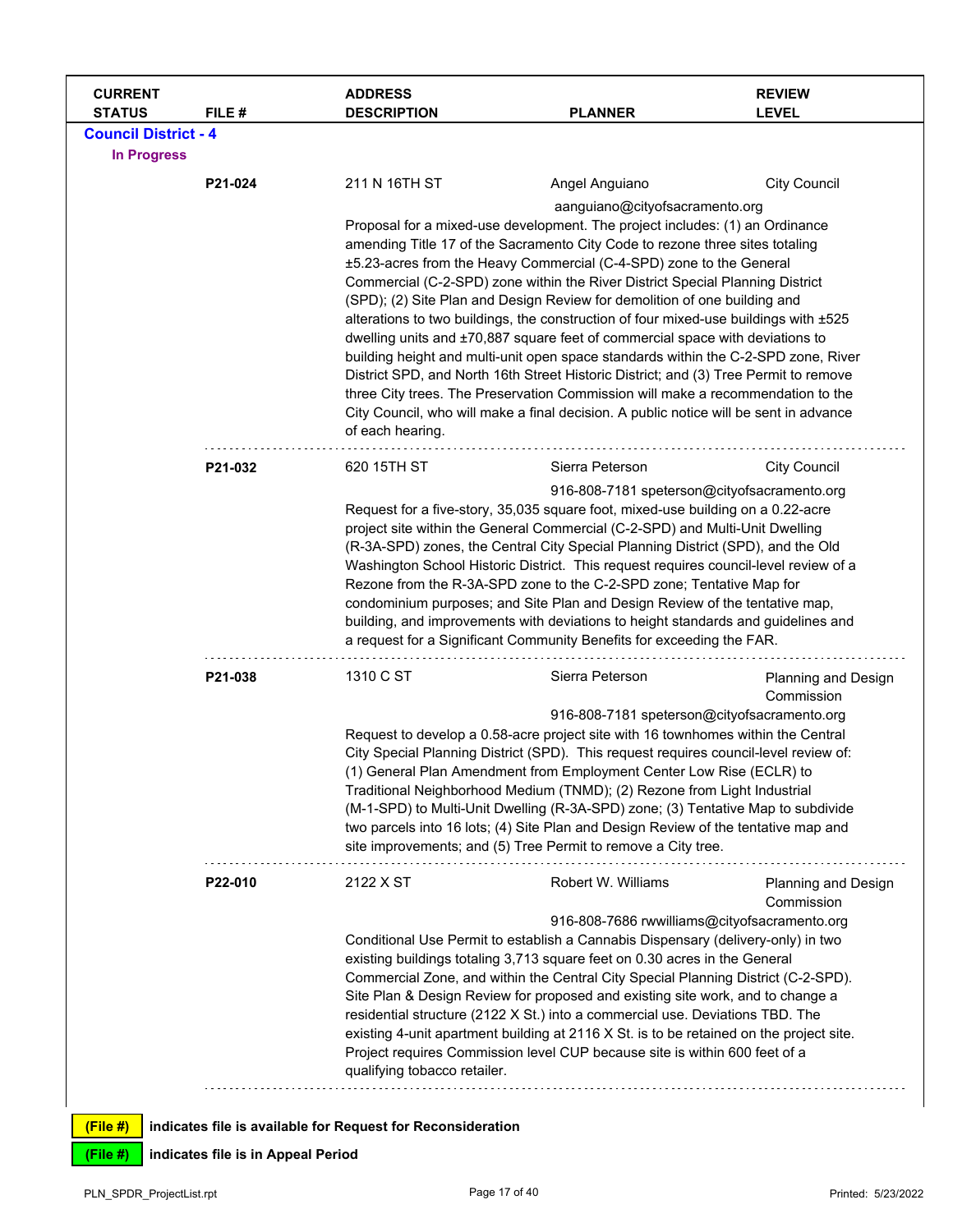| <b>CURRENT</b><br><b>STATUS</b>                   | FILE #                             | <b>ADDRESS</b><br><b>DESCRIPTION</b>                                                                                                                                                                                                                                                                                                                                                                                                                                                                                                                                                | <b>PLANNER</b>                                                                                                                                                                                                                                                                                                                                                                                                                  | <b>REVIEW</b><br><b>LEVEL</b>     |
|---------------------------------------------------|------------------------------------|-------------------------------------------------------------------------------------------------------------------------------------------------------------------------------------------------------------------------------------------------------------------------------------------------------------------------------------------------------------------------------------------------------------------------------------------------------------------------------------------------------------------------------------------------------------------------------------|---------------------------------------------------------------------------------------------------------------------------------------------------------------------------------------------------------------------------------------------------------------------------------------------------------------------------------------------------------------------------------------------------------------------------------|-----------------------------------|
| <b>Council District - 4</b><br><b>In Progress</b> |                                    |                                                                                                                                                                                                                                                                                                                                                                                                                                                                                                                                                                                     |                                                                                                                                                                                                                                                                                                                                                                                                                                 |                                   |
|                                                   | P22-014                            | 2300 J ST                                                                                                                                                                                                                                                                                                                                                                                                                                                                                                                                                                           | Robert W. Williams                                                                                                                                                                                                                                                                                                                                                                                                              | Planning and Design<br>Commission |
|                                                   |                                    | 916-808-7686 rwwilliams@cityofsacramento.org<br>Conditional Use Permit to establish a cannabis dispensary (storefront with delivery)<br>within an existing ±13,883-square-foot retail building (two-story with ground floor<br>parking garage and 3rd floor penthouse), on approximately 0.15 acres in General<br>Commercial Zone, and within the Central City Special Planning District (C-2-SPD).<br>(CORE applicant). Project requires commission level CUP due to two tobacco<br>retailers and a faith congregation within 600 feet, and a residential zone within 300<br>feet. |                                                                                                                                                                                                                                                                                                                                                                                                                                 |                                   |
|                                                   | P22-027                            | 2711 CAPITOL AVE                                                                                                                                                                                                                                                                                                                                                                                                                                                                                                                                                                    | Zach Dahla                                                                                                                                                                                                                                                                                                                                                                                                                      | <b>Planning and Design</b>        |
|                                                   |                                    | Commission<br>916-808-5584 zdahla@cityofsacramento.org<br>Request to convert the existing residential care facility to a mixed-use development<br>on a site located within the Hospital (H-SPD) and Office Building (OB-SPD) zones<br>and the Central City Special Planning District (SPD). No additional square footage<br>is proposed. This request requires council-level review of a Rezone from the H-SPD<br>and OB-SPD zones to the General Commercial (C-2-SPD) zone, and Site Plan and<br>Design Review of the conversion.                                                  |                                                                                                                                                                                                                                                                                                                                                                                                                                 |                                   |
|                                                   | PB21-003                           |                                                                                                                                                                                                                                                                                                                                                                                                                                                                                                                                                                                     |                                                                                                                                                                                                                                                                                                                                                                                                                                 | Staff                             |
|                                                   |                                    | A request for Preservation Site Plan and Design Review to construct a new 885<br>square foot single dwelling unit within the Single Unit and Duplex Dwelling and the<br>Central City Special Planning District (R-1B-SPD) zone. The two story building<br>proposes a new driveway with a 1,020 square foot garage on the ground floor<br>accessed by a single garage door from 20th Street.                                                                                                                                                                                         |                                                                                                                                                                                                                                                                                                                                                                                                                                 |                                   |
|                                                   | PB21-012                           | 2522 V ST                                                                                                                                                                                                                                                                                                                                                                                                                                                                                                                                                                           | Zach Dahla                                                                                                                                                                                                                                                                                                                                                                                                                      | Staff                             |
|                                                   |                                    | Historic District.                                                                                                                                                                                                                                                                                                                                                                                                                                                                                                                                                                  | 916-808-5584 zdahla@cityofsacramento.org<br>Request for Site Plan and Design Review to construct a new 4,834 square foot,<br>3-story duplex building fronting Victorian Alley. The site is located within the Single<br>Unit and Duplex Dwelling Zone and the Central City Special Planning District<br>(R-1B-SPD). The vacant parcel is a contributing resource within the Newton Booth                                        |                                   |
|                                                   | PB21-015                           | 2010 N ST                                                                                                                                                                                                                                                                                                                                                                                                                                                                                                                                                                           | Sierra Peterson                                                                                                                                                                                                                                                                                                                                                                                                                 | Staff                             |
|                                                   |                                    | IR21-269                                                                                                                                                                                                                                                                                                                                                                                                                                                                                                                                                                            | A request to construct 9 residential units in two, three-story multi-family buildings,<br>with a total of 7,279+/- square feet on approximately 0.10-acre parcel in the<br>General Commercial (C-2-SPD) zone, Central City Special Planning District and<br>20th and N Street Historic District. Applicant is proposing to demolish the existing<br>buildings. Applicant is applying for admin parking permit. Review alongside |                                   |
| (File#)                                           |                                    | indicates file is available for Request for Reconsideration                                                                                                                                                                                                                                                                                                                                                                                                                                                                                                                         |                                                                                                                                                                                                                                                                                                                                                                                                                                 |                                   |
| (File #)                                          | indicates file is in Appeal Period |                                                                                                                                                                                                                                                                                                                                                                                                                                                                                                                                                                                     |                                                                                                                                                                                                                                                                                                                                                                                                                                 |                                   |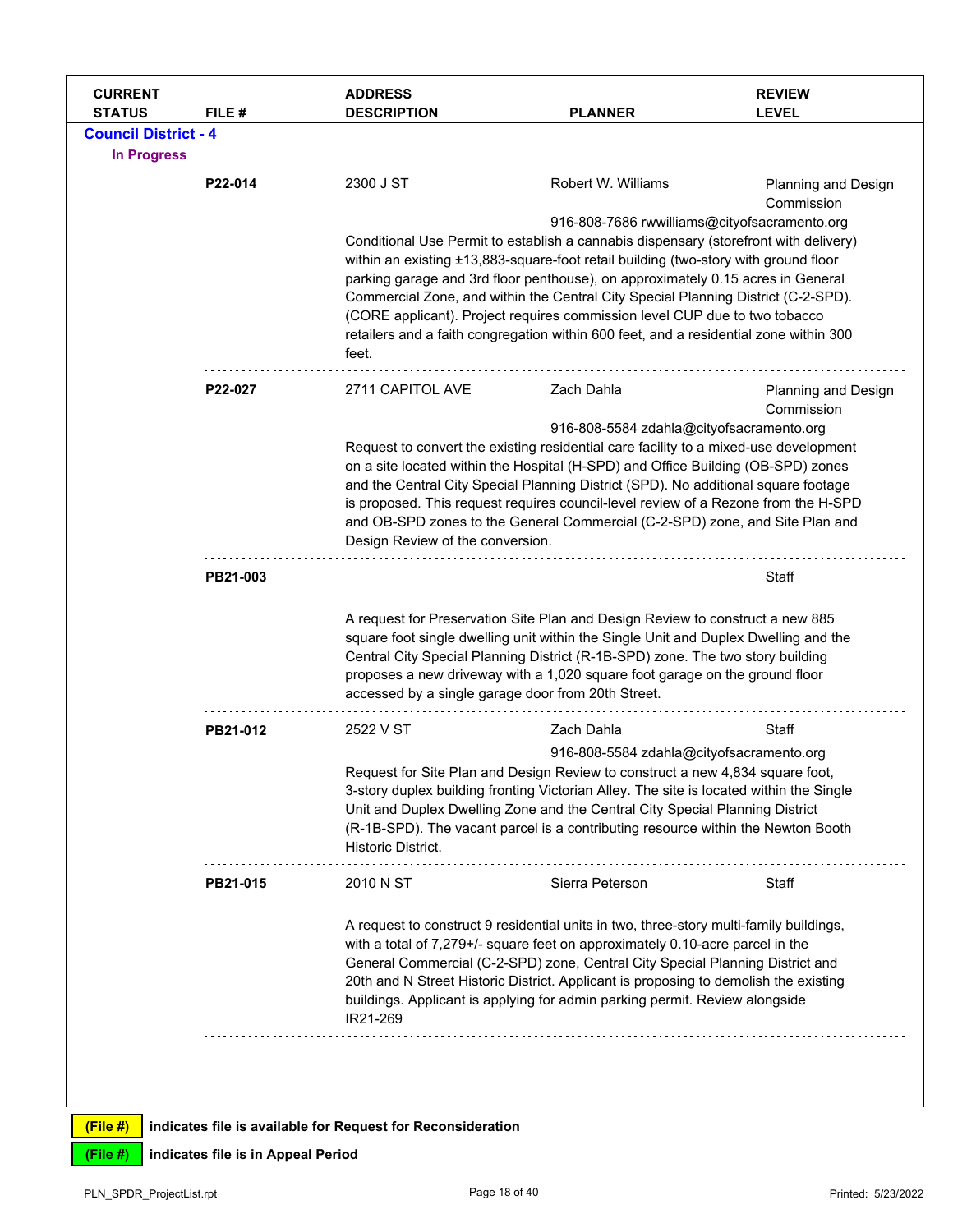| <b>CURRENT</b><br><b>STATUS</b> | FILE #   | <b>ADDRESS</b><br><b>DESCRIPTION</b>                                                                                                                                                                                                                                                                                                                                                                                                                                                                                                                            | <b>PLANNER</b>                                                                                                                                                                                                                                                                                                                                                                                                                                                                                                                                                                                                                                     | <b>REVIEW</b><br><b>LEVEL</b>             |
|---------------------------------|----------|-----------------------------------------------------------------------------------------------------------------------------------------------------------------------------------------------------------------------------------------------------------------------------------------------------------------------------------------------------------------------------------------------------------------------------------------------------------------------------------------------------------------------------------------------------------------|----------------------------------------------------------------------------------------------------------------------------------------------------------------------------------------------------------------------------------------------------------------------------------------------------------------------------------------------------------------------------------------------------------------------------------------------------------------------------------------------------------------------------------------------------------------------------------------------------------------------------------------------------|-------------------------------------------|
| <b>Council District - 4</b>     |          |                                                                                                                                                                                                                                                                                                                                                                                                                                                                                                                                                                 |                                                                                                                                                                                                                                                                                                                                                                                                                                                                                                                                                                                                                                                    |                                           |
| <b>In Progress</b>              |          |                                                                                                                                                                                                                                                                                                                                                                                                                                                                                                                                                                 |                                                                                                                                                                                                                                                                                                                                                                                                                                                                                                                                                                                                                                                    |                                           |
|                                 | PB21-018 | 405 15TH ST                                                                                                                                                                                                                                                                                                                                                                                                                                                                                                                                                     | Sierra Peterson                                                                                                                                                                                                                                                                                                                                                                                                                                                                                                                                                                                                                                    | Staff                                     |
|                                 |          | SPDR required.                                                                                                                                                                                                                                                                                                                                                                                                                                                                                                                                                  | 916-808-7181 speterson@cityofsacramento.org<br>(SEE IR21-337) Request to construct a 1,984 square foot duplex and two 964<br>square foot attached ADUs on a vacant 0.08 acre parcel in the R-3A-SPD Zone and<br>within the Central City SPD and Old Washington School Historic District. Staff                                                                                                                                                                                                                                                                                                                                                     |                                           |
|                                 | PB21-019 | 2522 P ST                                                                                                                                                                                                                                                                                                                                                                                                                                                                                                                                                       |                                                                                                                                                                                                                                                                                                                                                                                                                                                                                                                                                                                                                                                    | Staff                                     |
|                                 |          |                                                                                                                                                                                                                                                                                                                                                                                                                                                                                                                                                                 | Request to raise the existing residence and shift the building 8" to the west, create<br>a new unit in the first floor space, add new attached garages at the rear, and<br>convert the attic into living area in the R-3A-SPD zone, Winn Park Historic District.                                                                                                                                                                                                                                                                                                                                                                                   |                                           |
|                                 | PB21-023 | 920 U ST                                                                                                                                                                                                                                                                                                                                                                                                                                                                                                                                                        | Zach Dahla                                                                                                                                                                                                                                                                                                                                                                                                                                                                                                                                                                                                                                         | Staff                                     |
|                                 |          | 916-808-5584 zdahla@cityofsacramento.org<br>Site plan and design review entitlements to remodel and existing 1,847 square foot<br>duplex the Single Unit and Duplex Dwelling zone (R-1B-SPD), the Central City<br>Special Planning District, and the South Side Historic District including<br>constructing a new 500 square foot addition, a new roof deck, and exterior stairs.<br>The basement would be converted into a new Accessory Dwelling Unit, which is a<br>ministerial project being reviewed concurrently under Project Record Number<br>IR21-378. |                                                                                                                                                                                                                                                                                                                                                                                                                                                                                                                                                                                                                                                    |                                           |
|                                 | PB21-025 | 2115 21ST ST                                                                                                                                                                                                                                                                                                                                                                                                                                                                                                                                                    | David Hung                                                                                                                                                                                                                                                                                                                                                                                                                                                                                                                                                                                                                                         | <b>Preservation Director</b><br>(SFR/DUP) |
|                                 |          | IR21-425.)                                                                                                                                                                                                                                                                                                                                                                                                                                                                                                                                                      | 916-808-5530 dhung@cityofsacramento.org<br>A request to construct a detached garage and a detached accessory dwelling unit<br>(ADU) on an approximately 0.46-acre landmark parcel with an existing single-unit<br>dwelling in the Residential Office Zone (RO-SPD) within the Central City Special<br>Planning District. The project requires Director level Site Plan and Design Review<br>with deviation to allow garage in front of the front facade of dwelling for the<br>construction of a detached garage for an existing single-unit dwelling in the Poverty<br>Ridge Historic District. (The ADU is processed concurrently on application |                                           |
|                                 | PB22-001 | 2009 F ST                                                                                                                                                                                                                                                                                                                                                                                                                                                                                                                                                       | <b>Henry Feuss</b>                                                                                                                                                                                                                                                                                                                                                                                                                                                                                                                                                                                                                                 | Staff                                     |
|                                 |          | appearance. This is a HDB case.                                                                                                                                                                                                                                                                                                                                                                                                                                                                                                                                 | 9168085880 hfeuss@cityofsacramento.org<br>Applicant is proposing to change out all windows and trim to restore historic                                                                                                                                                                                                                                                                                                                                                                                                                                                                                                                            |                                           |
|                                 | PB22-002 | 1315 22ND ST                                                                                                                                                                                                                                                                                                                                                                                                                                                                                                                                                    | <b>Henry Feuss</b>                                                                                                                                                                                                                                                                                                                                                                                                                                                                                                                                                                                                                                 | Staff                                     |
|                                 |          | and Design Review required.                                                                                                                                                                                                                                                                                                                                                                                                                                                                                                                                     | 916-808-5880 HFeuss@cityofsacramento.org<br>(SEE IR22-046) Request to repair fire damage and convert the basement of an<br>existing bed and breakfast into an ADU. The site is located in the R-3A-SPD Zone,<br>Central City Special Planning District and Capitol Mansions Historic District.<br>Scope includes new windows, siding, a new carport and new balcony. Site Plan                                                                                                                                                                                                                                                                     |                                           |
| (File #)                        |          | indicates file is available for Request for Reconsideration                                                                                                                                                                                                                                                                                                                                                                                                                                                                                                     |                                                                                                                                                                                                                                                                                                                                                                                                                                                                                                                                                                                                                                                    |                                           |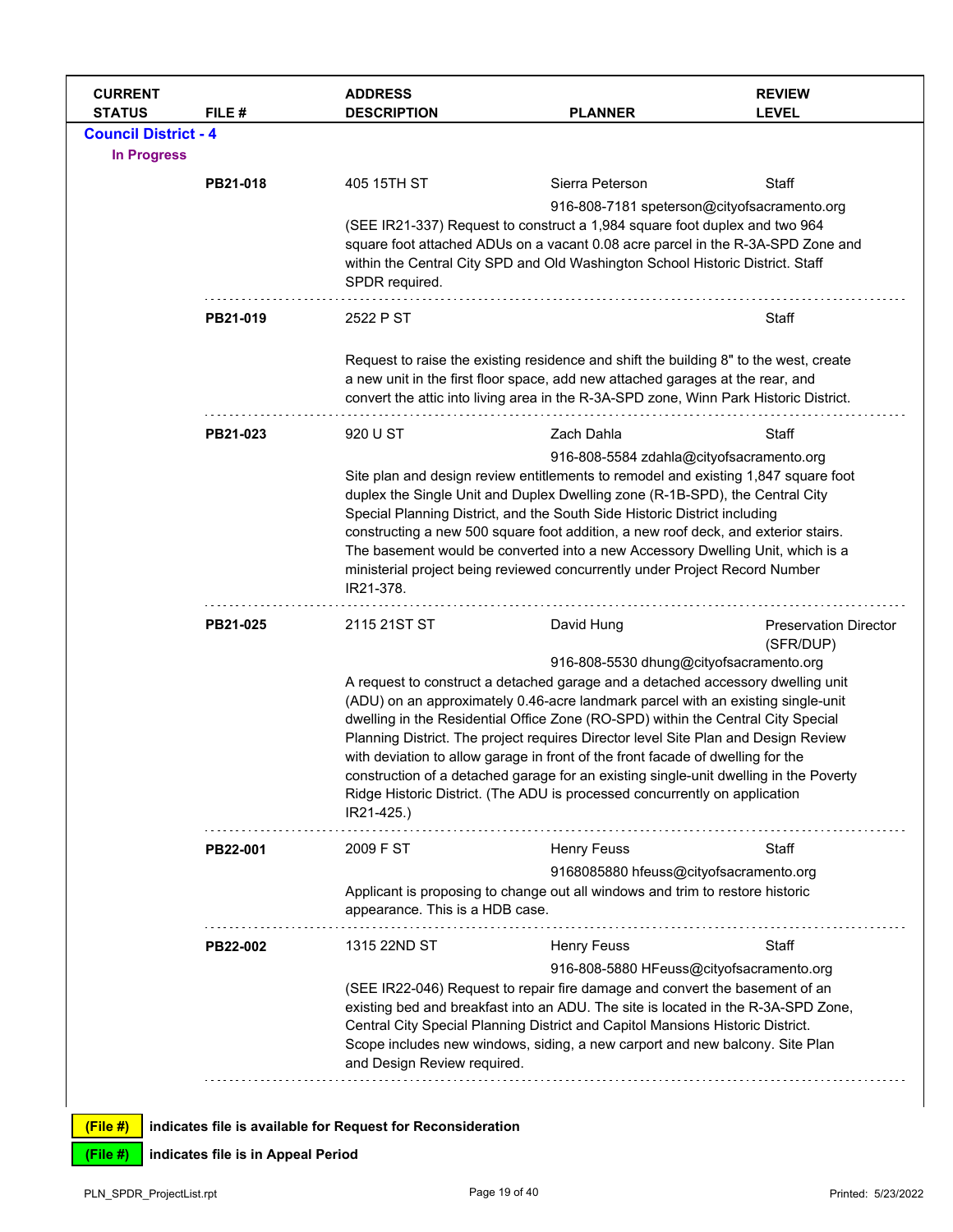| <b>CURRENT</b><br><b>STATUS</b>                   | FILE#                                                                                                                                                                                                                                                                                                                                                                                                                                                                                                                                                                                                                                                                                                  | <b>ADDRESS</b><br><b>DESCRIPTION</b>                                                                                                                                                                                                                                                                                                                                                                                               | <b>PLANNER</b>                                                                                                                                                                                                                                                                  | <b>REVIEW</b><br><b>LEVEL</b>            |  |  |
|---------------------------------------------------|--------------------------------------------------------------------------------------------------------------------------------------------------------------------------------------------------------------------------------------------------------------------------------------------------------------------------------------------------------------------------------------------------------------------------------------------------------------------------------------------------------------------------------------------------------------------------------------------------------------------------------------------------------------------------------------------------------|------------------------------------------------------------------------------------------------------------------------------------------------------------------------------------------------------------------------------------------------------------------------------------------------------------------------------------------------------------------------------------------------------------------------------------|---------------------------------------------------------------------------------------------------------------------------------------------------------------------------------------------------------------------------------------------------------------------------------|------------------------------------------|--|--|
| <b>Council District - 4</b><br><b>In Progress</b> |                                                                                                                                                                                                                                                                                                                                                                                                                                                                                                                                                                                                                                                                                                        |                                                                                                                                                                                                                                                                                                                                                                                                                                    |                                                                                                                                                                                                                                                                                 |                                          |  |  |
|                                                   | PB22-003                                                                                                                                                                                                                                                                                                                                                                                                                                                                                                                                                                                                                                                                                               | 401 13TH ST A                                                                                                                                                                                                                                                                                                                                                                                                                      | <b>Henry Feuss</b>                                                                                                                                                                                                                                                              | Staff                                    |  |  |
|                                                   |                                                                                                                                                                                                                                                                                                                                                                                                                                                                                                                                                                                                                                                                                                        | 916-808-5880 HFeuss@cityofsacramento.org<br>Applicant is applying for SPDR to correct unpermitted work done to 401 13th St.<br>This includes work to the exterior stairs, deck, and a number of windows.                                                                                                                                                                                                                           |                                                                                                                                                                                                                                                                                 |                                          |  |  |
|                                                   | PB22-005                                                                                                                                                                                                                                                                                                                                                                                                                                                                                                                                                                                                                                                                                               | 913 24TH ST                                                                                                                                                                                                                                                                                                                                                                                                                        | <b>Henry Feuss</b>                                                                                                                                                                                                                                                              | Staff                                    |  |  |
|                                                   |                                                                                                                                                                                                                                                                                                                                                                                                                                                                                                                                                                                                                                                                                                        |                                                                                                                                                                                                                                                                                                                                                                                                                                    | 916-808-5880 HFeuss@cityofsacramento.org<br>Concurrent IR22-113. Applicant is applying to add 2 ADUs to an existing duplex,<br>as well as replace 4 windows wood windows and add an additional 4 wood<br>windows, redo the front stairs, and add rear stairs and stair landing. |                                          |  |  |
|                                                   |                                                                                                                                                                                                                                                                                                                                                                                                                                                                                                                                                                                                                                                                                                        | No changes to building footprint.                                                                                                                                                                                                                                                                                                                                                                                                  |                                                                                                                                                                                                                                                                                 |                                          |  |  |
|                                                   | PB22-006                                                                                                                                                                                                                                                                                                                                                                                                                                                                                                                                                                                                                                                                                               | 915 24TH ST                                                                                                                                                                                                                                                                                                                                                                                                                        | <b>Henry Feuss</b>                                                                                                                                                                                                                                                              | Staff                                    |  |  |
|                                                   | CONCURRENT FILE IR22-116 - EXTERIOR REMODEL FOR DUPLEX ONLY.<br>ADU SEPARATE APPLICATION. Convert basement to Add (2) Attached ADU's to<br>existing Duplex. Existing basement space is currently unconditioned space.<br>Remodel and reconfigure upper level and maintain as 2 separate units. Replace<br>existing windows with similar wood windows. Replace front porch with similar new<br>front porch. Relocate electrical meter panel from alley location to rear of units per<br>smud predetermined approved location. Provide new plumbing, HVAC and electrical<br>for entire structure for 4 unit configuration. Restore upper level ceiling to 10' height<br>by removing existing 8' ceiling. |                                                                                                                                                                                                                                                                                                                                                                                                                                    |                                                                                                                                                                                                                                                                                 | 916-808-5880 HFeuss@cityofsacramento.org |  |  |
|                                                   | PB22-007                                                                                                                                                                                                                                                                                                                                                                                                                                                                                                                                                                                                                                                                                               | 628 15TH ST                                                                                                                                                                                                                                                                                                                                                                                                                        | Sierra Peterson                                                                                                                                                                                                                                                                 | Staff                                    |  |  |
|                                                   |                                                                                                                                                                                                                                                                                                                                                                                                                                                                                                                                                                                                                                                                                                        | Building alfresco pop-up restaurant featuring mobile food trailer. Grading land,<br>adding 2-3" compacted AB as ground cover, building a 60sf bar, building seating for<br>up to 42 patrons, building planters, and installing a 6' fence around the seating<br>area, food trailer, and bar. There will be no irrigation or permanent utilities brought<br>to the site. We need temp power on site.                                | 9168087181 speterson@cityofsacramento.org                                                                                                                                                                                                                                       |                                          |  |  |
|                                                   | <b>PB22-008</b>                                                                                                                                                                                                                                                                                                                                                                                                                                                                                                                                                                                                                                                                                        | 2515 T ST                                                                                                                                                                                                                                                                                                                                                                                                                          | <b>Henry Feuss</b>                                                                                                                                                                                                                                                              | Staff                                    |  |  |
|                                                   |                                                                                                                                                                                                                                                                                                                                                                                                                                                                                                                                                                                                                                                                                                        | dwelling buildout in basement 1410 sqft                                                                                                                                                                                                                                                                                                                                                                                            | 916-808-5880 HFeuss@cityofsacramento.org                                                                                                                                                                                                                                        |                                          |  |  |
|                                                   | PB22-009                                                                                                                                                                                                                                                                                                                                                                                                                                                                                                                                                                                                                                                                                               | 1528 E ST                                                                                                                                                                                                                                                                                                                                                                                                                          | Armando Lopez                                                                                                                                                                                                                                                                   | Staff                                    |  |  |
|                                                   |                                                                                                                                                                                                                                                                                                                                                                                                                                                                                                                                                                                                                                                                                                        | 916-808-8239 ALopezJr@cityofsacramento.org<br>Request for Site Plan and Design Review for a three-story, 13,197 square foot,<br>mixed-use building on a 0.15-acre project site within the General Commercial<br>(C-2-SPD), the Central City Special Planning District (SPD) and the Old<br>Washington School Historic District. This request requires a waiver for required<br>off-street parking (Administrative Parking Permit). |                                                                                                                                                                                                                                                                                 |                                          |  |  |
|                                                   |                                                                                                                                                                                                                                                                                                                                                                                                                                                                                                                                                                                                                                                                                                        |                                                                                                                                                                                                                                                                                                                                                                                                                                    |                                                                                                                                                                                                                                                                                 |                                          |  |  |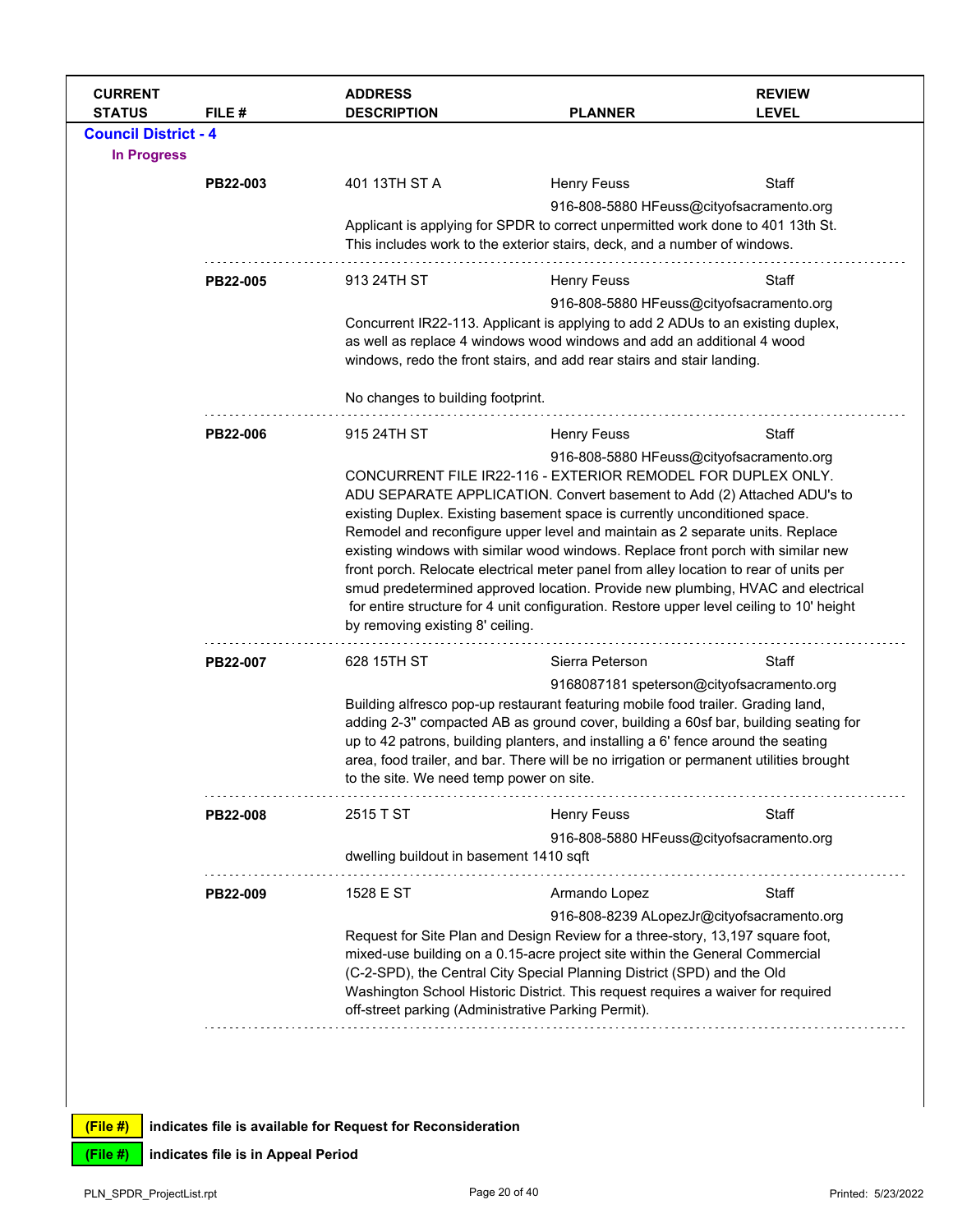| <b>CURRENT</b><br><b>STATUS</b> | FILE #   | <b>ADDRESS</b><br><b>DESCRIPTION</b>                                                                                                                                                                                                                                                                                                       | <b>PLANNER</b>                                                                                                                                                                                                                             | <b>REVIEW</b><br><b>LEVEL</b> |  |
|---------------------------------|----------|--------------------------------------------------------------------------------------------------------------------------------------------------------------------------------------------------------------------------------------------------------------------------------------------------------------------------------------------|--------------------------------------------------------------------------------------------------------------------------------------------------------------------------------------------------------------------------------------------|-------------------------------|--|
| <b>Council District - 4</b>     |          |                                                                                                                                                                                                                                                                                                                                            |                                                                                                                                                                                                                                            |                               |  |
| <b>In Progress</b>              |          |                                                                                                                                                                                                                                                                                                                                            |                                                                                                                                                                                                                                            |                               |  |
|                                 | PB22-010 | 2409 I ST                                                                                                                                                                                                                                                                                                                                  | <b>Henry Feuss</b>                                                                                                                                                                                                                         | Staff                         |  |
|                                 |          |                                                                                                                                                                                                                                                                                                                                            | 916-808-5880 HFeuss@cityofsacramento.org                                                                                                                                                                                                   |                               |  |
|                                 |          |                                                                                                                                                                                                                                                                                                                                            | Request to replace rear exterior wooden stairs with a metal spiral staircase at an<br>existing triplex in the Multi Unit Dwelling Zone (R-3A-SPD), and also within the                                                                     |                               |  |
|                                 |          |                                                                                                                                                                                                                                                                                                                                            | Central City Special Planning District and Boulevard Park Historic District. Site is a                                                                                                                                                     |                               |  |
|                                 |          | contributing resource. Case 22-007923                                                                                                                                                                                                                                                                                                      |                                                                                                                                                                                                                                            |                               |  |
|                                 | PB22-011 | 1022 G ST                                                                                                                                                                                                                                                                                                                                  | <b>Henry Feuss</b>                                                                                                                                                                                                                         | Staff                         |  |
|                                 |          |                                                                                                                                                                                                                                                                                                                                            | 916-808-5880 HFeuss@cityofsacramento.org                                                                                                                                                                                                   |                               |  |
|                                 |          | Request to convert an existing 8,618 square foot office building into a dormitory use<br>with 20 bedrooms. Exterior changes include the replacement of 6 windows. Site is<br>located in the Residential Office (RO-SPD) Zone, and the Central City Special                                                                                 |                                                                                                                                                                                                                                            |                               |  |
|                                 |          |                                                                                                                                                                                                                                                                                                                                            |                                                                                                                                                                                                                                            |                               |  |
|                                 |          | Planning District. Site is a Historic Landmark.                                                                                                                                                                                                                                                                                            |                                                                                                                                                                                                                                            |                               |  |
|                                 | PB22-012 | 2420 L ST                                                                                                                                                                                                                                                                                                                                  | <b>Henry Feuss</b>                                                                                                                                                                                                                         | Staff                         |  |
|                                 |          |                                                                                                                                                                                                                                                                                                                                            | 916-808-5880 HFeuss@cityofsacramento.org                                                                                                                                                                                                   |                               |  |
|                                 |          | Request to construct a 502 square foot rear addition and a 277 square foot deck at<br>an existing 2,546 square foot single unit dwelling. Site is located in the Multi Unit<br>Dwelling (R-3A-SPD) Zone, and within the Central City Special Planning District<br>and Capitol Mansions Historic District. Site is a Contributing resource. |                                                                                                                                                                                                                                            |                               |  |
|                                 |          |                                                                                                                                                                                                                                                                                                                                            |                                                                                                                                                                                                                                            |                               |  |
|                                 |          |                                                                                                                                                                                                                                                                                                                                            |                                                                                                                                                                                                                                            |                               |  |
|                                 | PB22-013 | 1417 EGGPLANT ALY                                                                                                                                                                                                                                                                                                                          |                                                                                                                                                                                                                                            | <b>Preservation Director</b>  |  |
|                                 |          | Review alongside IR22-179.                                                                                                                                                                                                                                                                                                                 |                                                                                                                                                                                                                                            |                               |  |
|                                 |          |                                                                                                                                                                                                                                                                                                                                            | Applicant is proposing 1 new SFR and 1 new ADU at 1417 Eggplant Aly. Requires<br>a deviation for a substandard rear setback and a deviation from the Historic District<br>Plans that discourages surface parking in front of an alley unit |                               |  |
|                                 | PB22-014 | 1617 18TH ST                                                                                                                                                                                                                                                                                                                               | <b>Henry Feuss</b>                                                                                                                                                                                                                         | <b>Preservation Director</b>  |  |
|                                 |          |                                                                                                                                                                                                                                                                                                                                            | 916-808-5880 HFeuss@cityofsacramento.org                                                                                                                                                                                                   |                               |  |
|                                 |          |                                                                                                                                                                                                                                                                                                                                            | RENOVATE EXISTING RETAIL BUILDING AND CONVERT TO A RESIDENTIAL<br>LIVING SPACE, RAISE THE PARAPET 4' TO ACCOMMODATE A HIGHER                                                                                                               |                               |  |
|                                 |          |                                                                                                                                                                                                                                                                                                                                            | CEILING AND TO ACCOMODATE NEW ROOF FRAMING. SMALL ADDITION TO                                                                                                                                                                              |                               |  |
|                                 |          |                                                                                                                                                                                                                                                                                                                                            | ENCLOSE STAIR ACCESS TO A ROOF PATIO. 3 BEDROOM, 2.5 BATH, 2 CAR                                                                                                                                                                           |                               |  |
|                                 |          | <b>GARAGE RESIDENTIAL UNIT.</b>                                                                                                                                                                                                                                                                                                            |                                                                                                                                                                                                                                            |                               |  |
|                                 | PB22-015 | 605 22ND ST                                                                                                                                                                                                                                                                                                                                | <b>Henry Feuss</b>                                                                                                                                                                                                                         | Staff                         |  |
|                                 |          |                                                                                                                                                                                                                                                                                                                                            | 916-808-5880 HFeuss@cityofsacramento.org                                                                                                                                                                                                   |                               |  |
|                                 |          | Historic-Repair front and rear stairs.                                                                                                                                                                                                                                                                                                     |                                                                                                                                                                                                                                            |                               |  |
|                                 | PB22-016 | 2030 H ST                                                                                                                                                                                                                                                                                                                                  |                                                                                                                                                                                                                                            | Staff                         |  |
|                                 |          |                                                                                                                                                                                                                                                                                                                                            | Repair/ replace existing access stair & deck due to dry rot damage. Located in the<br>C-2-SPD zone in the Boulevard Park Historic District.                                                                                                |                               |  |
|                                 |          |                                                                                                                                                                                                                                                                                                                                            |                                                                                                                                                                                                                                            |                               |  |
|                                 |          |                                                                                                                                                                                                                                                                                                                                            |                                                                                                                                                                                                                                            |                               |  |
|                                 |          |                                                                                                                                                                                                                                                                                                                                            |                                                                                                                                                                                                                                            |                               |  |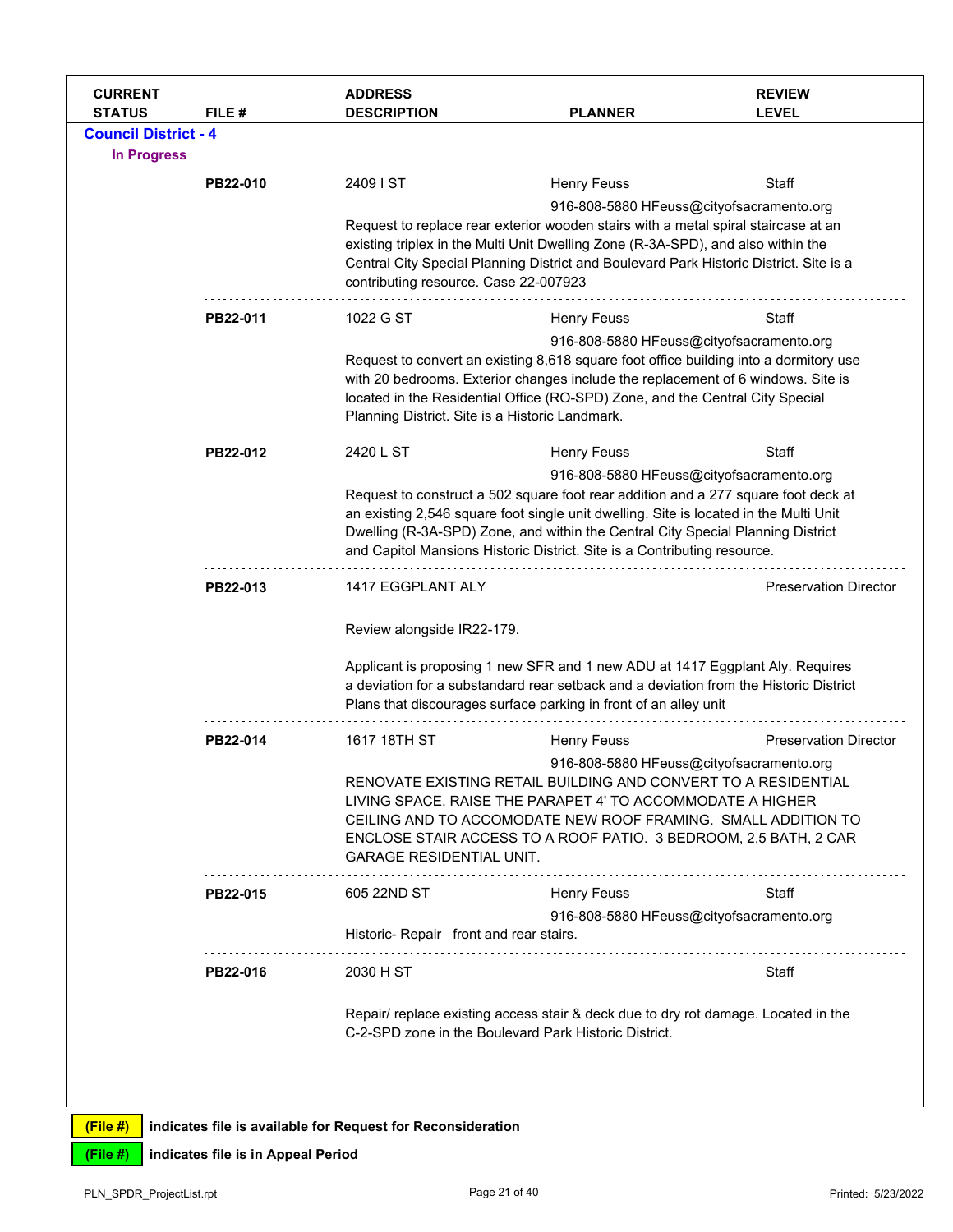| <b>CURRENT</b><br><b>STATUS</b> | FILE #   | <b>ADDRESS</b><br><b>DESCRIPTION</b>                                                                                                                                                                                                                                                                                                                                                                                                                                                                                                                            | <b>PLANNER</b>                                                                                                                                                                                                                                                                                                                                                                                                                                                                                                                                                            | <b>REVIEW</b><br><b>LEVEL</b>                  |
|---------------------------------|----------|-----------------------------------------------------------------------------------------------------------------------------------------------------------------------------------------------------------------------------------------------------------------------------------------------------------------------------------------------------------------------------------------------------------------------------------------------------------------------------------------------------------------------------------------------------------------|---------------------------------------------------------------------------------------------------------------------------------------------------------------------------------------------------------------------------------------------------------------------------------------------------------------------------------------------------------------------------------------------------------------------------------------------------------------------------------------------------------------------------------------------------------------------------|------------------------------------------------|
| <b>Council District - 4</b>     |          |                                                                                                                                                                                                                                                                                                                                                                                                                                                                                                                                                                 |                                                                                                                                                                                                                                                                                                                                                                                                                                                                                                                                                                           |                                                |
| <b>In Progress</b>              |          |                                                                                                                                                                                                                                                                                                                                                                                                                                                                                                                                                                 |                                                                                                                                                                                                                                                                                                                                                                                                                                                                                                                                                                           |                                                |
|                                 | PB22-017 | 1100 V ST                                                                                                                                                                                                                                                                                                                                                                                                                                                                                                                                                       |                                                                                                                                                                                                                                                                                                                                                                                                                                                                                                                                                                           | Exempt                                         |
|                                 |          | Review alongside IR22-209                                                                                                                                                                                                                                                                                                                                                                                                                                                                                                                                       |                                                                                                                                                                                                                                                                                                                                                                                                                                                                                                                                                                           |                                                |
|                                 |          | Applicant is proposing to lift and existing home and construct an attached ADU on<br>the lower level. Applicant is also proposing an addition to the existing detached<br>garage to convert it into a detached ADU.                                                                                                                                                                                                                                                                                                                                             |                                                                                                                                                                                                                                                                                                                                                                                                                                                                                                                                                                           |                                                |
|                                 | Z20-127  | 246 6TH ST                                                                                                                                                                                                                                                                                                                                                                                                                                                                                                                                                      | Jose Quintanilla                                                                                                                                                                                                                                                                                                                                                                                                                                                                                                                                                          |                                                |
|                                 |          | Request for temporary stand-alone parking facilities with deviations and waivers of<br>certain development standards within the Central Business District (C-3-SPD) zone<br>and within the Railyards Special Planning District (SPD). This request requires<br>director-level review of a conditional use permit (CUP) and site plan and design<br>review (SPDR).                                                                                                                                                                                               |                                                                                                                                                                                                                                                                                                                                                                                                                                                                                                                                                                           | 916-808-5879 jquintanilla@cityofsacramento.org |
|                                 | Z21-111  | 2100 Q ST                                                                                                                                                                                                                                                                                                                                                                                                                                                                                                                                                       | Robert W. Williams                                                                                                                                                                                                                                                                                                                                                                                                                                                                                                                                                        |                                                |
|                                 |          | Tentative Map to subdivide two existing lots totaling 9.08 acres into three lots, with<br>a request for a waiver of a parcel map within the General Commercial Zone<br>(C-2-SPD) and within the Central City Special Planning District. Site Plan & Design<br>Review of the Tentative Map which contains a 380,874 square foot building on the<br>existing north lot (2100 Q Street). No new development is proposed.                                                                                                                                           |                                                                                                                                                                                                                                                                                                                                                                                                                                                                                                                                                                           | 916-808-7686 rwwilliams@cityofsacramento.org   |
|                                 | Z21-118  | 1701 R ST                                                                                                                                                                                                                                                                                                                                                                                                                                                                                                                                                       | Sierra Peterson                                                                                                                                                                                                                                                                                                                                                                                                                                                                                                                                                           |                                                |
|                                 |          | setbacks.                                                                                                                                                                                                                                                                                                                                                                                                                                                                                                                                                       | 916-808-7181 speterson@cityofsacramento.org<br>Request for a five-story mixed-use development with 65 dwelling units and 1,065<br>square feet of retail on a 0.9-acre project site within the Residential Mixed Use<br>(RMX-SPD) zone and the Central City Special Planning District (SPD). This<br>request requires director-level review of a Tentative Map to split the parcel into two<br>lots with a request for a parcel map waiver, and Site Plan and Design Review of the<br>proposed building and site improvements with deviations for front-yard and rear-yard |                                                |
|                                 | Z21-121  | 520 S ST                                                                                                                                                                                                                                                                                                                                                                                                                                                                                                                                                        | Sierra Peterson                                                                                                                                                                                                                                                                                                                                                                                                                                                                                                                                                           |                                                |
|                                 |          | Request to subdivide a 0.15 acre lot and construct a 3,562 square foot duplex and<br>2,209 square foot strucutre with two accessory dwelling units (ADUs) (see<br>IR21-382) within the Residential Office (RO-SPD) zone, Central City Special<br>Planning District (SPD), and South Side Historic District. This request requires<br>director-level review of a Tentative Map to subdivide the project site, Site Plan and<br>Design Review of the tentative map, buildings, site improvements, and demolition of<br>a garage with deviations for ADU setbacks. | 916-808-7181 speterson@cityofsacramento.org                                                                                                                                                                                                                                                                                                                                                                                                                                                                                                                               |                                                |
|                                 |          |                                                                                                                                                                                                                                                                                                                                                                                                                                                                                                                                                                 |                                                                                                                                                                                                                                                                                                                                                                                                                                                                                                                                                                           |                                                |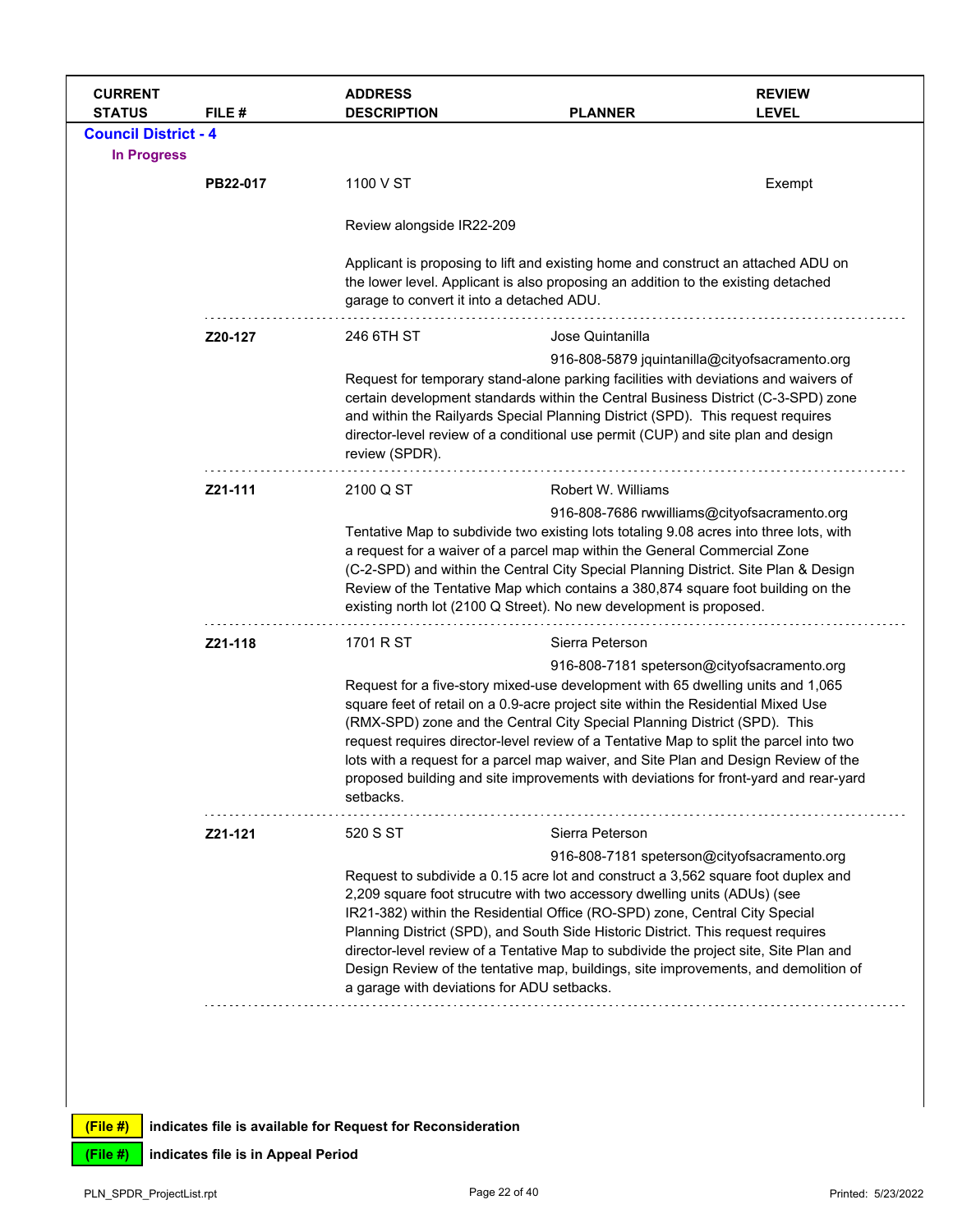| <b>CURRENT</b><br><b>STATUS</b> | FILE#   | <b>ADDRESS</b><br><b>DESCRIPTION</b>                                                                                                                                                                                                                                                                                                                                                                                                         | <b>PLANNER</b>                                                                                                                                                                                                                                                                                                                                                                                                                                                                                                                                                                                                                                                                                                                                                                                                                  | <b>REVIEW</b><br><b>LEVEL</b>               |
|---------------------------------|---------|----------------------------------------------------------------------------------------------------------------------------------------------------------------------------------------------------------------------------------------------------------------------------------------------------------------------------------------------------------------------------------------------------------------------------------------------|---------------------------------------------------------------------------------------------------------------------------------------------------------------------------------------------------------------------------------------------------------------------------------------------------------------------------------------------------------------------------------------------------------------------------------------------------------------------------------------------------------------------------------------------------------------------------------------------------------------------------------------------------------------------------------------------------------------------------------------------------------------------------------------------------------------------------------|---------------------------------------------|
| <b>Council District - 4</b>     |         |                                                                                                                                                                                                                                                                                                                                                                                                                                              |                                                                                                                                                                                                                                                                                                                                                                                                                                                                                                                                                                                                                                                                                                                                                                                                                                 |                                             |
| <b>In Progress</b>              |         |                                                                                                                                                                                                                                                                                                                                                                                                                                              |                                                                                                                                                                                                                                                                                                                                                                                                                                                                                                                                                                                                                                                                                                                                                                                                                                 |                                             |
|                                 | Z21-125 | 1515 T ST                                                                                                                                                                                                                                                                                                                                                                                                                                    | Zach Dahla                                                                                                                                                                                                                                                                                                                                                                                                                                                                                                                                                                                                                                                                                                                                                                                                                      |                                             |
|                                 |         | improvements.                                                                                                                                                                                                                                                                                                                                                                                                                                | 916-808-5584 zdahla@cityofsacramento.org<br>Request to split the project site into three lots to construct a single-unit dwelling<br>with attached accessory dwelling units (see also IR21-396) within the Multi-Unit<br>Dwelling (R-3A-SPD) zone and the Central City Special Planning District (SPD).<br>This request requires director-level review of a Tentative Map to subdivide the<br>project site, Site Plan and Design Review of the tentative map, buildings, and site                                                                                                                                                                                                                                                                                                                                               |                                             |
|                                 | Z21-128 | 1619 N ST                                                                                                                                                                                                                                                                                                                                                                                                                                    | Zach Dahla                                                                                                                                                                                                                                                                                                                                                                                                                                                                                                                                                                                                                                                                                                                                                                                                                      |                                             |
|                                 |         |                                                                                                                                                                                                                                                                                                                                                                                                                                              | 916-808-5584 zdahla@cityofsacramento.org<br>Request to redevelop a 1.18-acre property at 1619 N Street with a mixed-use<br>development within the High-Rise Residential (R-5-SPD) zone and the Central City<br>Special Planning District (SPD) on a property listed on the Sacramento Register of<br>Historic and Cultural Resources (Register). The proposal includes 102 multi-unit<br>dwellings, seven single-unit dwellings, and the adaptive re-use of the former school<br>building. This request requires director-level review of a Tentative Map to divide the<br>site into nine lots, Site Plan and Design Review of the tentative map, alterations to<br>a historic resource, new buildings, and site improvements with deviations for lot<br>size, lot width, lot depth, lot coverage, and rear-yard tower setback. |                                             |
|                                 | Z22-015 | 416 S ST                                                                                                                                                                                                                                                                                                                                                                                                                                     | <b>Henry Feuss</b>                                                                                                                                                                                                                                                                                                                                                                                                                                                                                                                                                                                                                                                                                                                                                                                                              | Staff                                       |
|                                 |         | 916-808-5880 HFeuss@cityofsacramento.org<br>Request to split a 0.15-acre property into two lots with each of the existing<br>buildings on separate lots within the Residential Office (RO-SPD) zone, Central<br>City Special Planning District (SPD), and South Side Historic District. This request<br>requires director-level review of a Tentative Map to subdivide the property and Site<br>Plan and Design Review of the tentative map. |                                                                                                                                                                                                                                                                                                                                                                                                                                                                                                                                                                                                                                                                                                                                                                                                                                 |                                             |
|                                 | Z22-027 | 509 T ST                                                                                                                                                                                                                                                                                                                                                                                                                                     | Zach Dahla                                                                                                                                                                                                                                                                                                                                                                                                                                                                                                                                                                                                                                                                                                                                                                                                                      |                                             |
|                                 |         | under Record No. IR22-126.                                                                                                                                                                                                                                                                                                                                                                                                                   | 916-808-5584 zdahla@cityofsacramento.org<br>Request to split a 0.15-acre property within the Multi-Unit Dwelling (R-3A-SPD)<br>zone, Central City Special Planning District (SPD), and the South Side Historic<br>District. The proposal includes the construction of a duplex with two accessory<br>dwelling units (ADUs) on each lot. This request requires director-level review of a<br>Tentative Map to subdivide the property and Site Plan and Design Review of the<br>tentative map, buildings, and site improvements. The ADUs are being reviewed                                                                                                                                                                                                                                                                      |                                             |
|                                 | Z22-028 | 621 15TH ST                                                                                                                                                                                                                                                                                                                                                                                                                                  | Sierra Peterson                                                                                                                                                                                                                                                                                                                                                                                                                                                                                                                                                                                                                                                                                                                                                                                                                 |                                             |
|                                 |         |                                                                                                                                                                                                                                                                                                                                                                                                                                              | Request to split a 0.15-acre property within the General Commercial (C-2-SPD)<br>zone, Central City Special Planning District (SPD), and the Old Washington<br>School Historic District. The existing multi-unit dwelling will be retained and a new<br>single-unit dwelling will be constructed. This request requires director-level review<br>of a Tentative Map to subdivide the property and Site Plan and Design Review of<br>the tentative map, buildings, and site improvements.                                                                                                                                                                                                                                                                                                                                        | 916-808-7181 speterson@cityofsacramento.org |
| (File #)                        |         | indicates file is available for Request for Reconsideration                                                                                                                                                                                                                                                                                                                                                                                  |                                                                                                                                                                                                                                                                                                                                                                                                                                                                                                                                                                                                                                                                                                                                                                                                                                 |                                             |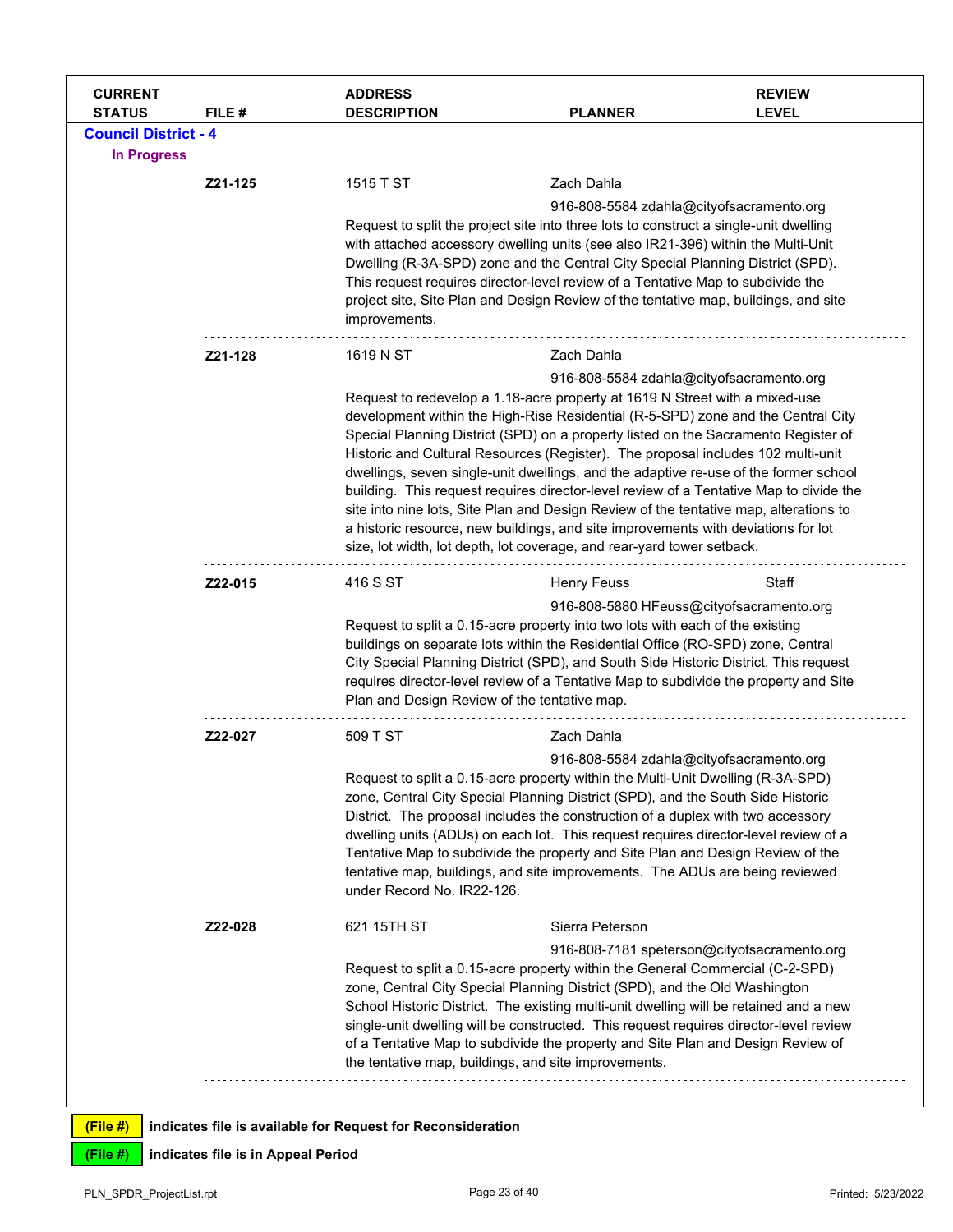| <b>CURRENT</b><br><b>STATUS</b> | FILE#                         | <b>ADDRESS</b><br><b>DESCRIPTION</b>                                                                                                                                                                                                                                                                                            | <b>PLANNER</b>                                                                                                                                                                                                                                      | <b>REVIEW</b><br><b>LEVEL</b>              |  |
|---------------------------------|-------------------------------|---------------------------------------------------------------------------------------------------------------------------------------------------------------------------------------------------------------------------------------------------------------------------------------------------------------------------------|-----------------------------------------------------------------------------------------------------------------------------------------------------------------------------------------------------------------------------------------------------|--------------------------------------------|--|
| <b>Council District - 4</b>     |                               |                                                                                                                                                                                                                                                                                                                                 |                                                                                                                                                                                                                                                     |                                            |  |
| <b>In Progress</b>              |                               |                                                                                                                                                                                                                                                                                                                                 |                                                                                                                                                                                                                                                     |                                            |  |
|                                 | Z22-038                       | 2219 H ST                                                                                                                                                                                                                                                                                                                       |                                                                                                                                                                                                                                                     |                                            |  |
|                                 |                               | Review with IR22-202. Request to subdivide an existing 6,485 lot in the R-3A-SPD<br>zone. No new construction. Requesting deviations for rear yard setback for Parcel<br>1 from 15' to 4.2' and Parcel 2 lot depth from 80' to 64.1'. Requesting deviation for<br>required open space to be part of the rear yard setback area. |                                                                                                                                                                                                                                                     |                                            |  |
| <b>Approved</b>                 |                               |                                                                                                                                                                                                                                                                                                                                 |                                                                                                                                                                                                                                                     |                                            |  |
|                                 | <b>DR21-273</b>               | 2629 5TH ST                                                                                                                                                                                                                                                                                                                     | Armando Lopez                                                                                                                                                                                                                                       | Design Director                            |  |
|                                 | Approved<br>05/19/2022        | permit for removal of 5 trees.                                                                                                                                                                                                                                                                                                  | Request for Site Plan and Design Review to construct a 252 unit apartment<br>complex at 2629 5th Street in the Multi-Unit Dwelling Zone (R-4A) within the<br>Citywide Design Review Area and the West Broadway Specific Plan. Requires tree         | 916-808-8239 ALopezJr@cityofsacramento.org |  |
|                                 | <b>DR22-063</b>               | 1708 59TH ST                                                                                                                                                                                                                                                                                                                    | Zach Dahla                                                                                                                                                                                                                                          | Staff                                      |  |
|                                 | Approved<br>05/16/2022        | 916-808-5584 zdahla@cityofsacramento.org<br>Applicant is applying to demolish 3 buildings (buildings F, H and J) at 1708 59th<br>Street. Cap utilities and abandon.                                                                                                                                                             |                                                                                                                                                                                                                                                     |                                            |  |
|                                 | SIG-2210340                   | 1610 R ST 100                                                                                                                                                                                                                                                                                                                   |                                                                                                                                                                                                                                                     |                                            |  |
|                                 | Preview Approved<br>5/24/2022 | signs.                                                                                                                                                                                                                                                                                                                          | install one (1) illuminated wall sign, install one (1) illuminated blade sign, install one<br>(1) non-illuminated window-visible interior wall sign, install five (5) window vinyl                                                                  |                                            |  |
|                                 | SIG-2210432                   | 1028 2ND ST                                                                                                                                                                                                                                                                                                                     |                                                                                                                                                                                                                                                     |                                            |  |
|                                 | Preview Approved<br>5/25/2022 | Center, Massage Therapy, Reflexology Acupuncture"                                                                                                                                                                                                                                                                               | NEW PERMIT TO COMPLETE EXPIRED SIG-1009896<br>1 attached hanging sign, 32" x 48" = 10.7 sq ft, copy: Chinese-West Medical                                                                                                                           |                                            |  |
|                                 | Z22-007                       | 1323 DEMOCRACY ALY                                                                                                                                                                                                                                                                                                              | Zach Dahla                                                                                                                                                                                                                                          | <b>Zoning Administrator</b>                |  |
|                                 | Approved                      |                                                                                                                                                                                                                                                                                                                                 | 916-808-5584 zdahla@cityofsacramento.org                                                                                                                                                                                                            |                                            |  |
|                                 | 05/12/2022                    | District (SPD), and Washington Historic District.                                                                                                                                                                                                                                                                               | A Tentative Map to subdivide a ±0.8-acre parcel for condominium purposes<br>resulting in three airspace residential units within a previously approved triplex<br>located in the Multi-Unit Dwelling (R-3A-SPD) zone, Central City Special Planning |                                            |  |
| <b>Waiting</b>                  |                               |                                                                                                                                                                                                                                                                                                                                 |                                                                                                                                                                                                                                                     |                                            |  |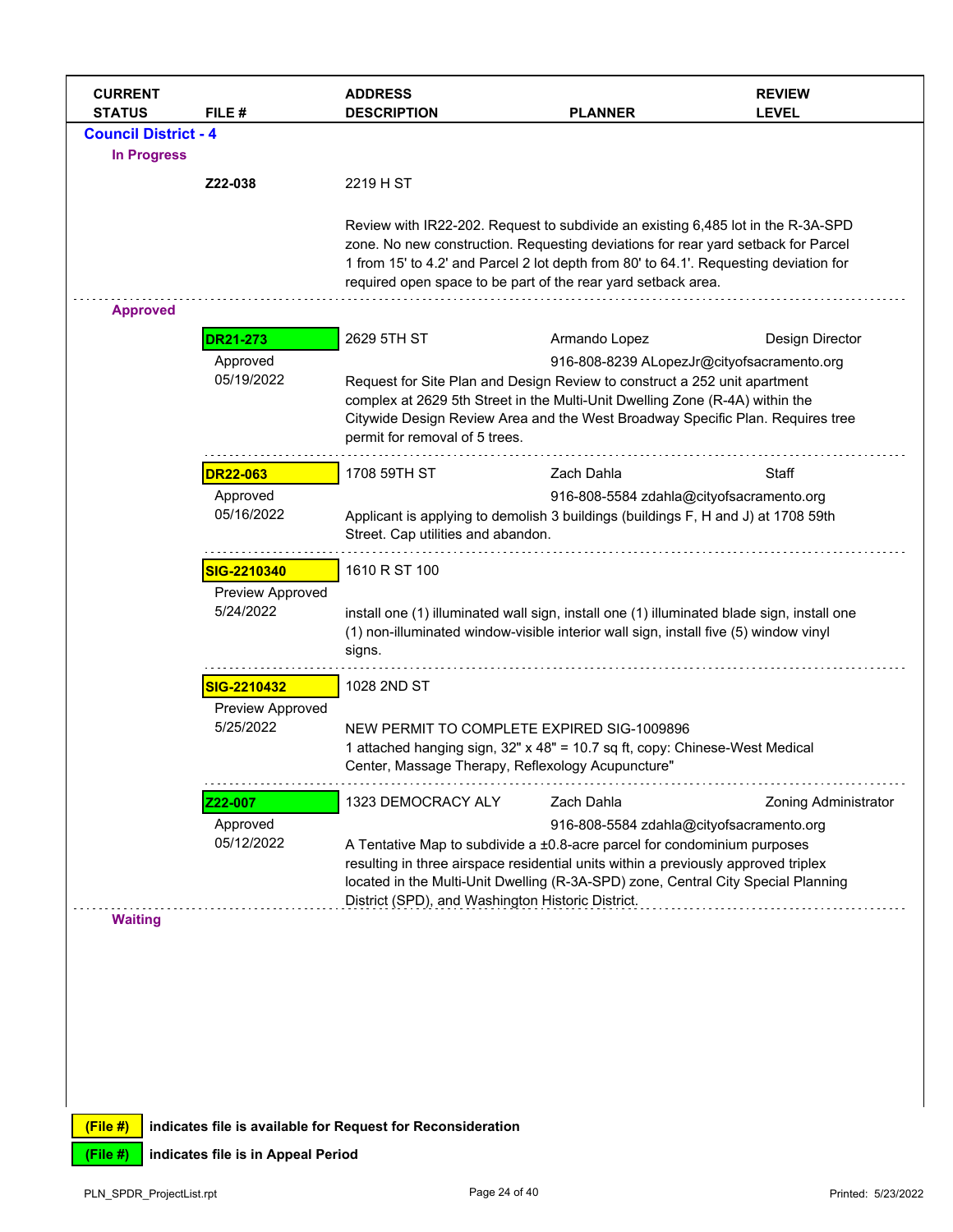| <b>CURRENT</b><br><b>STATUS</b> | FILE#    | <b>ADDRESS</b><br><b>DESCRIPTION</b>                                                                                                                                                                                | <b>PLANNER</b>                                                                                                                                                                                                                                                                                                                                                                                                                                                                                                                                                                                                                                                                       | <b>REVIEW</b><br><b>LEVEL</b>            |
|---------------------------------|----------|---------------------------------------------------------------------------------------------------------------------------------------------------------------------------------------------------------------------|--------------------------------------------------------------------------------------------------------------------------------------------------------------------------------------------------------------------------------------------------------------------------------------------------------------------------------------------------------------------------------------------------------------------------------------------------------------------------------------------------------------------------------------------------------------------------------------------------------------------------------------------------------------------------------------|------------------------------------------|
| <b>Council District - 4</b>     |          |                                                                                                                                                                                                                     |                                                                                                                                                                                                                                                                                                                                                                                                                                                                                                                                                                                                                                                                                      |                                          |
| <b>Waiting</b>                  | P18-078  | 301 CAPITOL MALL                                                                                                                                                                                                    | <b>Matthew Sites</b>                                                                                                                                                                                                                                                                                                                                                                                                                                                                                                                                                                                                                                                                 | <b>Planning and Design</b>               |
|                                 |          | lots, and commercial tree removal permit.                                                                                                                                                                           | 916-808-7646 msites@cityofsacramento.org<br>A request for a mixed use development at 301 Capitol Mall, a 2.39 acre site<br>bounded by Capitol Mall, 3rd Street, L Street, and 4th Street. The project site is<br>located within the Central Business District (C 3 SPD) zone and within the Central<br>City Special Planning District (SPD). The applicant proposes a 40 story building<br>which includes offices, residences, retail, structured parking, and publicly<br>accessible open space. The request requires commission level Site Plan and<br>Design Review with deviations, a tentative Map to create condominium air-space                                              | Commission                               |
|                                 | P21-027  | 851 RICHARDS BLVD<br>building. (Initially submitted as file P21-016).                                                                                                                                               | Robert W. Williams<br>916-808-7686 rwwilliams@cityofsacramento.org<br>Conditional Use Permit to allow a storefront cannabis dispensary of 5,890 square<br>feet and a delivery-only cannabis dispensary of 4,950 square feet in a<br>23,263-square-foot building, on approximately 1.40 acres in the General<br>Commercial Zone, and within the River District Special Planning District (C-2-SPD).<br>Site Plan & Design Review (SPDR) form minor renovations of a commercial                                                                                                                                                                                                        | <b>Planning and Design</b><br>Commission |
|                                 | PB20-007 | 1905 6TH ST                                                                                                                                                                                                         |                                                                                                                                                                                                                                                                                                                                                                                                                                                                                                                                                                                                                                                                                      | Staff                                    |
|                                 |          | Request to construct mixed use building with ground floor commercial space and<br>three (3) residential units on the second floor in the R)-SPD zone. Central City<br>SPD. This requires a Staff Preservation SPDR. |                                                                                                                                                                                                                                                                                                                                                                                                                                                                                                                                                                                                                                                                                      |                                          |
|                                 | PB20-042 | 2023 T ST                                                                                                                                                                                                           |                                                                                                                                                                                                                                                                                                                                                                                                                                                                                                                                                                                                                                                                                      | Staff                                    |
|                                 |          |                                                                                                                                                                                                                     | A request for Site Plan and Design Review entitlements to construct a new 3,442<br>sq. ft. single unit dwelling and 977 sq. ft dethatched accessory dwelling unit above<br>a 814 sq. ft. three-stall garage at 2023 T Street on a .15-acre vacant parcel. The<br>lot is located within the General Commercial Zone and the Central City Special<br>Planning District (C-2-SPD) and the Poverty Ridge Historic District.                                                                                                                                                                                                                                                              |                                          |
|                                 | PB21-007 | 1724 U ST                                                                                                                                                                                                           |                                                                                                                                                                                                                                                                                                                                                                                                                                                                                                                                                                                                                                                                                      | Staff                                    |
|                                 |          |                                                                                                                                                                                                                     | A request for Site Plan and Design Review to convert an existing 1,280 square foot<br>single dwelling unit into a 2,717 square foot duplex and construct a new two story<br>819 square foot garage fronting Uptown Alley, with a 750 square foot accessory<br>dwelling unit (ADU) on the second floor. The project site is located at 1724 U Street<br>and is within the Single Unit and Duplex Dwelling Zone and the Central City Special<br>Planning District (R-1B-SPD). The existing building on the site is a Landmark listed<br>in the Sacramento Register of Historic and Cultural Resources. The ADU and<br>three-car garage is being tracked under project record IR21-084. |                                          |
|                                 |          |                                                                                                                                                                                                                     |                                                                                                                                                                                                                                                                                                                                                                                                                                                                                                                                                                                                                                                                                      |                                          |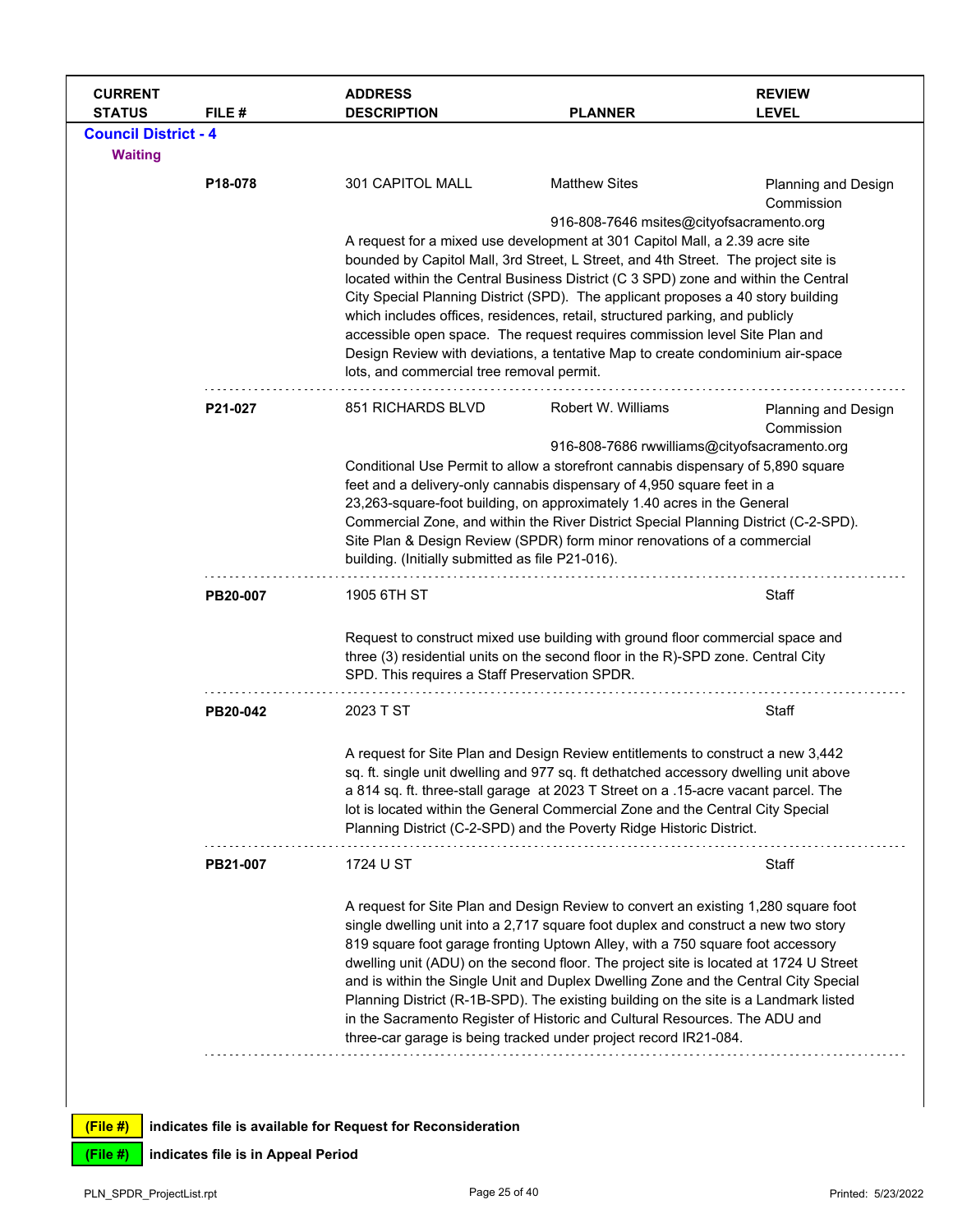| <b>CURRENT</b><br><b>STATUS</b>                   | FILE#    | <b>ADDRESS</b><br><b>DESCRIPTION</b>                                                                                                                                                    | <b>PLANNER</b>                                                                                                                                                                                                                                                  | <b>REVIEW</b><br><b>LEVEL</b>               |  |  |
|---------------------------------------------------|----------|-----------------------------------------------------------------------------------------------------------------------------------------------------------------------------------------|-----------------------------------------------------------------------------------------------------------------------------------------------------------------------------------------------------------------------------------------------------------------|---------------------------------------------|--|--|
| <b>Council District - 4</b>                       |          |                                                                                                                                                                                         |                                                                                                                                                                                                                                                                 |                                             |  |  |
| <b>Waiting</b>                                    |          |                                                                                                                                                                                         |                                                                                                                                                                                                                                                                 |                                             |  |  |
|                                                   | PB21-014 | 1917 6TH ST                                                                                                                                                                             | Sean de Courcy                                                                                                                                                                                                                                                  | Staff                                       |  |  |
|                                                   |          |                                                                                                                                                                                         |                                                                                                                                                                                                                                                                 | 916-808-2796 sdecourcy@cityofsacramento.org |  |  |
|                                                   |          | Applicant is proposing the conversion of existing permitted structure into SFR with<br>attached ADU. The proposed conversion will not change the existing footprint of the<br>building. |                                                                                                                                                                                                                                                                 |                                             |  |  |
|                                                   |          | The total square footage of both units will be 1608 SF.                                                                                                                                 |                                                                                                                                                                                                                                                                 |                                             |  |  |
|                                                   |          | Applicant is interested in Concurrent Review for this application.                                                                                                                      |                                                                                                                                                                                                                                                                 |                                             |  |  |
|                                                   | Z20-020  | 1 CAPITOL MALL                                                                                                                                                                          | <b>Matthew Sites</b>                                                                                                                                                                                                                                            | <b>Zoning Administrator</b>                 |  |  |
|                                                   |          |                                                                                                                                                                                         | 916-808-7646 msites@cityofsacramento.org<br>Request to exceed the allowed sign square-footage and number of attached signs<br>in the C-3 SPD. This request requires Zoning Administrator Variance.                                                              |                                             |  |  |
|                                                   | Z20-062  | 225 JIBBOOM ST                                                                                                                                                                          | Sierra Peterson                                                                                                                                                                                                                                                 | <b>Zoning Administrator</b>                 |  |  |
|                                                   |          | major modification and site plan and design review.                                                                                                                                     | convenience store, and car wash on a 0.63-acre project site within the General<br>Commercial (C-2-SPD) zone and River District Special Planning District (SPD). All<br>existing facilities will be demolished. This request requires director-level review of a |                                             |  |  |
| <b>Council District - 5</b><br><b>In Progress</b> |          |                                                                                                                                                                                         |                                                                                                                                                                                                                                                                 |                                             |  |  |
|                                                   | DR19-361 | 5936 FREEPORT BLVD                                                                                                                                                                      | Daniel Abbes                                                                                                                                                                                                                                                    | Staff                                       |  |  |
|                                                   |          | A request to develop an ambulance transportation dispatch facility and fish market<br>Airport Overlay 4 (C-2-EA-4) zone. The request requires Site Plan and Design<br>Review.           | 916-808-5873 DAbbes@cityofsacramento.org<br>restaurant on a ±0.63-acre vacant parcel within the General Commercial Executive                                                                                                                                    |                                             |  |  |
|                                                   | DR21-079 | 2938 LA SOLIDAD WAY                                                                                                                                                                     | DR Intern                                                                                                                                                                                                                                                       | Staff                                       |  |  |
|                                                   |          |                                                                                                                                                                                         | 916-808-5924 drintern@cityofsacramento.org                                                                                                                                                                                                                      |                                             |  |  |
|                                                   |          | Request to construct a new SFR behind an existing house that is proposed to be<br>converted to an ADU (IR21-117).                                                                       |                                                                                                                                                                                                                                                                 |                                             |  |  |
|                                                   | DR21-184 | 3334 MARTIN LUTHER<br>KING JR BLVD                                                                                                                                                      | <b>Kevin Valente</b>                                                                                                                                                                                                                                            | Staff                                       |  |  |
|                                                   |          |                                                                                                                                                                                         |                                                                                                                                                                                                                                                                 | 916-372-6100 kvalente@raneymanagement.com   |  |  |
|                                                   |          | Request to construct a new single family dwelling at a vacant 0.04 parcel in the<br>Limited Commercial C-1) Zone. Staff Site Plan and Design review required.                           |                                                                                                                                                                                                                                                                 |                                             |  |  |
|                                                   |          |                                                                                                                                                                                         |                                                                                                                                                                                                                                                                 |                                             |  |  |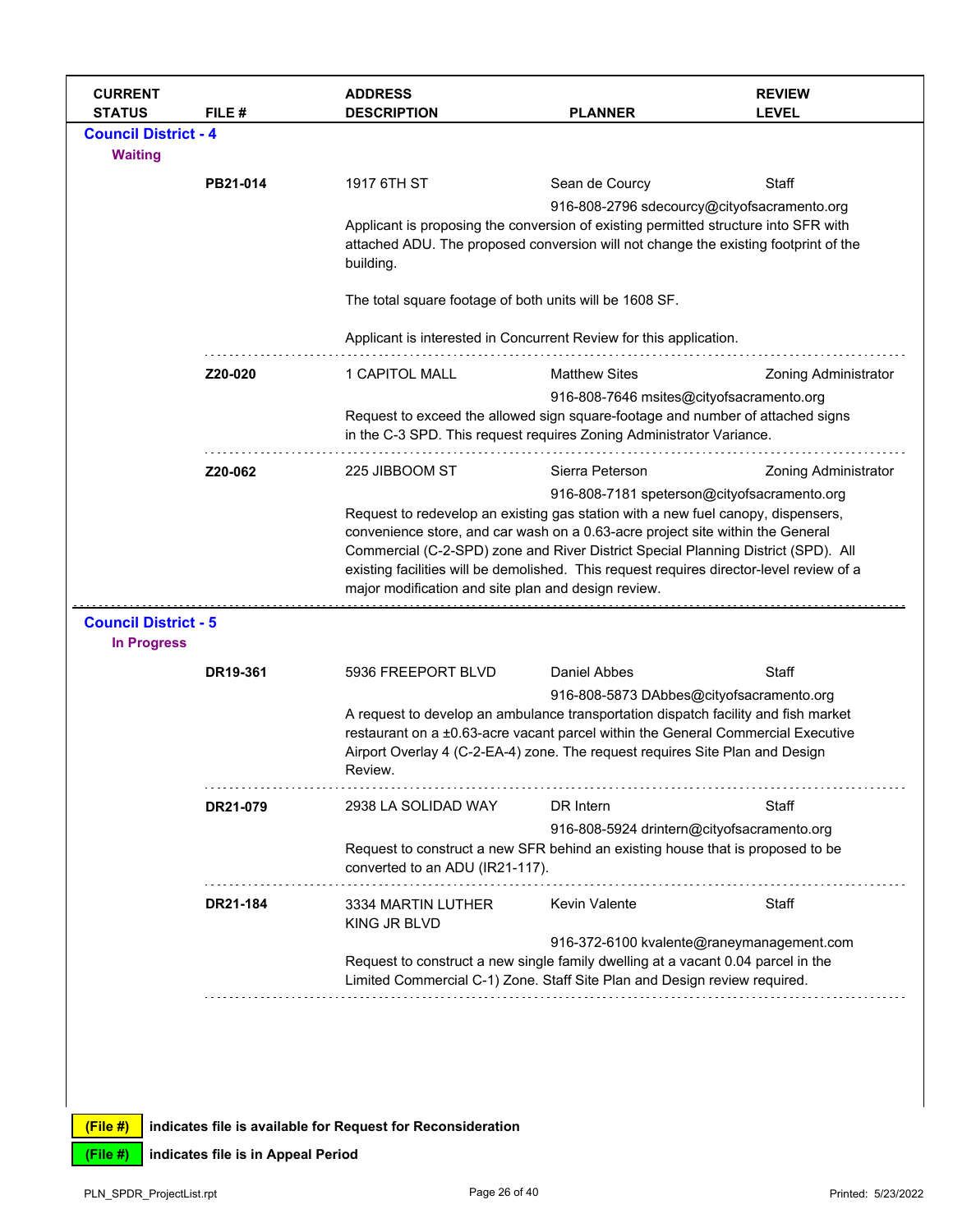| <b>CURRENT</b><br><b>STATUS</b> | FILE#    | <b>ADDRESS</b><br><b>DESCRIPTION</b>                        | <b>PLANNER</b>                                                                                                                                                                                                                                                                           | <b>REVIEW</b><br><b>LEVEL</b>             |  |
|---------------------------------|----------|-------------------------------------------------------------|------------------------------------------------------------------------------------------------------------------------------------------------------------------------------------------------------------------------------------------------------------------------------------------|-------------------------------------------|--|
| <b>Council District - 5</b>     |          |                                                             |                                                                                                                                                                                                                                                                                          |                                           |  |
| <b>In Progress</b>              |          |                                                             |                                                                                                                                                                                                                                                                                          |                                           |  |
|                                 | DR21-201 | 3241 W ST                                                   | Kevin Valente                                                                                                                                                                                                                                                                            | Staff                                     |  |
|                                 |          | St).                                                        | Applicant intends to construct two 3 story duplex on two lots (3241 and 3555 W                                                                                                                                                                                                           | 916-372-1600 kvalente@raneymanagement.com |  |
|                                 |          | Proposed lot coverage: ~54%                                 |                                                                                                                                                                                                                                                                                          |                                           |  |
|                                 | DR21-244 | 4050 FLORIN RD                                              | <b>Kevin Valente</b>                                                                                                                                                                                                                                                                     | Staff                                     |  |
|                                 |          |                                                             | Request for site plan and design review to construct a new 4,719 sq ft retail<br>building and install a 500-gallon propane tank and dispenser in the C-2 zone.                                                                                                                           | 916 372-6100 kvalente@raneymanagement.com |  |
|                                 | DR21-260 | 3152 43RD ST                                                | David Hung                                                                                                                                                                                                                                                                               | Staff                                     |  |
|                                 |          |                                                             | 916-808-5530 dhung@cityofsacramento.org                                                                                                                                                                                                                                                  |                                           |  |
|                                 |          | Staff Site Plan and Design Review required.                 | Request to construct a new two-story 1,549 square foot single-unit dwelling, with a<br>246 square-foot garage and 28 square-foot porch on a vacant 0.06-acre parcel in<br>the Single-Unit Dwelling Zone (R-1) within the Oak Park Design Review District.                                |                                           |  |
|                                 | DR22-032 | 3904 DEEBLE ST                                              | <b>Kevin Valente</b>                                                                                                                                                                                                                                                                     | Staff                                     |  |
|                                 |          |                                                             | 916 372-6100 kvalente@raneymanagement.com<br>Applicant is proposing a new 4572 sf office building.                                                                                                                                                                                       |                                           |  |
|                                 |          |                                                             |                                                                                                                                                                                                                                                                                          |                                           |  |
|                                 | DR22-056 | 4029 34TH ST                                                | David Hung                                                                                                                                                                                                                                                                               | Staff                                     |  |
|                                 |          |                                                             | 916-808-5530 dhung@cityofsacramento.org<br>A request for: Site Plan and Design Review to construct a new single-unit dwelling<br>on each of three vacant parcels in the Single-Unit Dwelling Zone (R-1) within the<br>Oak Park Design Review District. Two elevation types are proposed. |                                           |  |
|                                 | DR22-062 | 6457 ROMACK CIR                                             | Armando Lopez                                                                                                                                                                                                                                                                            | Staff                                     |  |
|                                 |          |                                                             | 916-808-8239 ALopezJr@cityofsacramento.org                                                                                                                                                                                                                                               |                                           |  |
|                                 |          |                                                             | Request for Site Plan and Design Review to construct 2 patio covers of 351 and                                                                                                                                                                                                           |                                           |  |
|                                 |          |                                                             | 236 square feet and construct a 457 square foot attached ADU at a site developed<br>with a single family residence Single-Unit Dwelling Zone (R-1) within the Citywide<br>Design Review Area. Refer to IR22-101 for ADU review. (Open Case 18-029270)                                    |                                           |  |
|                                 | DR22-097 | 3300 38TH ST                                                |                                                                                                                                                                                                                                                                                          | Staff                                     |  |
|                                 |          |                                                             | (SEE IR22-196) Request to construct a 1,590 square foot single unit dwelling with<br>a 250 square foot attached garage and two 600 square foot detached ADUs at a<br>vacant 0.12 acre parcel in the Single Unit Dwelling (R-1) Zone.                                                     |                                           |  |
|                                 | DR22-099 |                                                             |                                                                                                                                                                                                                                                                                          | Staff                                     |  |
|                                 |          | See IR22-197                                                |                                                                                                                                                                                                                                                                                          |                                           |  |
|                                 |          |                                                             | Currently a vacant lot with proposed New construction of 1590 sq ft single family<br>residence on vacant lot. Also addition of 2 detached ADUs, which total 1200 sq ft.                                                                                                                  |                                           |  |
|                                 |          |                                                             |                                                                                                                                                                                                                                                                                          |                                           |  |
| (File #)                        |          | indicates file is available for Request for Reconsideration |                                                                                                                                                                                                                                                                                          |                                           |  |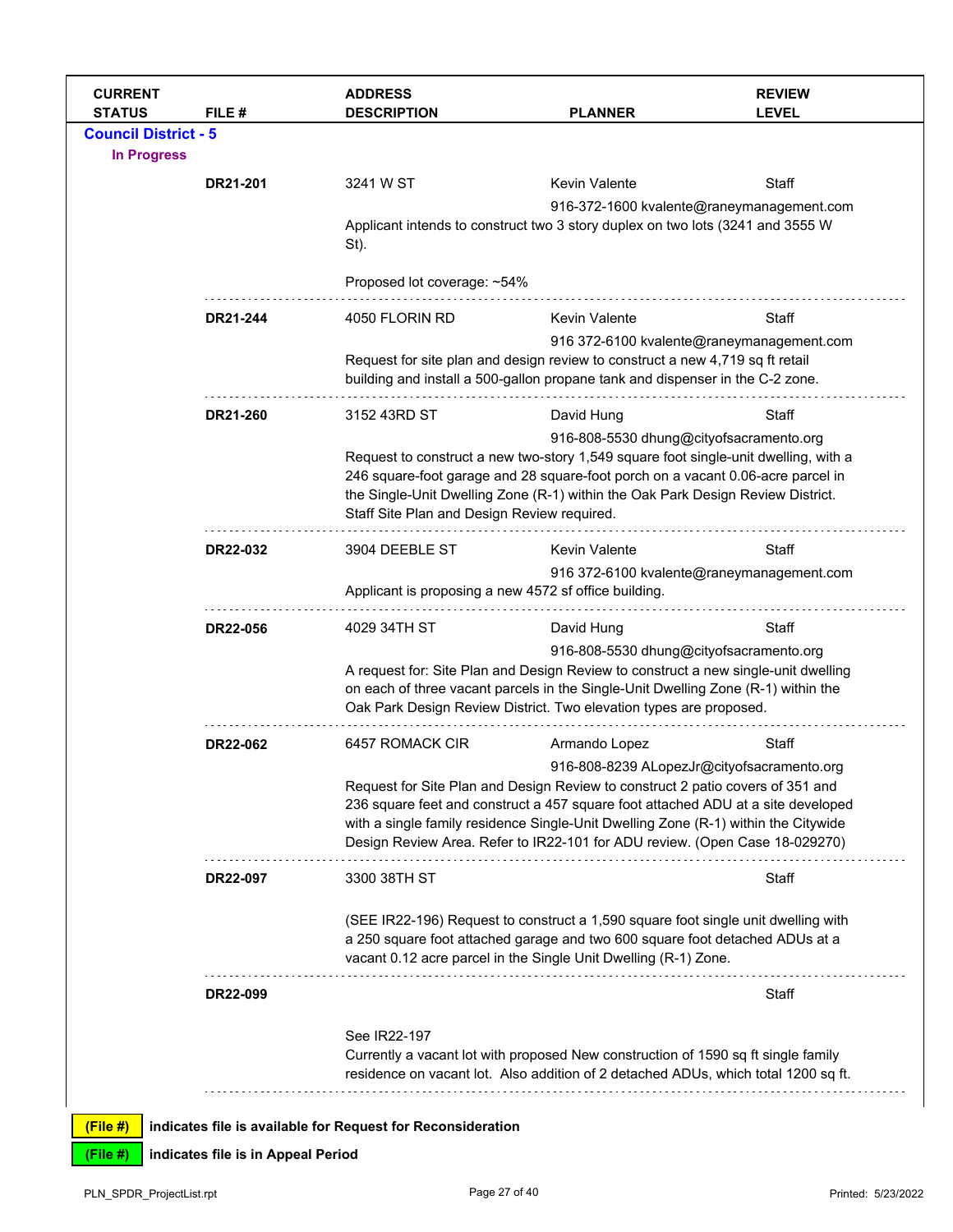| <b>CURRENT</b><br><b>STATUS</b> | FILE #  | <b>ADDRESS</b><br><b>DESCRIPTION</b>                                                                                                                                                                                                                                                                                                                                                                                                                               | <b>PLANNER</b>                                                                                                                                                | <b>REVIEW</b><br><b>LEVEL</b>     |  |  |  |
|---------------------------------|---------|--------------------------------------------------------------------------------------------------------------------------------------------------------------------------------------------------------------------------------------------------------------------------------------------------------------------------------------------------------------------------------------------------------------------------------------------------------------------|---------------------------------------------------------------------------------------------------------------------------------------------------------------|-----------------------------------|--|--|--|
| <b>Council District - 5</b>     |         |                                                                                                                                                                                                                                                                                                                                                                                                                                                                    |                                                                                                                                                               |                                   |  |  |  |
| <b>In Progress</b>              |         |                                                                                                                                                                                                                                                                                                                                                                                                                                                                    |                                                                                                                                                               |                                   |  |  |  |
|                                 | P21-040 | 3411 5TH AVE                                                                                                                                                                                                                                                                                                                                                                                                                                                       | Angel Anguiano                                                                                                                                                | <b>City Council</b>               |  |  |  |
|                                 |         |                                                                                                                                                                                                                                                                                                                                                                                                                                                                    | 916-808-5519 AAnguiano@cityofsacramento.org                                                                                                                   |                                   |  |  |  |
|                                 |         | The applicant is proposing to rezone nine parcels from the Multi-Unit Dwelling zone<br>(R-2B) to the General Commercial Zone (C-2), Single-Unit Dwelling or Duplex<br>Dwelling zone (R-1B) to the Multi-Unit Dwelling zone (R-4), Single-Unit Dwelling<br>zone (R-1) to the Multi-Unit Dwelling zone (R-4), and Single-Unit Dwelling (R-1) and<br>Multi-Unit Dwelling zones (R-4-R) to the Multi-Unit Dwelling zone (R-4A), totaling<br>approximately 11.82 acres. |                                                                                                                                                               |                                   |  |  |  |
|                                 | P21-041 | 2380 16TH AVE                                                                                                                                                                                                                                                                                                                                                                                                                                                      | Daniel Abbes                                                                                                                                                  | <b>City Council</b>               |  |  |  |
|                                 |         |                                                                                                                                                                                                                                                                                                                                                                                                                                                                    | 916-808-5873 DAbbes@cityofsacramento.org                                                                                                                      |                                   |  |  |  |
|                                 |         |                                                                                                                                                                                                                                                                                                                                                                                                                                                                    | A request to rezone 4 vacant parcels totaling 0.3-acres in the Single-Unit Dwelling                                                                           |                                   |  |  |  |
|                                 |         |                                                                                                                                                                                                                                                                                                                                                                                                                                                                    | R-1 and Heavy Commercial C-4 zones to the Multi-Unit Dwelling R-4 zone, and to                                                                                |                                   |  |  |  |
|                                 |         |                                                                                                                                                                                                                                                                                                                                                                                                                                                                    | construct two new residential buildings with a total of 16 dwelling units. The request                                                                        |                                   |  |  |  |
|                                 |         |                                                                                                                                                                                                                                                                                                                                                                                                                                                                    | requires a Rezone and Site Plan and Design Review entitlements.                                                                                               |                                   |  |  |  |
|                                 | P21-044 | 6233 MACK RD                                                                                                                                                                                                                                                                                                                                                                                                                                                       | Robert W. Williams                                                                                                                                            | Planning and Design<br>Commission |  |  |  |
|                                 |         |                                                                                                                                                                                                                                                                                                                                                                                                                                                                    | 916-808-7686 rwwilliams@cityofsacramento.org                                                                                                                  |                                   |  |  |  |
|                                 |         |                                                                                                                                                                                                                                                                                                                                                                                                                                                                    | Conditional Use Permit to establish a cannabis dispensary (storefront with delivery)                                                                          |                                   |  |  |  |
|                                 |         |                                                                                                                                                                                                                                                                                                                                                                                                                                                                    | within an existing ±2,889-square-foot tenant space of an existing<br>±64,690-square-foot retail building, on approximately 7.6 acres in the General           |                                   |  |  |  |
|                                 |         |                                                                                                                                                                                                                                                                                                                                                                                                                                                                    | Commercial zone (C-2). (CORE applicant). Dispensary project requires                                                                                          |                                   |  |  |  |
|                                 |         |                                                                                                                                                                                                                                                                                                                                                                                                                                                                    | commission level CUP due to multiple tobacco retailers within 600 feet and a                                                                                  |                                   |  |  |  |
|                                 |         | residential zone within 300 feet.                                                                                                                                                                                                                                                                                                                                                                                                                                  |                                                                                                                                                               |                                   |  |  |  |
|                                 | P22-001 | 5625 HELEN WAY                                                                                                                                                                                                                                                                                                                                                                                                                                                     | Daniel Abbes                                                                                                                                                  | <b>Planning Director</b>          |  |  |  |
|                                 |         |                                                                                                                                                                                                                                                                                                                                                                                                                                                                    | 916-808-5873 DAbbes@cityofsacramento.org                                                                                                                      |                                   |  |  |  |
|                                 |         | supplement 36' long x 6'10" tall                                                                                                                                                                                                                                                                                                                                                                                                                                   | Reasonable Accommodation - Fence Deviation - Partial side-yard fence                                                                                          |                                   |  |  |  |
|                                 | P22-002 | 4749 14TH AVE                                                                                                                                                                                                                                                                                                                                                                                                                                                      | Robert W. Williams                                                                                                                                            | Planning and Design<br>Commission |  |  |  |
|                                 |         |                                                                                                                                                                                                                                                                                                                                                                                                                                                                    | 916-808-7686 rwwilliams@cityofsacramento.org                                                                                                                  |                                   |  |  |  |
|                                 |         |                                                                                                                                                                                                                                                                                                                                                                                                                                                                    | Conditional Use Permit to establish a cannabis dispensary (storefront with delivery)                                                                          |                                   |  |  |  |
|                                 |         |                                                                                                                                                                                                                                                                                                                                                                                                                                                                    | within an existing ±2,680-square-foot retail building, on approximately 0.12 acres in                                                                         |                                   |  |  |  |
|                                 |         |                                                                                                                                                                                                                                                                                                                                                                                                                                                                    | the General Commercial Zone (C-2-SPD) and within the Broadway/Stockton<br>Special Planning District. Site Plan & Design Review for proposed exterior building |                                   |  |  |  |
|                                 |         |                                                                                                                                                                                                                                                                                                                                                                                                                                                                    | renovations. Dispensary project requires commission level CUP because the                                                                                     |                                   |  |  |  |
|                                 |         |                                                                                                                                                                                                                                                                                                                                                                                                                                                                    | location is within 300 feet of a residential zone, and within 600 feet of at least three                                                                      |                                   |  |  |  |
|                                 |         |                                                                                                                                                                                                                                                                                                                                                                                                                                                                    | faith congregations, and with 600 feet of a least one tobacco retailer of less than                                                                           |                                   |  |  |  |
|                                 |         | 15,000 square feet area.                                                                                                                                                                                                                                                                                                                                                                                                                                           |                                                                                                                                                               |                                   |  |  |  |
|                                 |         |                                                                                                                                                                                                                                                                                                                                                                                                                                                                    |                                                                                                                                                               |                                   |  |  |  |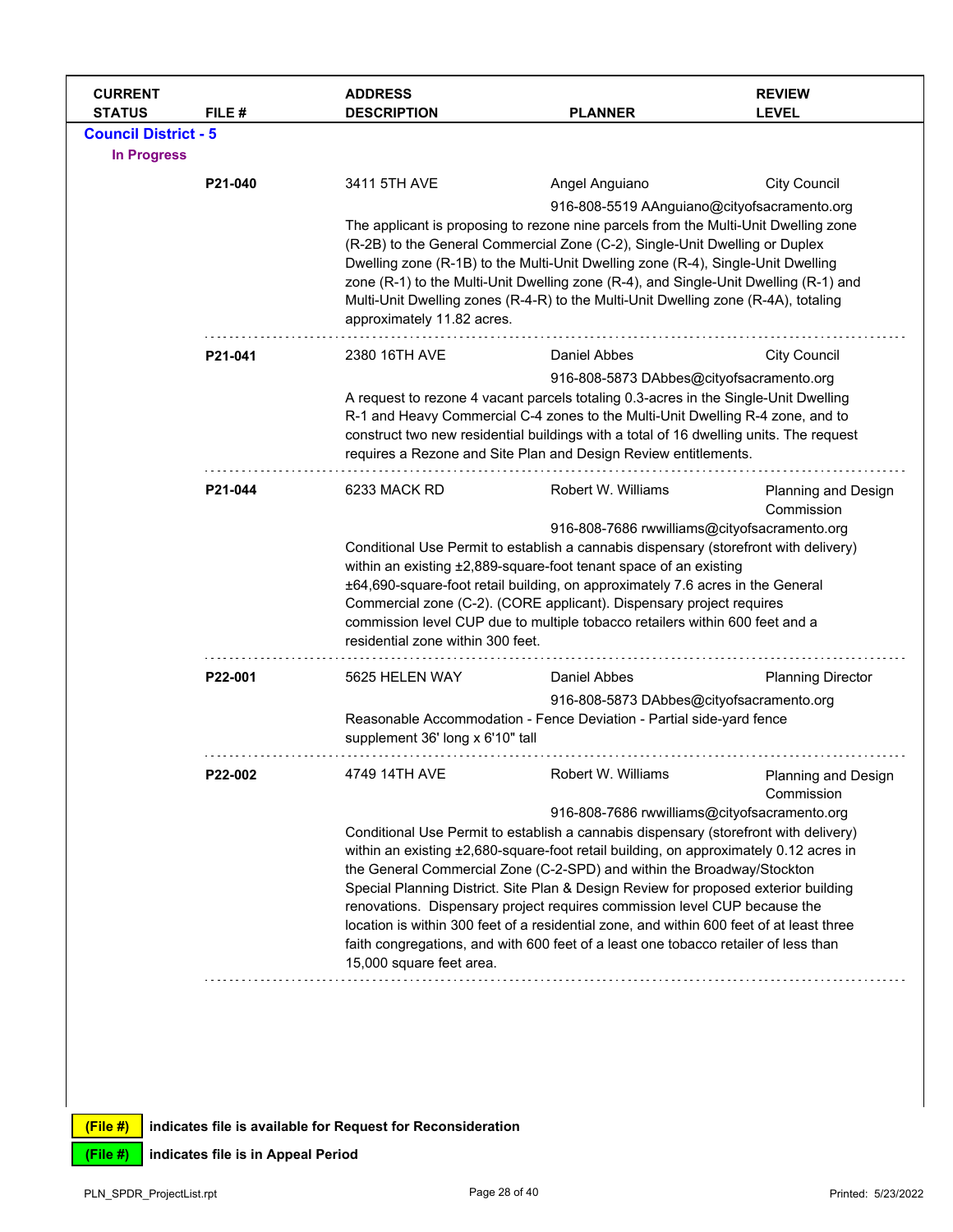| <b>CURRENT</b><br><b>STATUS</b>                   | FILE #  | <b>ADDRESS</b><br><b>DESCRIPTION</b>       | <b>PLANNER</b>                                                                                                                                                           | <b>REVIEW</b><br><b>LEVEL</b>     |
|---------------------------------------------------|---------|--------------------------------------------|--------------------------------------------------------------------------------------------------------------------------------------------------------------------------|-----------------------------------|
| <b>Council District - 5</b><br><b>In Progress</b> |         |                                            |                                                                                                                                                                          |                                   |
|                                                   | P22-004 | 6945 LUTHER DR                             | Robert W. Williams                                                                                                                                                       | Planning and Design<br>Commission |
|                                                   |         |                                            | 916-808-7686 rwwilliams@cityofsacramento.org                                                                                                                             |                                   |
|                                                   |         |                                            | Conditional Use Permit to establish a cannabis dispensary (delivery-only), and,                                                                                          |                                   |
|                                                   |         |                                            | Modification of existing cannabis production Conditional Use Permit (file #'s                                                                                            |                                   |
|                                                   |         | acres in the Light Industrial Zone (M-1S). | Z21-073, Z17-213, Z18-227), in an existing 9,000-square-foot building, on 0.55                                                                                           |                                   |
|                                                   | P22-008 | 4621 MACK RD                               | Daniel Abbes                                                                                                                                                             | Planning and Design               |
|                                                   |         |                                            |                                                                                                                                                                          | Commission                        |
|                                                   |         |                                            | 916-808-5873 DAbbes@cityofsacramento.org<br>A request to subdivide one parcel into three parcels and construct a new car wash                                            |                                   |
|                                                   |         |                                            | and new commercial building with drive-through restaurant service on a 13.5-acre                                                                                         |                                   |
|                                                   |         |                                            | shopping center site within the General Commercial (C-2) zone. The project                                                                                               |                                   |
|                                                   |         |                                            | requires a Tentative Parcel Map to subdivide one parcel into three parcels, a                                                                                            |                                   |
|                                                   |         |                                            | Conditional Use Permit for an automobile use (car wash) in the C-2 zone, a                                                                                               |                                   |
|                                                   |         |                                            | Conditional Use Permit for a drive-through restaurant in the C-2 zone, and Site Plan                                                                                     |                                   |
|                                                   |         |                                            | and Design Review for the construction of the car wash and commercial building,<br>facade enhancements to existing buildings, and associated site improvements.          |                                   |
|                                                   | Z22-018 | 3901 Y ST                                  | Daniel Abbes                                                                                                                                                             |                                   |
|                                                   |         |                                            | 916-808-5873 DAbbes@cityofsacramento.org                                                                                                                                 |                                   |
|                                                   |         |                                            | A request to subdivide one 0.48-acre lot into five lots within the Single-Unit Dwelling                                                                                  |                                   |
|                                                   |         |                                            | (R-1) Zone. The existing dwelling unit will be retained and no new structures are                                                                                        |                                   |
|                                                   |         | size and lot width.                        | proposed at this time. The request requires a Tentative Map to subdivide the project<br>site and Site Plan and Design Review of the tentative map with deviations to lot |                                   |
|                                                   |         |                                            |                                                                                                                                                                          |                                   |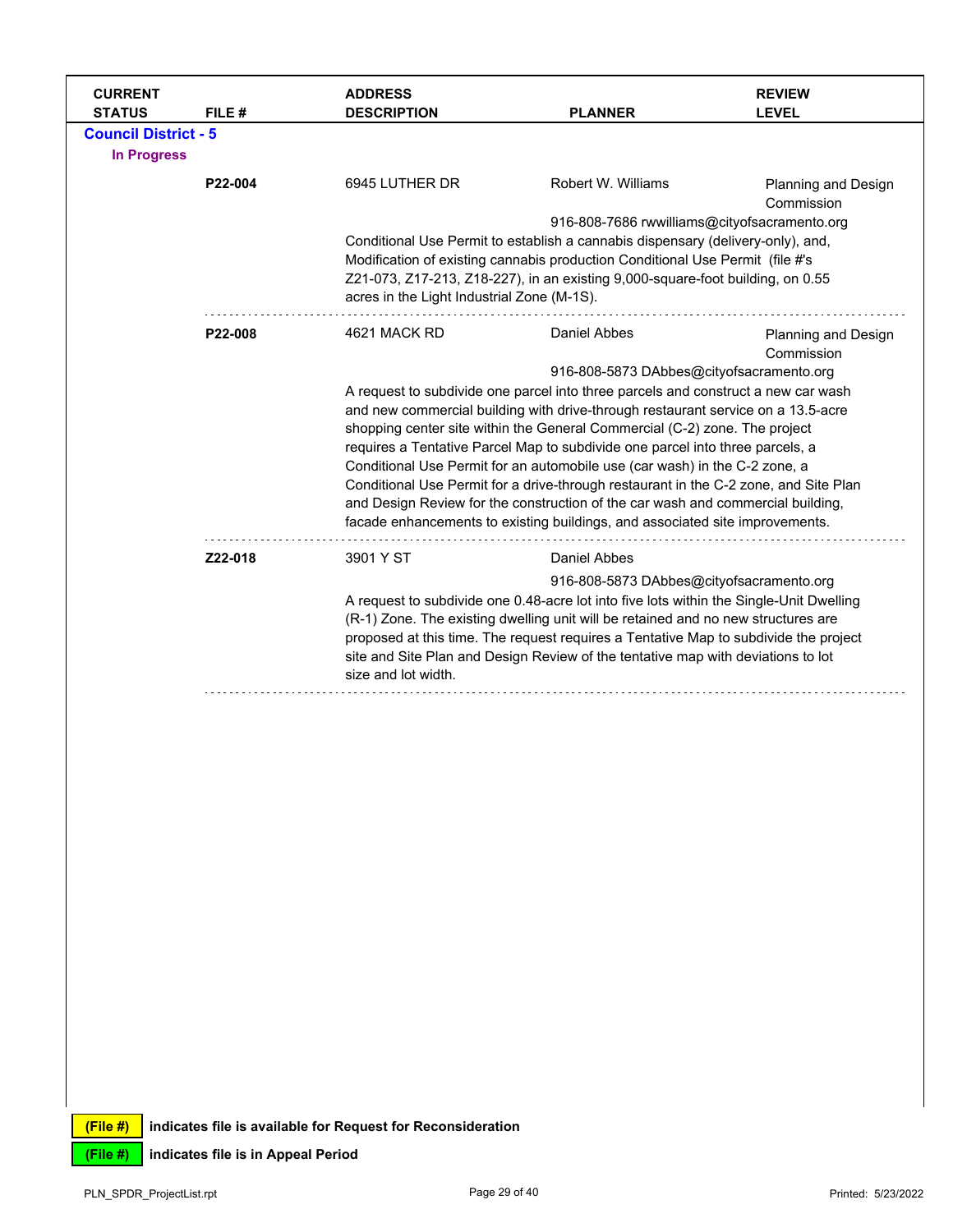| <b>CURRENT</b><br><b>STATUS</b>                   | FILE#                              | <b>ADDRESS</b><br><b>DESCRIPTION</b>                        | <b>PLANNER</b>                                                | <b>REVIEW</b><br><b>LEVEL</b> |
|---------------------------------------------------|------------------------------------|-------------------------------------------------------------|---------------------------------------------------------------|-------------------------------|
| <b>Council District - 5</b><br><b>In Progress</b> |                                    |                                                             |                                                               |                               |
|                                                   | Z22-034                            | 1920 34TH AVE                                               | Angel Anguiano<br>916-808-5519 AAnguiano@cityofsacramento.org | Zoning Administrator          |
|                                                   |                                    |                                                             |                                                               |                               |
|                                                   |                                    |                                                             |                                                               |                               |
|                                                   |                                    |                                                             |                                                               |                               |
|                                                   |                                    |                                                             |                                                               |                               |
|                                                   |                                    |                                                             |                                                               |                               |
|                                                   |                                    |                                                             |                                                               |                               |
|                                                   |                                    |                                                             |                                                               |                               |
|                                                   |                                    |                                                             |                                                               |                               |
|                                                   |                                    |                                                             |                                                               |                               |
|                                                   |                                    |                                                             |                                                               |                               |
|                                                   |                                    |                                                             |                                                               |                               |
|                                                   |                                    |                                                             |                                                               |                               |
|                                                   |                                    |                                                             |                                                               |                               |
|                                                   |                                    |                                                             |                                                               |                               |
|                                                   |                                    |                                                             |                                                               |                               |
|                                                   |                                    |                                                             |                                                               |                               |
|                                                   |                                    |                                                             |                                                               |                               |
|                                                   |                                    |                                                             |                                                               |                               |
|                                                   |                                    |                                                             |                                                               |                               |
| (File#)                                           |                                    | indicates file is available for Request for Reconsideration |                                                               |                               |
| (File #)                                          | indicates file is in Appeal Period |                                                             |                                                               |                               |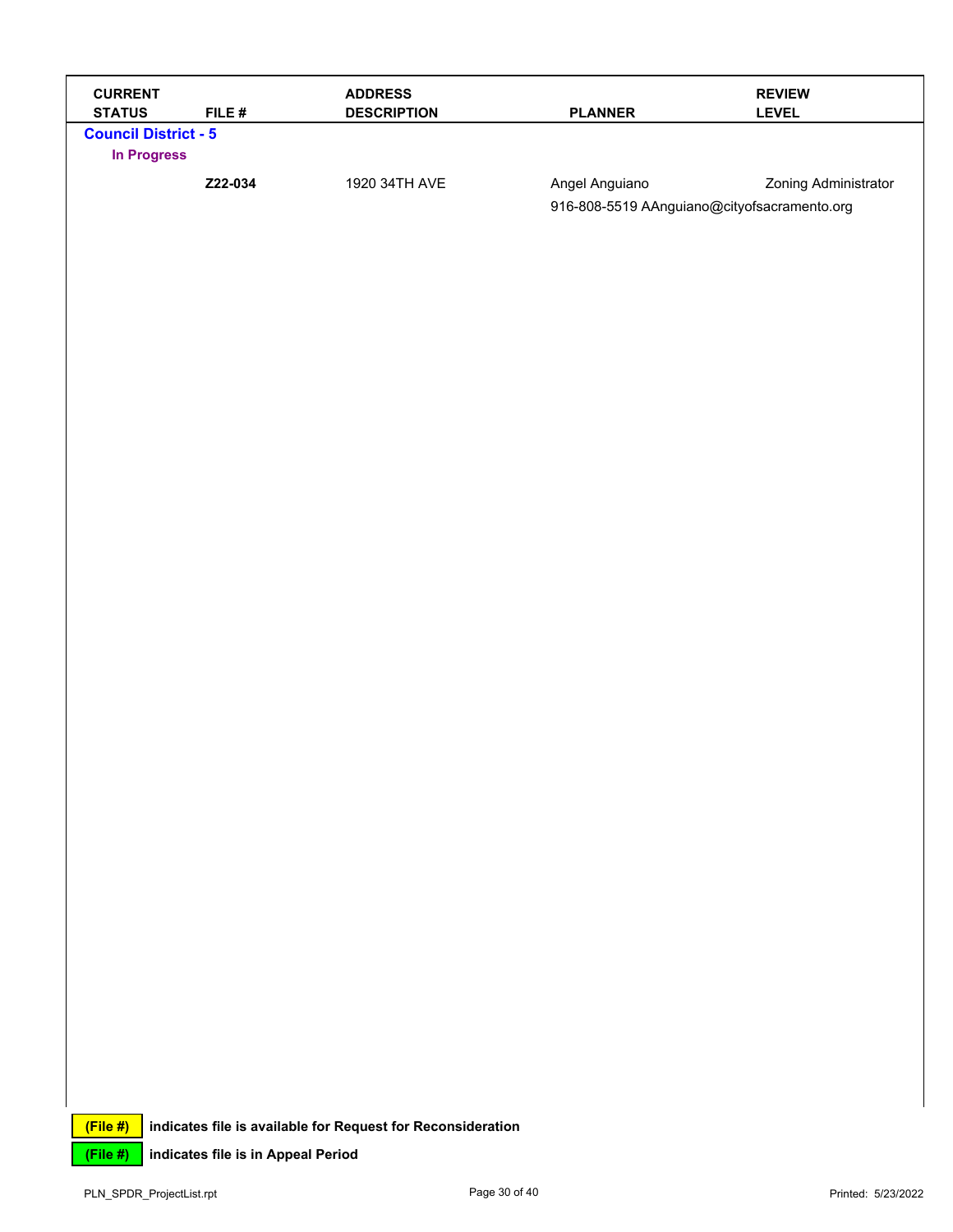| <b>CURRENT</b><br><b>STATUS</b> | FILE# | <b>ADDRESS</b><br><b>DESCRIPTION</b>                                                        | <b>PLANNER</b>                                                                                                                                                                                                                                                                                                                                                                                                                                                                                                                                                                                                                                                                                                                                                                                                                                                                                                                                                                                                                                                                                                                                                                                                   | <b>REVIEW</b><br><b>LEVEL</b> |  |  |
|---------------------------------|-------|---------------------------------------------------------------------------------------------|------------------------------------------------------------------------------------------------------------------------------------------------------------------------------------------------------------------------------------------------------------------------------------------------------------------------------------------------------------------------------------------------------------------------------------------------------------------------------------------------------------------------------------------------------------------------------------------------------------------------------------------------------------------------------------------------------------------------------------------------------------------------------------------------------------------------------------------------------------------------------------------------------------------------------------------------------------------------------------------------------------------------------------------------------------------------------------------------------------------------------------------------------------------------------------------------------------------|-------------------------------|--|--|
| <b>Council District - 5</b>     |       |                                                                                             |                                                                                                                                                                                                                                                                                                                                                                                                                                                                                                                                                                                                                                                                                                                                                                                                                                                                                                                                                                                                                                                                                                                                                                                                                  |                               |  |  |
| <b>In Progress</b>              |       | Primary functions:                                                                          | Community Garden over 1 acre with new accessory structures                                                                                                                                                                                                                                                                                                                                                                                                                                                                                                                                                                                                                                                                                                                                                                                                                                                                                                                                                                                                                                                                                                                                                       |                               |  |  |
|                                 |       |                                                                                             | Organic production of fruit/veg and nursery starts within a non-profit farm and<br>nursery, education and workforce development, onsite and mail-order retail.                                                                                                                                                                                                                                                                                                                                                                                                                                                                                                                                                                                                                                                                                                                                                                                                                                                                                                                                                                                                                                                   |                               |  |  |
|                                 |       |                                                                                             | Hours of operation: Monday - Saturday, 830 am - 430 pm. All of the above activities<br>will be limited to these hours.                                                                                                                                                                                                                                                                                                                                                                                                                                                                                                                                                                                                                                                                                                                                                                                                                                                                                                                                                                                                                                                                                           |                               |  |  |
|                                 |       |                                                                                             | Number of Employees: 10-12 full time employees on site at any given time                                                                                                                                                                                                                                                                                                                                                                                                                                                                                                                                                                                                                                                                                                                                                                                                                                                                                                                                                                                                                                                                                                                                         |                               |  |  |
|                                 |       | otherwise clogged parking.                                                                  | Mail order retail encompasses approximately 90% of total sales. Onsite retail will<br>make up approximately 10% of total sales and will be available M-Sat 830-430pm,<br>rather than the previous idea to limit it to a short weekend timeframe, so as to<br>spread out visits and avoid clustered/limited retail opportunities that may have                                                                                                                                                                                                                                                                                                                                                                                                                                                                                                                                                                                                                                                                                                                                                                                                                                                                    |                               |  |  |
|                                 |       |                                                                                             | Structures: We are proposing no new buildings, and there are no existing buildings<br>onsite. The only structure that is currently onsite is the existing lath house, which<br>will be used for plant production. The nursery component of this project (run by<br>Planting Justice) proposes to build temporary nonpermanent structures, including<br>an outdoor sales kiosk to house our point-of-sale for customer check-out, an office<br>trailer that will only be utilized by onsite staff (for an office, bathroom, and break<br>room), one greenhouse, and three shade houses assembled from prefabricated<br>kits, for plant propagation. The farm component of this project (run by sublessee<br>Three Sisters Gardens) also proposes to build temporary non-permanent structures<br>to support farm operations, including two shipping containers for storage, a walk-in<br>cooler, and a greenhouse. The City of Sacramento will be providing a City-owned<br>trailer to be used onsite for staff use only, providing space for a staff office, break<br>room, and staff bathrooms (public restrooms will be porta-potties). All of these new<br>structures are shown on the accompanying site plan. |                               |  |  |
|                                 |       | participants at a time.                                                                     | Educational Programming: Planting Justice and Three Sisters Gardens will offer<br>youth and adult educational programming to provide opportunities for beginning<br>farmers to learn about organic nursery and food production. All educational<br>programming will be outdoors in the farm/nursery, and will be attended by 5-12                                                                                                                                                                                                                                                                                                                                                                                                                                                                                                                                                                                                                                                                                                                                                                                                                                                                                |                               |  |  |
|                                 |       | Anticipated number of deliveries/trucks<br>shipped to customers across the continental U.S. | - UPS: UPS truck ("box truck" roughly 20-24' in length) will arrive once/daily M-F<br>towards the end of the workday to pick up boxes of potted trees which will be                                                                                                                                                                                                                                                                                                                                                                                                                                                                                                                                                                                                                                                                                                                                                                                                                                                                                                                                                                                                                                              |                               |  |  |
|                                 |       | approximately 18-20' in length                                                              | - Soil: Six deliveries of potting soil per year. Dump truck from local vendor,<br>- Pots: 4-6x/year receipt of plastic pots, delivery by non-local vendor. Short box                                                                                                                                                                                                                                                                                                                                                                                                                                                                                                                                                                                                                                                                                                                                                                                                                                                                                                                                                                                                                                             |                               |  |  |
|                                 |       | truck or equivalent                                                                         | - Seeds/plants: once/monthly delivery of seeds and plants from other nurseries<br>including PJ's nursery in Oakland. Short box truck or equivalent<br>- Outgoing produce to be transported via a standard pickup truck                                                                                                                                                                                                                                                                                                                                                                                                                                                                                                                                                                                                                                                                                                                                                                                                                                                                                                                                                                                           |                               |  |  |
| (File#)                         |       | indicates file is available for Request for Reconsideration                                 |                                                                                                                                                                                                                                                                                                                                                                                                                                                                                                                                                                                                                                                                                                                                                                                                                                                                                                                                                                                                                                                                                                                                                                                                                  |                               |  |  |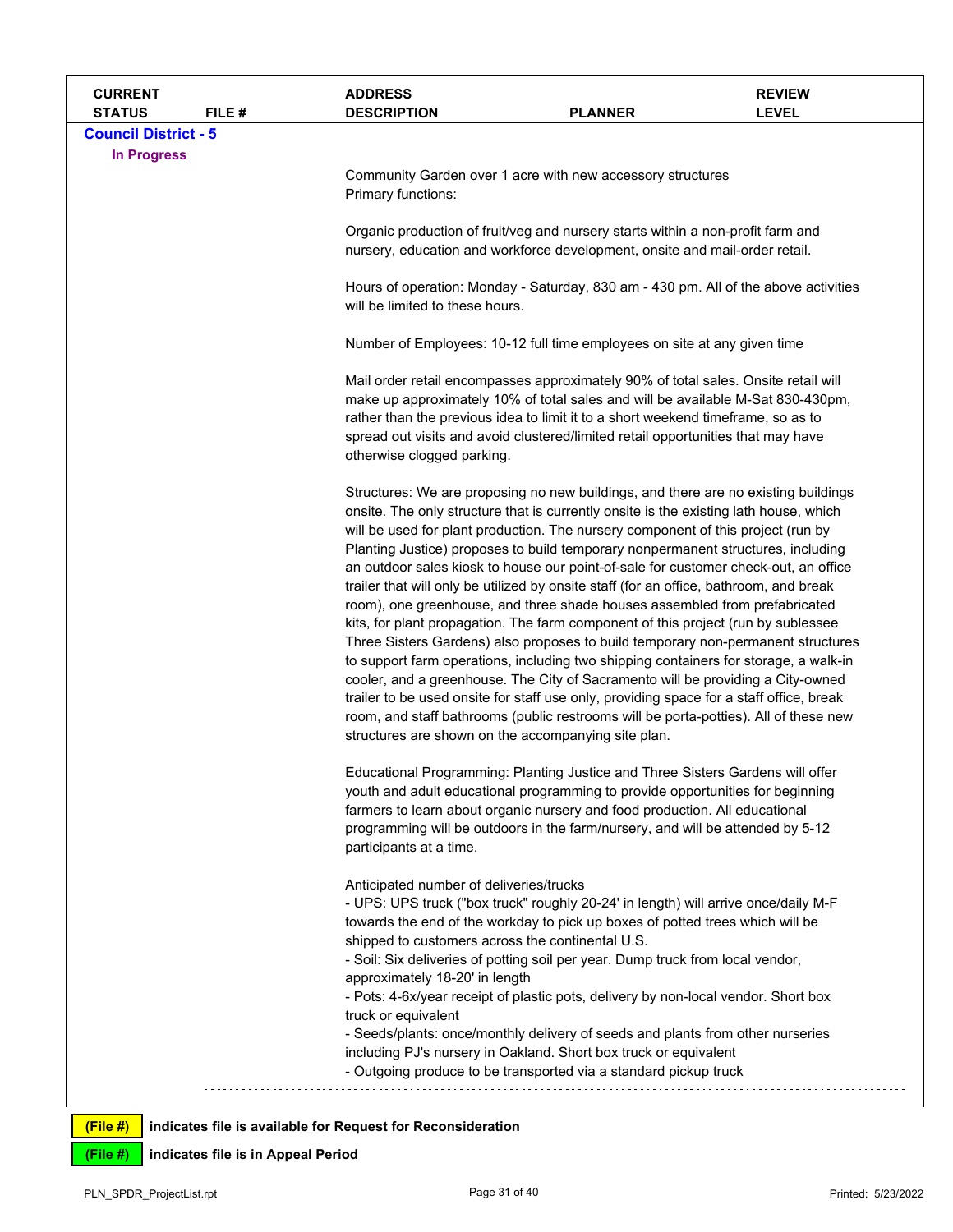| <b>CURRENT</b><br><b>STATUS</b>                   | FILE#                              | <b>ADDRESS</b><br><b>DESCRIPTION</b>                                                                                                                                                                                                                                                                                                                                                                                                                          | <b>PLANNER</b>                                                | <b>REVIEW</b><br><b>LEVEL</b> |
|---------------------------------------------------|------------------------------------|---------------------------------------------------------------------------------------------------------------------------------------------------------------------------------------------------------------------------------------------------------------------------------------------------------------------------------------------------------------------------------------------------------------------------------------------------------------|---------------------------------------------------------------|-------------------------------|
| <b>Council District - 5</b><br><b>In Progress</b> |                                    |                                                                                                                                                                                                                                                                                                                                                                                                                                                               |                                                               |                               |
|                                                   | Z22-039                            | 3448 Y ST                                                                                                                                                                                                                                                                                                                                                                                                                                                     |                                                               |                               |
|                                                   |                                    | Review along with IR22-200-Applicant is applying for Tentative Map to split 1 lot into<br>2. Applicant is requesting a deviation for lot depth in the R-2B Zone                                                                                                                                                                                                                                                                                               |                                                               |                               |
| <b>Council District - 6</b><br><b>In Progress</b> |                                    |                                                                                                                                                                                                                                                                                                                                                                                                                                                               |                                                               |                               |
|                                                   | DR21-034<br>Approved               | 8340 BELVEDERE AVE                                                                                                                                                                                                                                                                                                                                                                                                                                            | Angel Anguiano<br>916-808-5519 AAnguiano@cityofsacramento.org | Design Director               |
|                                                   | 03/10/2022                         | A request to construct approximately 94,400 square feet of warehouse and office<br>expansion for an existing industrial use within two parcels totaling approximately<br>40 acres in the Light Industrial Solid Waste Restricted Overlay Zone (M-1(S)<br>-SWR). The project requires Director Level Site Plan and Design Review with<br>deviation to maximum allowed height for warehouse and office expansion within the<br>Citywide Design Review District. |                                                               |                               |
|                                                   | DR21-163                           | 8981 OSAGE AVE                                                                                                                                                                                                                                                                                                                                                                                                                                                | <b>Kevin Valente</b>                                          | Staff                         |
|                                                   |                                    | Request to construct an approximately 136,720SF warehouse, parking lot, and<br>associated site improvements, including off site improvements on Osage in the<br>$M-2(S)$ -R zone.                                                                                                                                                                                                                                                                             | kvalente@raneymanagement.com                                  |                               |
|                                                   | DR21-270                           | 7928 35TH AVE                                                                                                                                                                                                                                                                                                                                                                                                                                                 | DR Intern                                                     | Staff                         |
|                                                   |                                    | Review along with IR21-410                                                                                                                                                                                                                                                                                                                                                                                                                                    | 916-808-5924 drintern@cityofsacramento.org                    |                               |
|                                                   |                                    | Applicant is proposing a 1,419 sf SFR and a 626 sf ADU                                                                                                                                                                                                                                                                                                                                                                                                        |                                                               |                               |
|                                                   |                                    | Proposed SF: 2044.23 sf<br>Proposed lot coverage: 42.66%                                                                                                                                                                                                                                                                                                                                                                                                      |                                                               |                               |
|                                                   | DR22-012                           | 6050 88TH ST                                                                                                                                                                                                                                                                                                                                                                                                                                                  | David Hung                                                    | Staff                         |
|                                                   |                                    | A request for Site Plan and Design Review for additions to an existing                                                                                                                                                                                                                                                                                                                                                                                        | 916-808-5530 dhung@cityofsacramento.org                       |                               |
|                                                   |                                    | industrial/warehouse structure that includes 5,425 square feet of warehouse<br>addition, new 38,000 square-foot metal awning, and 107 new parking spaces within<br>a 16.9-acre parcel in the Heavy Industrial Zone (M-2(S)) within the Citywide Design<br><b>Review District.</b>                                                                                                                                                                             |                                                               |                               |
|                                                   | <b>DR22-058</b>                    |                                                                                                                                                                                                                                                                                                                                                                                                                                                               | Kevin Valente                                                 | Staff                         |
|                                                   |                                    | New Truck and Equipment Storage Lot. Installing 200 A (120/240V) single phase<br>meter on a pole next to shed. This property will be used as an equipment yard and<br>will require power to connect to equipment.                                                                                                                                                                                                                                             | 916-372-6100 KValente@raneymanagement.com                     |                               |
| $(File$ #)                                        |                                    | indicates file is available for Request for Reconsideration                                                                                                                                                                                                                                                                                                                                                                                                   |                                                               |                               |
| (File #)                                          | indicates file is in Appeal Period |                                                                                                                                                                                                                                                                                                                                                                                                                                                               |                                                               |                               |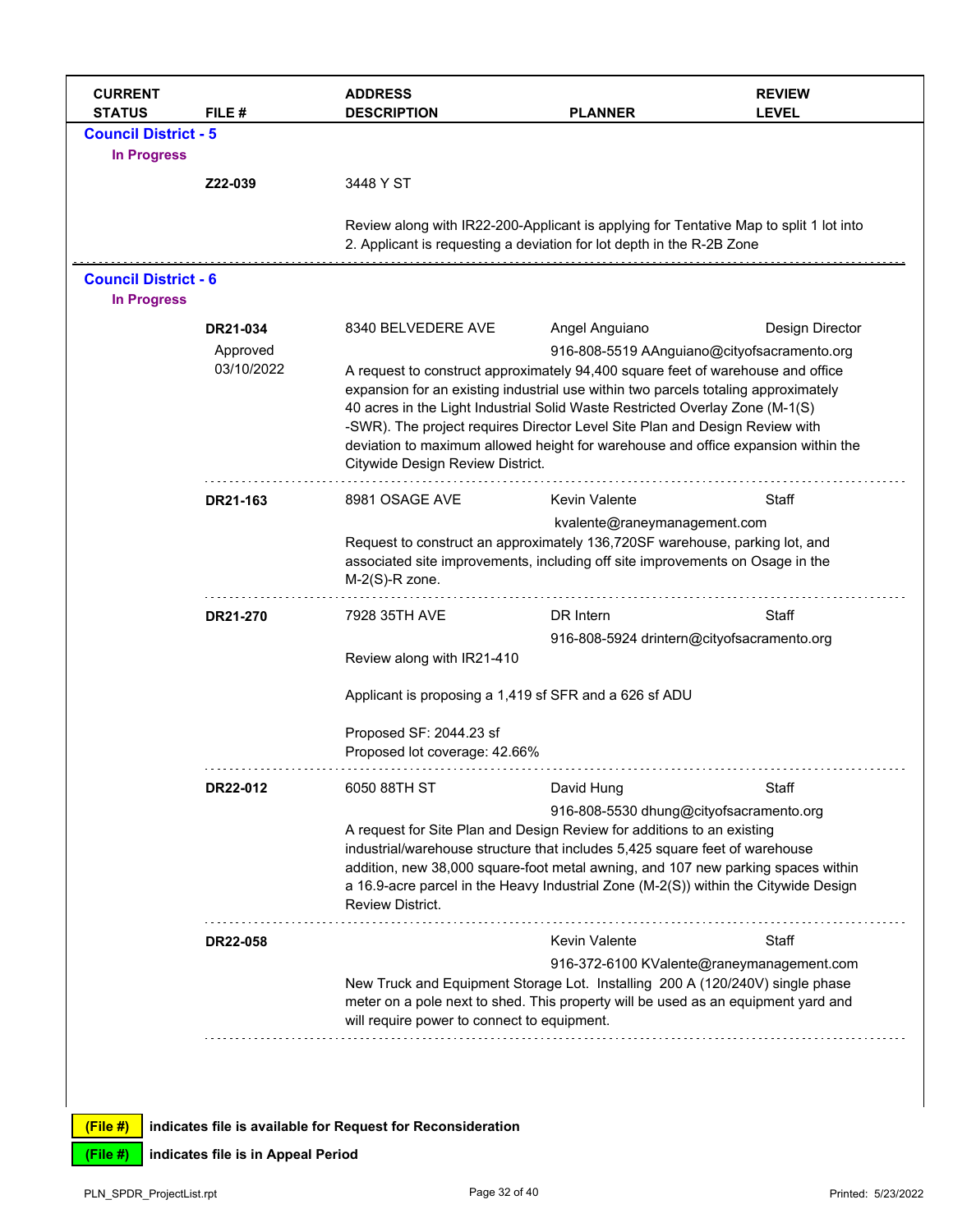| <b>CURRENT</b><br><b>STATUS</b>                   | FILE #          | <b>ADDRESS</b><br><b>DESCRIPTION</b>                                                                                                                                                                                                                                                                                                                                                                                             | <b>PLANNER</b> | <b>REVIEW</b><br><b>LEVEL</b>            |  |  |  |
|---------------------------------------------------|-----------------|----------------------------------------------------------------------------------------------------------------------------------------------------------------------------------------------------------------------------------------------------------------------------------------------------------------------------------------------------------------------------------------------------------------------------------|----------------|------------------------------------------|--|--|--|
| <b>Council District - 6</b><br><b>In Progress</b> |                 |                                                                                                                                                                                                                                                                                                                                                                                                                                  |                |                                          |  |  |  |
|                                                   | <b>DR22-073</b> | 6116 LOGAN ST                                                                                                                                                                                                                                                                                                                                                                                                                    | DR Intern      | Staff                                    |  |  |  |
|                                                   |                 | 916-808-5924 drintern@cityofsacramento.org<br>Request to construct a new 1,882 square foot single unit dwelling with a 564<br>square foot attached garage on a vacant 0.45 acre parcel in the Single Unit<br>Dwelling Zone (R-1)                                                                                                                                                                                                 |                |                                          |  |  |  |
|                                                   | DR22-077        | 8442 24TH AVE                                                                                                                                                                                                                                                                                                                                                                                                                    | Kevin Valente  | Staff                                    |  |  |  |
|                                                   |                 | (916)372-6100 kvalente@raneymanagment.com<br>WE PLAN ON ADDING A 80 X 125 BUILDING TO BE PUT UP FOR PERSONAL<br>FREIGHT SERVICING, ACCOUNTING, FOUR STATE OF THE ARC SERVICE<br>BAY'S, A DOUBLE STORY OFFICE, & A TRUCK & TRAILER ASSIGNED<br>PARKING. HERE I WILL BE ABLE TO FINALLY RUN MY ESTABLISHMENT IN<br>ONE LOCATION.                                                                                                   |                |                                          |  |  |  |
|                                                   | <b>DR22-094</b> | 4315 V ST                                                                                                                                                                                                                                                                                                                                                                                                                        |                | Design Director                          |  |  |  |
|                                                   |                 | Review alongside IR22-194                                                                                                                                                                                                                                                                                                                                                                                                        |                |                                          |  |  |  |
|                                                   |                 | Applicant is proposing to construct a duplex and 2 attached ADUs. Requires<br>deviations for lot coverage, design, and rear setback.                                                                                                                                                                                                                                                                                             |                |                                          |  |  |  |
|                                                   | P20-041         | 2950 RAMONA AVE                                                                                                                                                                                                                                                                                                                                                                                                                  | Angel Anguiano | <b>Planning and Design</b><br>Commission |  |  |  |
|                                                   |                 | 916-808-5519 AAnguiano@cityofsacramento.org<br>Request for a Conditional Use Permit to establish a Bar/Night Club (live indoor<br>entertainment) on a two parcel site totaling 6.36 acres in the Manufacturing,<br>Research and Development (MRD) zone and Sacramento Center for Innovation<br>Specific Plan. The request also includes Site Plan and Design Review for site<br>development and exterior building modifications. |                |                                          |  |  |  |
|                                                   | P21-043         | 2901 65TH ST                                                                                                                                                                                                                                                                                                                                                                                                                     | Angel Anguiano | Planning and Design<br>Commission        |  |  |  |
|                                                   |                 | 916-808-5519 AAnguiano@cityofsacramento.org<br>Request for Site Plan and Design Review to construct a 900-square-foot addition at<br>an existing gas station in the General Commercial (C-2-TO) Zone and Transit<br>Overlay and a Conditional Use Permit to allow for the sale of beer and wine (Type<br>20). Request requires approval by the Planning and Design Commission.                                                   |                |                                          |  |  |  |
|                                                   | P22-009         | 3855 POWER INN RD                                                                                                                                                                                                                                                                                                                                                                                                                | Daniel Abbes   | <b>Planning and Design</b><br>Commission |  |  |  |
|                                                   |                 | 916-808-5873 DAbbes@cityofsacramento.org<br>A request to sell alcohol for off-site consumption (beer & wine; Type 20 license)<br>from a gas station convenience store on a 2.26-acre site in the General<br>Commercial (C-2-SWR) zone. The store was approved per previous file P20-025.<br>The request requires Planning and Design Commission approval of a Conditional<br>Use Permit.                                         |                |                                          |  |  |  |
|                                                   |                 |                                                                                                                                                                                                                                                                                                                                                                                                                                  |                |                                          |  |  |  |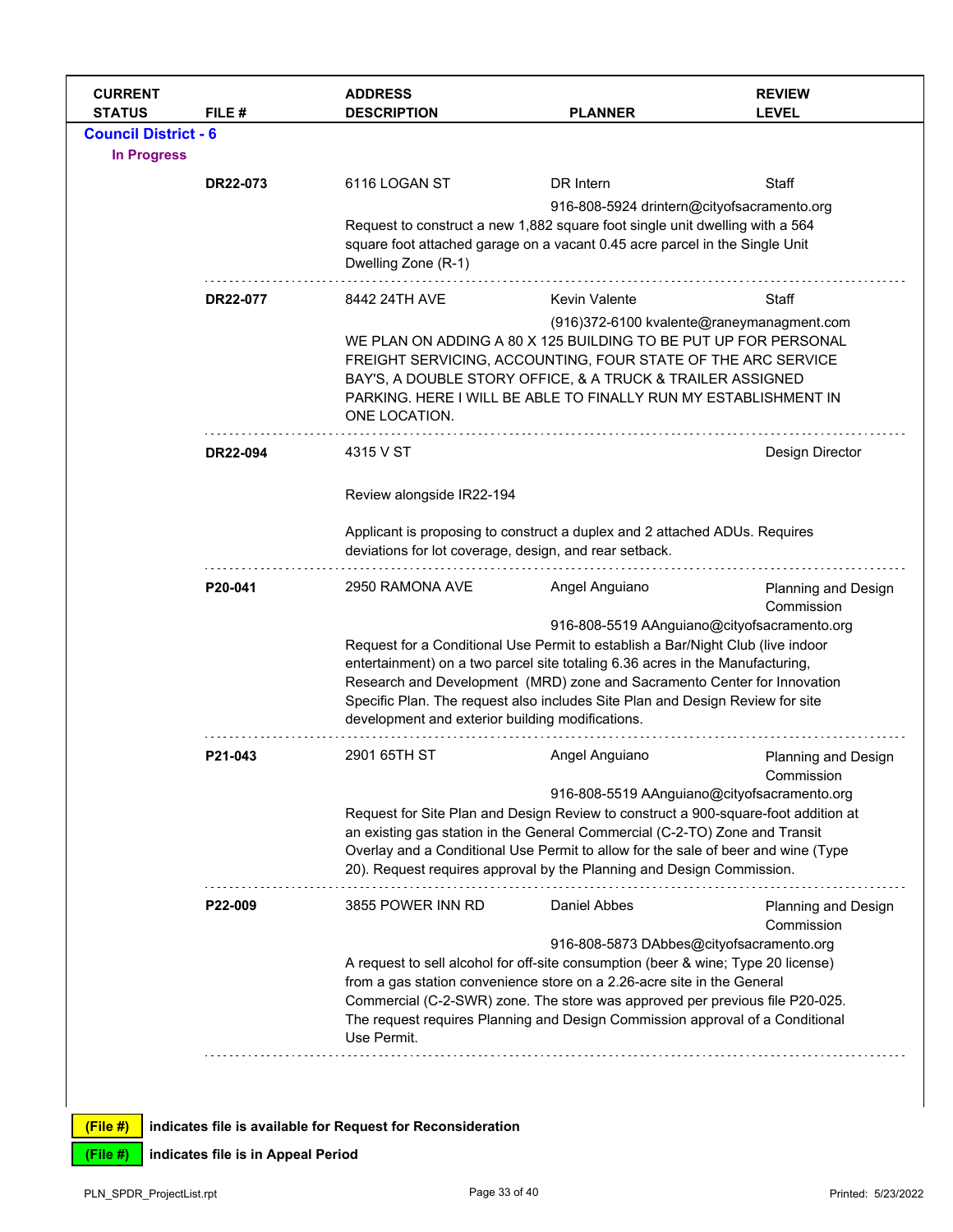| <b>CURRENT</b><br><b>STATUS</b>                   | FILE #                            | <b>ADDRESS</b><br><b>DESCRIPTION</b>                                                                                                                                                                                                                                                                                                                                                                                                                                                  | <b>PLANNER</b>                                                                                                                                                                                                                                                                                                                                                                                        | <b>REVIEW</b><br><b>LEVEL</b>            |
|---------------------------------------------------|-----------------------------------|---------------------------------------------------------------------------------------------------------------------------------------------------------------------------------------------------------------------------------------------------------------------------------------------------------------------------------------------------------------------------------------------------------------------------------------------------------------------------------------|-------------------------------------------------------------------------------------------------------------------------------------------------------------------------------------------------------------------------------------------------------------------------------------------------------------------------------------------------------------------------------------------------------|------------------------------------------|
| <b>Council District - 6</b><br><b>In Progress</b> |                                   |                                                                                                                                                                                                                                                                                                                                                                                                                                                                                       |                                                                                                                                                                                                                                                                                                                                                                                                       |                                          |
|                                                   | P22-011                           | 7033 ELDER CREEK RD                                                                                                                                                                                                                                                                                                                                                                                                                                                                   |                                                                                                                                                                                                                                                                                                                                                                                                       | <b>Planning and Design</b><br>Commission |
|                                                   |                                   | Conditional Use Permit for Type-21 Alcohol License                                                                                                                                                                                                                                                                                                                                                                                                                                    |                                                                                                                                                                                                                                                                                                                                                                                                       |                                          |
|                                                   | P22-024                           | 7945 ELDER CREEK RD                                                                                                                                                                                                                                                                                                                                                                                                                                                                   |                                                                                                                                                                                                                                                                                                                                                                                                       | Planning and Design<br>Commission        |
|                                                   |                                   |                                                                                                                                                                                                                                                                                                                                                                                                                                                                                       | Request for a Conditional Use Permit to establish Drive-Through Restaurant use<br>and Site Plan and Design Review for a 1,094 square foot Dutch Bros coffee shop.<br>Site is located on a vacant 1.17 acre parcel in the General Commercial C-2 Zone.                                                                                                                                                 |                                          |
|                                                   | P22-028                           | 6441 POWER INN RD                                                                                                                                                                                                                                                                                                                                                                                                                                                                     |                                                                                                                                                                                                                                                                                                                                                                                                       | Planning and Design<br>Commission        |
|                                                   |                                   | Request to construct a 4,784 square foot convenience store and gas station at a<br>vacant 1.96 acre parcel in the Light Industrial (M-1S) Zone. Site Plan and Design<br>Review, and a PDC Level CUP for alcoholic beverage sales, off premise<br>consumption and tobacco retailing required.                                                                                                                                                                                          |                                                                                                                                                                                                                                                                                                                                                                                                       |                                          |
|                                                   | Z20-126<br>Approved<br>04/07/2022 | Robert W. Williams<br>8850 ELDER CREEK RD<br>916-808-7686 rwwilliams@cityofsacramento.org<br>Appeal of a Conditional Use Permit to establish cannabis production (cultivation,<br>distribution), in multiple new buildings and one existing building, totaling<br>approximately 26,911 square feet on approximately 2.66 acres in the Light<br>Industrial Zone (M-1S-R), and Site Plan and Design Review for new commercial<br>buildings, additions, and associated site development. |                                                                                                                                                                                                                                                                                                                                                                                                       | Zoning Administrator                     |
|                                                   | Z21-018                           | 6201 11TH AVE<br>Angel Anguiano<br><b>Zoning Administrator</b><br>916-808-5519 AAnguiano@cityofsacramento.org<br>Request for a Tentative Parcel Map to subdivide one parcel into three parcels on a<br>±041-acre parcel and Site Plan and Design Review to review the map and for the<br>construction of three single-unit dwellings, with deviations to minimum lot width and<br>depth, in the Single-Unit Zone (R-1).                                                               |                                                                                                                                                                                                                                                                                                                                                                                                       |                                          |
|                                                   | Z21-092                           | 6552 FRUITRIDGE RD<br>improvements.                                                                                                                                                                                                                                                                                                                                                                                                                                                   | Daniel Abbes<br>916-808-5873 DAbbes@cityofsacramento.org<br>A request to demolish and rebuild a carwash facility on a 0.73-acre parcel within<br>the General Commercial (C-2) Zone. The request requires a Conditional Use<br>Permit Major Modification to change the location and orientation of the structure on<br>the parcel and Site Plan and Design Review to construct a new building and site |                                          |
|                                                   |                                   |                                                                                                                                                                                                                                                                                                                                                                                                                                                                                       |                                                                                                                                                                                                                                                                                                                                                                                                       |                                          |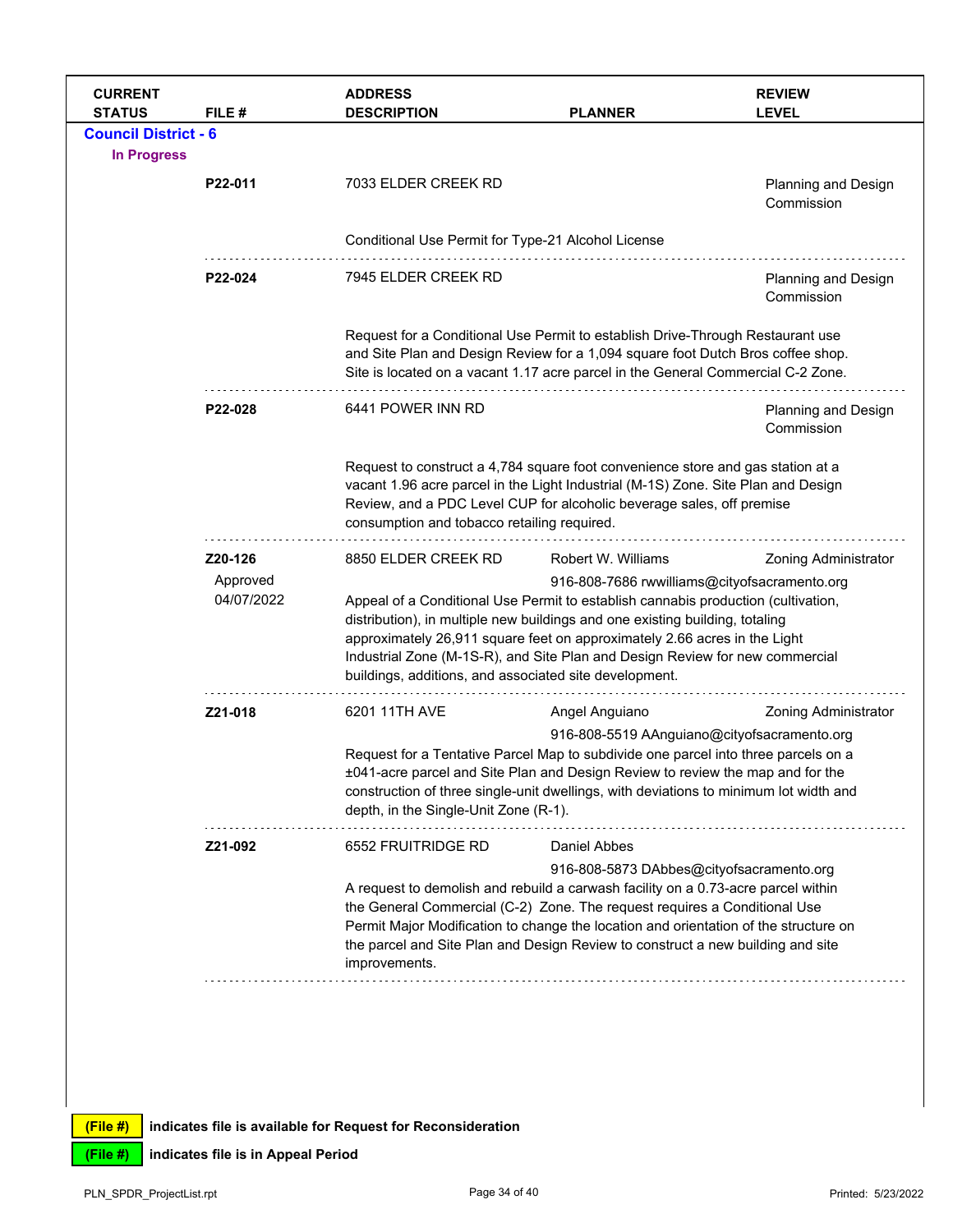| <b>CURRENT</b><br><b>STATUS</b> | FILE #                 | <b>ADDRESS</b><br><b>DESCRIPTION</b>                                                                                                                                                                                                                                                                                                                                                                            | <b>PLANNER</b>       | <b>REVIEW</b><br><b>LEVEL</b>             |
|---------------------------------|------------------------|-----------------------------------------------------------------------------------------------------------------------------------------------------------------------------------------------------------------------------------------------------------------------------------------------------------------------------------------------------------------------------------------------------------------|----------------------|-------------------------------------------|
| <b>Council District - 6</b>     |                        |                                                                                                                                                                                                                                                                                                                                                                                                                 |                      |                                           |
| <b>In Progress</b>              |                        |                                                                                                                                                                                                                                                                                                                                                                                                                 |                      |                                           |
|                                 | Z22-012                | 7901 LA RIVIERA DR 100                                                                                                                                                                                                                                                                                                                                                                                          | Zach Dahla           | <b>Zoning Administrator</b>               |
|                                 |                        | Request to subdivide two properties totaling 20.17 acres into four lots within the<br>Multi-Unit Dwelling (R-3A-PC-PUD) zone, Parkway Corridor (PC) overlay zone, and<br>the College Town Planned Unit Development (PUD). This request requires<br>director-level review of a Tentative Map to subdivide the project site and Site Plan<br>and Design Review of the tentative map with deviations to lot depth. |                      | 916-808-5584 zdahla@cityofsacramento.org  |
|                                 | Z22-031                | 6861 18TH AVE                                                                                                                                                                                                                                                                                                                                                                                                   |                      | <b>Zoning Administrator</b>               |
|                                 |                        | A request to subdivide one 0.35-acre lot into two lots within Single-Unit Dwelling<br>(R-1) zone. The request requires approval of a Tentative Parcel Map entitlement.                                                                                                                                                                                                                                          |                      |                                           |
|                                 | Z22-033                | 3040 58TH ST                                                                                                                                                                                                                                                                                                                                                                                                    | Daniel Abbes         | Staff                                     |
|                                 |                        | Tentative Map Extension for City Project No. Z19-002.                                                                                                                                                                                                                                                                                                                                                           |                      | 916-808-5873 DAbbes@cityofsacramento.org  |
|                                 | Z22-037                | 3975 67TH ST                                                                                                                                                                                                                                                                                                                                                                                                    |                      |                                           |
|                                 |                        | Review alongside IR22-195                                                                                                                                                                                                                                                                                                                                                                                       |                      |                                           |
|                                 |                        | Applicant is proposing to demolish an existing SFR, split 3975 67th St into 2<br>parcels and construct a new SFR, ADU, and detached garage on each parcel.                                                                                                                                                                                                                                                      |                      |                                           |
|                                 |                        | Requires deviation for lot width.                                                                                                                                                                                                                                                                                                                                                                               |                      |                                           |
| <b>Approved</b>                 |                        |                                                                                                                                                                                                                                                                                                                                                                                                                 |                      |                                           |
|                                 | 22-026                 | 6464 STOCKTON BLVD A                                                                                                                                                                                                                                                                                                                                                                                            | <b>Kevin Valente</b> | Staff                                     |
|                                 | Approved<br>05/20/2022 | CANNABIS: CUP: Minor Modifications to P18-026 to amend use of the specific<br>Suites to the following:                                                                                                                                                                                                                                                                                                          |                      | (916)372-6100 kvalente@raneymanagment.com |
|                                 |                        | Rana Manufacturing Inc. is seeking to amend the currently existing CUP for 6464<br>Stockton Blvd to do the following:                                                                                                                                                                                                                                                                                           |                      |                                           |
|                                 |                        | Add Suite C into the usable activity of the building. Ensure that Suite C is<br>permitted to manufacture (package previously manufactured goods and bulk                                                                                                                                                                                                                                                        |                      |                                           |
|                                 |                        | manufactured cannabis material and transfer to distribution for the purpose of<br>transport to cannabis retail).                                                                                                                                                                                                                                                                                                |                      |                                           |
|                                 |                        | Remove cultivation as a recognized use in Suite's A&B.                                                                                                                                                                                                                                                                                                                                                          |                      |                                           |
|                                 |                        | Once the amendment is complete, Suites A, B and C will be designated with a use<br>of cannabis manufacturing and Suite D will be designated with a use of Distribution<br>and Non-Storefront Retail.                                                                                                                                                                                                            |                      |                                           |
| <b>Waiting</b>                  |                        |                                                                                                                                                                                                                                                                                                                                                                                                                 |                      |                                           |
|                                 |                        |                                                                                                                                                                                                                                                                                                                                                                                                                 |                      |                                           |
|                                 |                        |                                                                                                                                                                                                                                                                                                                                                                                                                 |                      |                                           |
| (File #)                        |                        | indicates file is available for Request for Reconsideration                                                                                                                                                                                                                                                                                                                                                     |                      |                                           |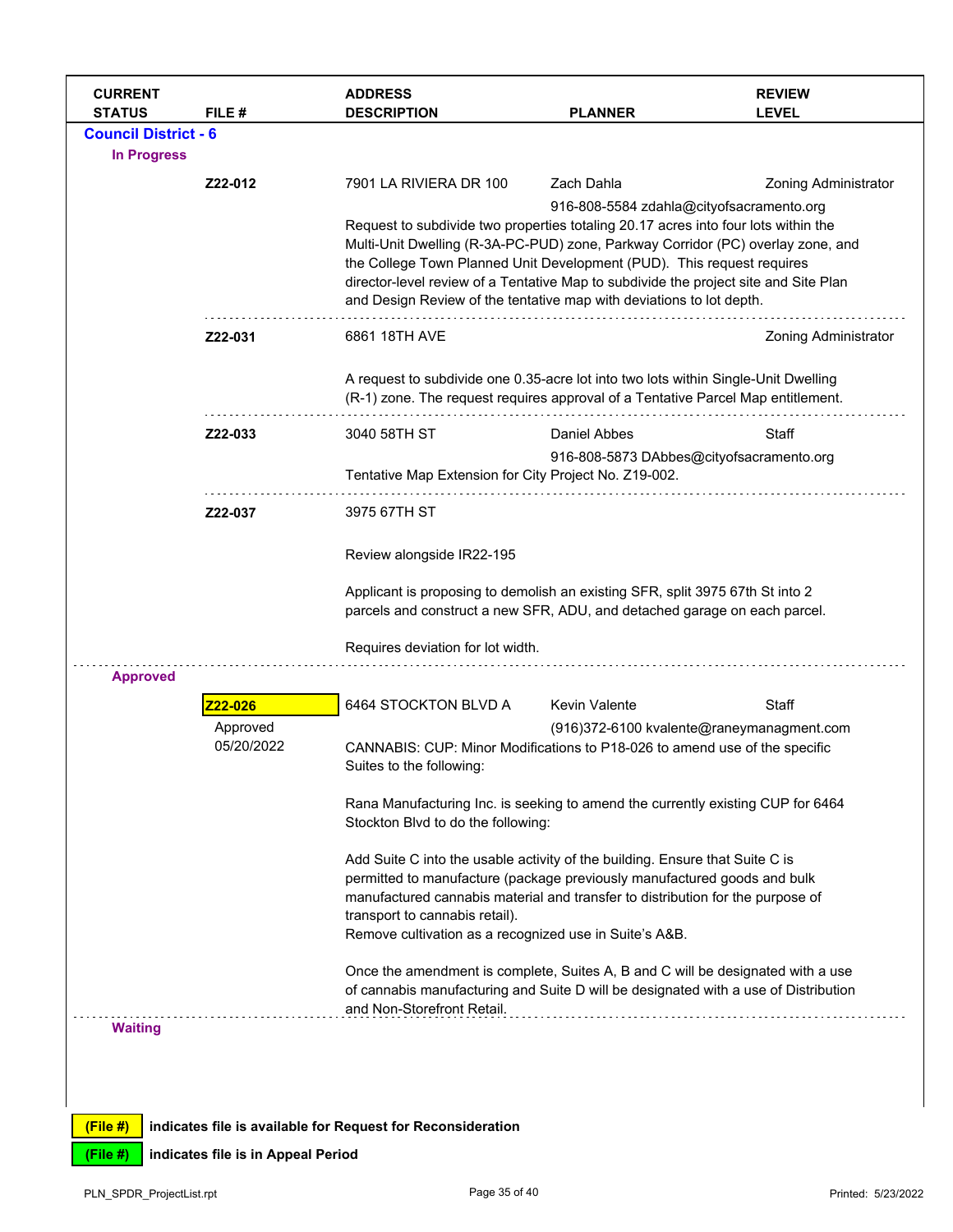| <b>CURRENT</b><br><b>STATUS</b> | FILE #   | <b>ADDRESS</b><br><b>DESCRIPTION</b>                                                                                                                                                                                                                                                                                                         | <b>PLANNER</b>                                                                                                                                                                                                                                                                                                                                                                                                                                                                                                                                                                                    | <b>REVIEW</b><br><b>LEVEL</b>     |  |
|---------------------------------|----------|----------------------------------------------------------------------------------------------------------------------------------------------------------------------------------------------------------------------------------------------------------------------------------------------------------------------------------------------|---------------------------------------------------------------------------------------------------------------------------------------------------------------------------------------------------------------------------------------------------------------------------------------------------------------------------------------------------------------------------------------------------------------------------------------------------------------------------------------------------------------------------------------------------------------------------------------------------|-----------------------------------|--|
| <b>Council District - 6</b>     |          |                                                                                                                                                                                                                                                                                                                                              |                                                                                                                                                                                                                                                                                                                                                                                                                                                                                                                                                                                                   |                                   |  |
| <b>Waiting</b>                  |          |                                                                                                                                                                                                                                                                                                                                              |                                                                                                                                                                                                                                                                                                                                                                                                                                                                                                                                                                                                   |                                   |  |
|                                 | DR21-115 | 7400 14TH AVE                                                                                                                                                                                                                                                                                                                                | David Hung                                                                                                                                                                                                                                                                                                                                                                                                                                                                                                                                                                                        | Staff                             |  |
|                                 |          | removal.                                                                                                                                                                                                                                                                                                                                     | 916-808-5530 dhung@cityofsacramento.org<br>A request to expand an equipment storage yard within two parcels totaling<br>approximately 5.1 acres in the Light Industrial Zone (M-1) and Single-Unit Dwelling<br>Zone (R-1). The project requires Site Plan and Design Review to repave portion of<br>existing asphalt, add new paving, and to construct retaining wall and bioretention<br>area within the Citywide Design Review District. Two trees are proposed for                                                                                                                             |                                   |  |
|                                 | DR22-026 | 3708 T ST                                                                                                                                                                                                                                                                                                                                    | David Hung                                                                                                                                                                                                                                                                                                                                                                                                                                                                                                                                                                                        | Staff                             |  |
|                                 |          | Building New 2-Story SFR (ADU IR22-042)                                                                                                                                                                                                                                                                                                      | 916-808-5530 dhung@cityofsacramento.org                                                                                                                                                                                                                                                                                                                                                                                                                                                                                                                                                           |                                   |  |
|                                 | P20-021  | 5900 NEWMAN CT                                                                                                                                                                                                                                                                                                                               | Sierra Peterson                                                                                                                                                                                                                                                                                                                                                                                                                                                                                                                                                                                   | Planning and Design<br>Commission |  |
|                                 |          |                                                                                                                                                                                                                                                                                                                                              | Request to construct a six-story, 291,710 square foot student-oriented housing<br>development on a 3.24-acre project site within the Multi-Unit Dwelling (R-4) zone.<br>The request includes the demolition of the existing Newman Center and the<br>construction of 210 multi-unit dwellings over 118 parking spaces. This request<br>requires a rezone from the R-4 zone to the Multi-Unit Dwelling (R-4A) zone, a<br>tentative map to subdivide the project site into two lots, site plan and design review<br>of the tentative map and buildings, and a tree permit for the removal of trees. |                                   |  |
|                                 | P20-038  | 5890 NEWMAN CT                                                                                                                                                                                                                                                                                                                               | Sierra Peterson                                                                                                                                                                                                                                                                                                                                                                                                                                                                                                                                                                                   | Planning and Design<br>Commission |  |
|                                 |          | Design Commission approval.                                                                                                                                                                                                                                                                                                                  | speterson@cityofsacramento.org<br>A request for a Conditional Use Permit to establish an assembly use within a<br>13,800-sq.ft. building located on a 4.1 acre parcel located within the R-4 zone; and<br>2) Site Plan and Design Review to construct a 13,800-sq.ft. building with<br>associated landscaping, parking, and lighting. The project requires Planning and                                                                                                                                                                                                                           |                                   |  |
|                                 | Z21-035  | 8388 ROVANA CIR                                                                                                                                                                                                                                                                                                                              | Robert W. Williams                                                                                                                                                                                                                                                                                                                                                                                                                                                                                                                                                                                | Staff                             |  |
|                                 |          | area cap increase.                                                                                                                                                                                                                                                                                                                           | 916-808-7686 rwwilliams@cityofsacramento.org<br>Conditional Use Permit Modification (of Z18-141) for Cannabis Production, to<br>change from exclusively a manufacturing use, to also include cannabis cultivation<br>and distribution, in an existing 72,000-square-foot commercial building, on<br>approximately 4.31 acres in the Heavy Industrial Zone (M-2S).                                                                                                                                                                                                                                 | +71,040 s.f. SE                   |  |
|                                 | Z21-080  | 6101 MIDWAY ST                                                                                                                                                                                                                                                                                                                               | Angel Anguiano                                                                                                                                                                                                                                                                                                                                                                                                                                                                                                                                                                                    |                                   |  |
|                                 |          | 916-808-5519 aanguiano@cityofsacramento.org<br>Conditional Use Permit Major Modification (of P20-031) for accessory parking for a<br>warehouse and distribution center in the Heavy Industrial zone and Army Depot<br>Special Planning District (M-2-SPD) and Site Plan and Design Review to develop<br>581 stall truck trailer parking lot. |                                                                                                                                                                                                                                                                                                                                                                                                                                                                                                                                                                                                   |                                   |  |
| <b>Council District - 7</b>     |          |                                                                                                                                                                                                                                                                                                                                              |                                                                                                                                                                                                                                                                                                                                                                                                                                                                                                                                                                                                   |                                   |  |
|                                 |          |                                                                                                                                                                                                                                                                                                                                              |                                                                                                                                                                                                                                                                                                                                                                                                                                                                                                                                                                                                   |                                   |  |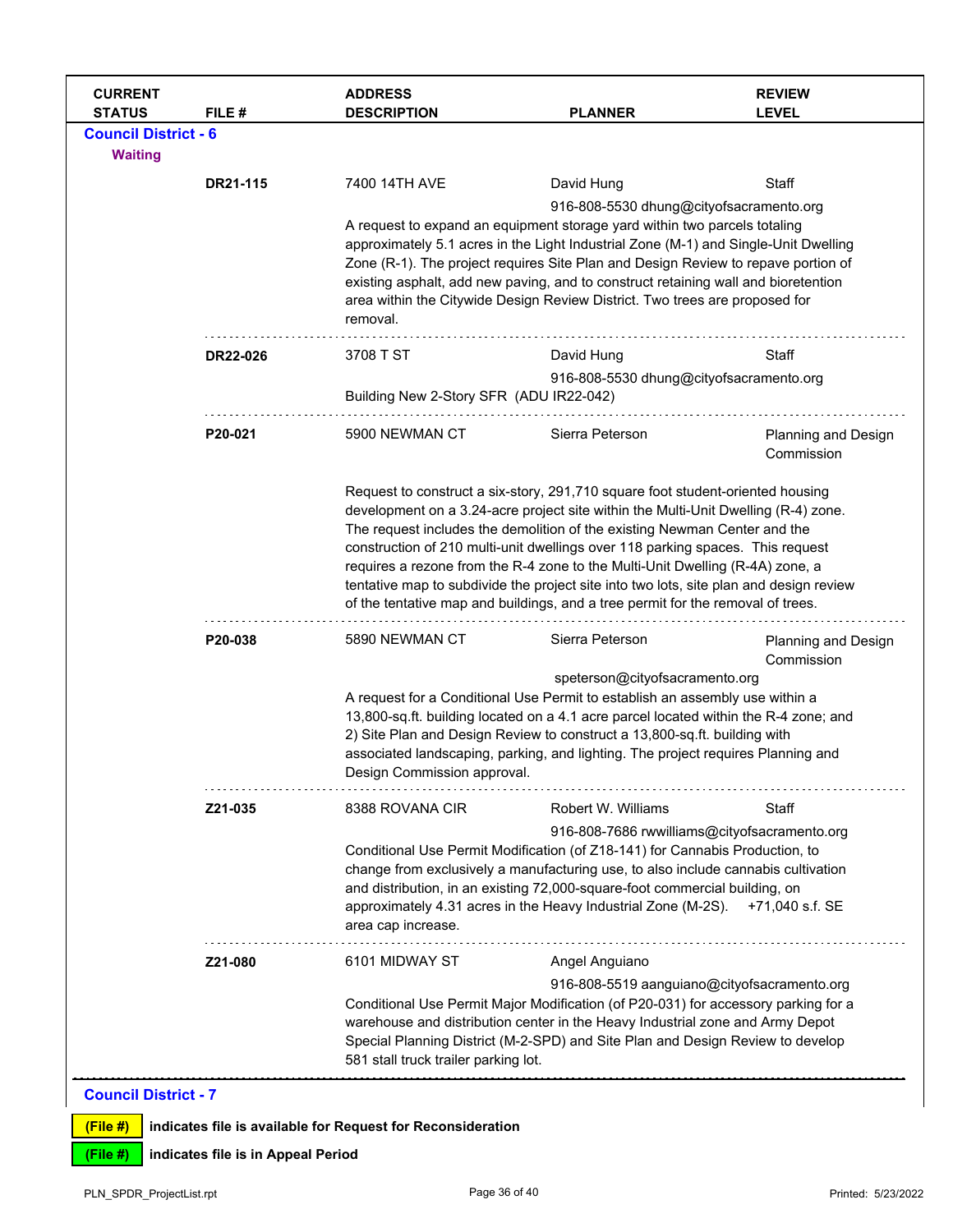| <b>CURRENT</b><br><b>STATUS</b>                   | FILE #                             | <b>ADDRESS</b><br><b>DESCRIPTION</b>                                                                                                                                                                                                                                                                     | <b>PLANNER</b>                                                                                                                                                                                                                                                                                                                                                                                                                                                                                                                   | <b>REVIEW</b><br><b>LEVEL</b>     |  |
|---------------------------------------------------|------------------------------------|----------------------------------------------------------------------------------------------------------------------------------------------------------------------------------------------------------------------------------------------------------------------------------------------------------|----------------------------------------------------------------------------------------------------------------------------------------------------------------------------------------------------------------------------------------------------------------------------------------------------------------------------------------------------------------------------------------------------------------------------------------------------------------------------------------------------------------------------------|-----------------------------------|--|
| <b>Council District - 7</b><br><b>In Progress</b> |                                    |                                                                                                                                                                                                                                                                                                          |                                                                                                                                                                                                                                                                                                                                                                                                                                                                                                                                  |                                   |  |
|                                                   | DR21-221                           | 2100 PORTOLA WAY                                                                                                                                                                                                                                                                                         | Daniel Abbes                                                                                                                                                                                                                                                                                                                                                                                                                                                                                                                     | Staff                             |  |
|                                                   |                                    |                                                                                                                                                                                                                                                                                                          | 916-808-5873 DAbbes@cityofsacramento.org<br>A request to construct a house on lot 24 within the Crocker Village development,<br>an approximately 0.15-acre parcel in the Single-Unit or Duplex Dwelling (R-1A)<br>Zone and Curtis Park Planned Unit Development. Previous file: DR17-409.                                                                                                                                                                                                                                        |                                   |  |
|                                                   | DR22-051                           | 6207 RIVERSIDE BLVD                                                                                                                                                                                                                                                                                      | <b>Kevin Valente</b>                                                                                                                                                                                                                                                                                                                                                                                                                                                                                                             | Staff                             |  |
|                                                   |                                    | kvalente@raneymanagment.com<br>Demolish existing structures and build 17 apartment townhome units.                                                                                                                                                                                                       |                                                                                                                                                                                                                                                                                                                                                                                                                                                                                                                                  |                                   |  |
|                                                   | DR22-093                           |                                                                                                                                                                                                                                                                                                          | <b>Kevin Valente</b>                                                                                                                                                                                                                                                                                                                                                                                                                                                                                                             | Staff                             |  |
|                                                   |                                    | Build a new 2800 2 story single family home                                                                                                                                                                                                                                                              | (916)372-6100 kvalente@raneymanagment.com                                                                                                                                                                                                                                                                                                                                                                                                                                                                                        |                                   |  |
|                                                   | DR22-098                           | 955 PIEDMONT DR                                                                                                                                                                                                                                                                                          |                                                                                                                                                                                                                                                                                                                                                                                                                                                                                                                                  | Staff                             |  |
|                                                   |                                    | Request to remodel an existing 1,443 square foot single family dwelling in the<br>Single Unit Dwelling (R-1) Zone. Scope includes a 1,618 square foot addition,<br>enclosing the existing breezeway, and changes to the existing roof line and<br>exterior façade. Site Plan and Design Review required. |                                                                                                                                                                                                                                                                                                                                                                                                                                                                                                                                  |                                   |  |
|                                                   | P22-015                            | 1195 FLORIN RD<br>residential zoning within 300 feet.                                                                                                                                                                                                                                                    | Robert W. Williams<br>Planning and Design<br>Commission<br>916-808-7686 rwwilliams@cityofsacramento.org<br>Conditional Use Permit to establish a cannabis dispensary (storefront) within an<br>existing ±2,300-square-foot tenant space of an existing ±6,794-square-foot retail<br>building, on approximately 0.99 acres in the General Commercial zone<br>(C-2-R-EA-2), and within the Executive Airport Overlay. (CORE applicant). Project<br>requires commission level CUP due to two tobacco retailers within 600 feet, and |                                   |  |
|                                                   | P22-025                            | 2325 10TH AVE                                                                                                                                                                                                                                                                                            |                                                                                                                                                                                                                                                                                                                                                                                                                                                                                                                                  | Planning and Design<br>Commission |  |
|                                                   |                                    |                                                                                                                                                                                                                                                                                                          | Schematic Plan Approval for Crocker Village Flex Zone                                                                                                                                                                                                                                                                                                                                                                                                                                                                            |                                   |  |
|                                                   | Z21-100                            | 2017 BURNETT WAY                                                                                                                                                                                                                                                                                         | Angel Anguiano                                                                                                                                                                                                                                                                                                                                                                                                                                                                                                                   | <b>Zoning Administrator</b>       |  |
|                                                   |                                    |                                                                                                                                                                                                                                                                                                          | 916-808-5519 AAnguiano@cityofsacramento.org<br>Request for a Tentative Subdivision Map to subdivide 0.18-acres into eight lots, Site<br>Plan and Design Review of the Map within the General Commercial (C-2) zone, and<br>a Tree Permit for the removal of a private protected tree.                                                                                                                                                                                                                                            |                                   |  |
| <b>Approved</b>                                   |                                    |                                                                                                                                                                                                                                                                                                          |                                                                                                                                                                                                                                                                                                                                                                                                                                                                                                                                  |                                   |  |
|                                                   | <b>DR22-096</b><br>Approved        | 6449 RIVERSIDE BLVD                                                                                                                                                                                                                                                                                      | Kevin Valente                                                                                                                                                                                                                                                                                                                                                                                                                                                                                                                    | Staff                             |  |
|                                                   | 05/20/2022                         | antenna.                                                                                                                                                                                                                                                                                                 | (916)372-6100 kvalente@raneymanagment.com<br>Applicant is proposing to modify an existing disguised telecommunications                                                                                                                                                                                                                                                                                                                                                                                                           |                                   |  |
|                                                   |                                    |                                                                                                                                                                                                                                                                                                          |                                                                                                                                                                                                                                                                                                                                                                                                                                                                                                                                  |                                   |  |
| (File#)                                           |                                    | indicates file is available for Request for Reconsideration                                                                                                                                                                                                                                              |                                                                                                                                                                                                                                                                                                                                                                                                                                                                                                                                  |                                   |  |
| (File #)                                          | indicates file is in Appeal Period |                                                                                                                                                                                                                                                                                                          |                                                                                                                                                                                                                                                                                                                                                                                                                                                                                                                                  |                                   |  |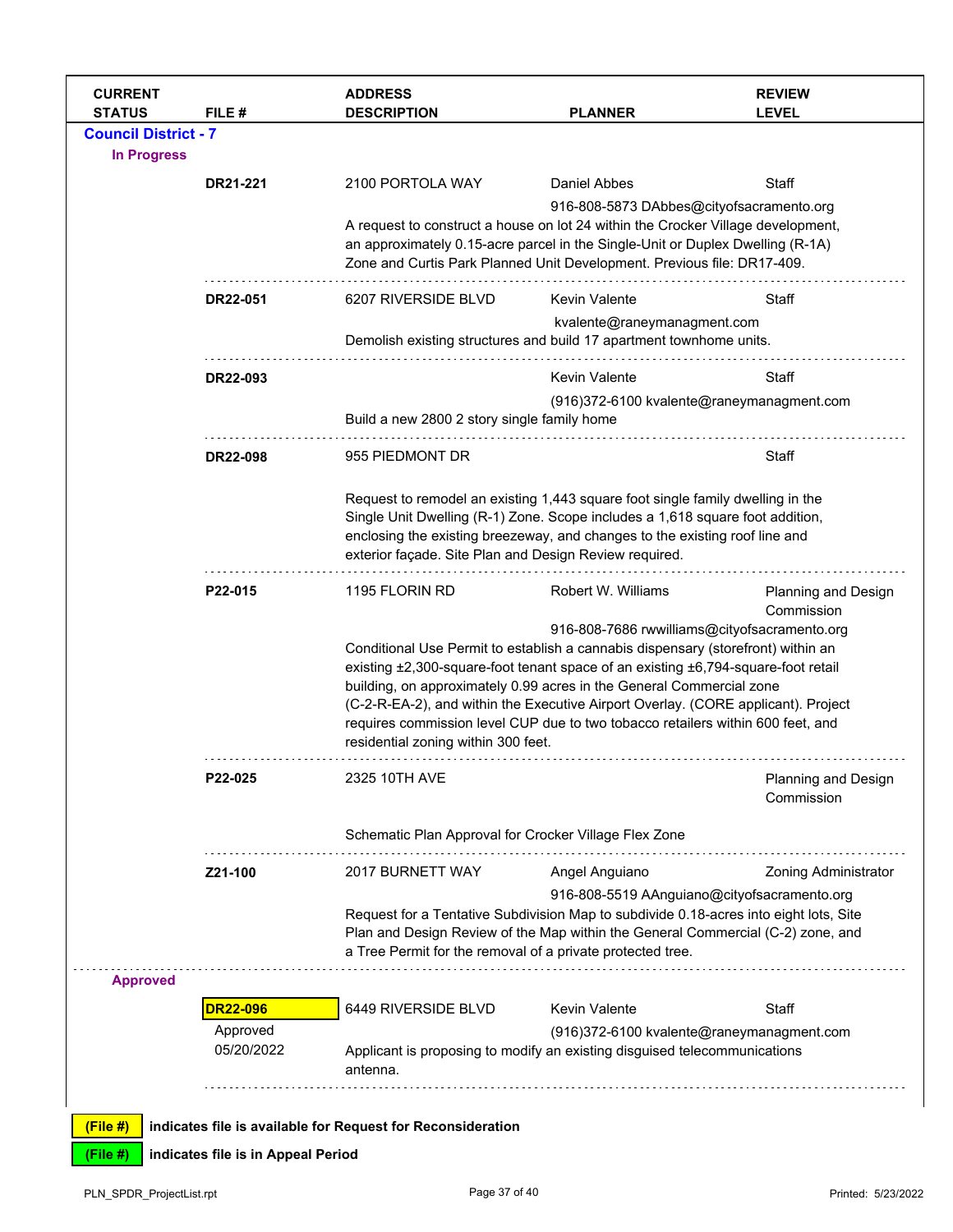| <b>CURRENT</b><br><b>STATUS</b> | FILE#            | <b>ADDRESS</b><br><b>DESCRIPTION</b>                                                                                                                                                                                                                                                                                                                                                                                                                      | <b>PLANNER</b>                              | <b>REVIEW</b><br><b>LEVEL</b> |  |
|---------------------------------|------------------|-----------------------------------------------------------------------------------------------------------------------------------------------------------------------------------------------------------------------------------------------------------------------------------------------------------------------------------------------------------------------------------------------------------------------------------------------------------|---------------------------------------------|-------------------------------|--|
| <b>Council District - 7</b>     |                  |                                                                                                                                                                                                                                                                                                                                                                                                                                                           |                                             |                               |  |
| <b>Approved</b>                 |                  |                                                                                                                                                                                                                                                                                                                                                                                                                                                           |                                             |                               |  |
|                                 | SIG-2208613      | 1335 FLORIN RD 102                                                                                                                                                                                                                                                                                                                                                                                                                                        |                                             |                               |  |
|                                 | Preview Approved |                                                                                                                                                                                                                                                                                                                                                                                                                                                           |                                             |                               |  |
|                                 | 5/24/2022        | install two (2) illuminated wall signs                                                                                                                                                                                                                                                                                                                                                                                                                    |                                             |                               |  |
| <b>Waiting</b>                  |                  |                                                                                                                                                                                                                                                                                                                                                                                                                                                           |                                             |                               |  |
|                                 | DR21-258         | 1947 10TH AVE                                                                                                                                                                                                                                                                                                                                                                                                                                             | David Hung                                  | Design Director               |  |
|                                 |                  |                                                                                                                                                                                                                                                                                                                                                                                                                                                           | 916-808-5530 dhung@cityofsacramento.org     |                               |  |
|                                 |                  | A request to construct first and second floor additions to an existing two-story                                                                                                                                                                                                                                                                                                                                                                          |                                             |                               |  |
|                                 |                  | 1,781 square-foot single family dwelling and a detached two-story structure with                                                                                                                                                                                                                                                                                                                                                                          |                                             |                               |  |
|                                 |                  | garage and accessory dwelling unit (ADU) on an approximately 0.13-acre parcel in<br>the Single-Unit Dwelling Zone (R-1). The project requires staff level Site Plan and<br>Design Review for additions to an existing single-unit dwelling and new detached<br>garage in the Citywide Design Review District. (The detached ADU is processed                                                                                                              |                                             |                               |  |
|                                 |                  |                                                                                                                                                                                                                                                                                                                                                                                                                                                           |                                             |                               |  |
|                                 |                  |                                                                                                                                                                                                                                                                                                                                                                                                                                                           |                                             |                               |  |
|                                 |                  | concurrently on application IR22-012.)                                                                                                                                                                                                                                                                                                                                                                                                                    |                                             |                               |  |
|                                 | P14-030          | 7446 POCKET RD                                                                                                                                                                                                                                                                                                                                                                                                                                            | Angel Anguiano                              | <b>City Council</b>           |  |
|                                 |                  |                                                                                                                                                                                                                                                                                                                                                                                                                                                           | 916-808-5519 AAnguiano@CityofSacramento.org |                               |  |
|                                 |                  | Proposal to allow for the partial development of 3.64 acres in the proposed R-1<br>zone. Entitlements include: Rezone from A to R-1; Tentative Map to subdivide one                                                                                                                                                                                                                                                                                       |                                             |                               |  |
|                                 |                  |                                                                                                                                                                                                                                                                                                                                                                                                                                                           |                                             |                               |  |
|                                 |                  | (1) 3.64 acre lot into nine (9) lots in the proposed R-1 zone; and Site Plan and<br>Design Review for the subdivision of one (1) vacant lot into nine (9) lots.                                                                                                                                                                                                                                                                                           |                                             |                               |  |
| <b>Council District - 8</b>     |                  |                                                                                                                                                                                                                                                                                                                                                                                                                                                           |                                             |                               |  |
| <b>In Progress</b>              |                  |                                                                                                                                                                                                                                                                                                                                                                                                                                                           |                                             |                               |  |
|                                 | DR21-183         | 7543 WAINSCOTT WAY                                                                                                                                                                                                                                                                                                                                                                                                                                        | Angel Anguiano                              | Staff                         |  |
|                                 |                  |                                                                                                                                                                                                                                                                                                                                                                                                                                                           | 916-808-5519 AAnguiano@cityofsacramento.org |                               |  |
|                                 |                  | A request to construct a 358 unit apartment complex with 12, three-story buildings,                                                                                                                                                                                                                                                                                                                                                                       |                                             |                               |  |
|                                 |                  | a clubhouse, 401 vehicle parking spaces, on a vacant 11.4-acre site, located within                                                                                                                                                                                                                                                                                                                                                                       |                                             |                               |  |
|                                 |                  | the Residential Mixed Use (RMX-TO) zone and Transit Overlay.                                                                                                                                                                                                                                                                                                                                                                                              |                                             |                               |  |
|                                 | DR22-078         | 2192 MATSON DR                                                                                                                                                                                                                                                                                                                                                                                                                                            | <b>Kevin Valente</b>                        | Staff                         |  |
|                                 |                  | 916-372-6100 KValente@raneymanagement.com                                                                                                                                                                                                                                                                                                                                                                                                                 |                                             |                               |  |
|                                 |                  | Request a Site Plan and Design Review for a front covered patio, and home                                                                                                                                                                                                                                                                                                                                                                                 |                                             |                               |  |
|                                 |                  | additions.<br>21-040615                                                                                                                                                                                                                                                                                                                                                                                                                                   |                                             |                               |  |
|                                 |                  |                                                                                                                                                                                                                                                                                                                                                                                                                                                           |                                             |                               |  |
|                                 | P21-029          |                                                                                                                                                                                                                                                                                                                                                                                                                                                           | Angel Anguiano                              | Planning and Design           |  |
|                                 |                  |                                                                                                                                                                                                                                                                                                                                                                                                                                                           |                                             | Commission                    |  |
|                                 |                  | 916-808-5519 AAnguiano@cityofsacramento.org<br>Request for a Conditional Use Permit to establish a gas station (with 10 fueling<br>stations) and Site Plan and Design Review of the associated improvements<br>including a 5,673 square foot convenience store, fueling station canopy,<br>landscaping, and parking, on a portion of a 3.66-acre parcel in the General<br>Commercial (C-2-R) zone. The request also includes a Conditional Use Permit for |                                             |                               |  |
|                                 |                  |                                                                                                                                                                                                                                                                                                                                                                                                                                                           |                                             |                               |  |
|                                 |                  |                                                                                                                                                                                                                                                                                                                                                                                                                                                           |                                             |                               |  |
|                                 |                  |                                                                                                                                                                                                                                                                                                                                                                                                                                                           |                                             |                               |  |
|                                 |                  | a Type 20 beer and wine license.                                                                                                                                                                                                                                                                                                                                                                                                                          |                                             |                               |  |
|                                 |                  |                                                                                                                                                                                                                                                                                                                                                                                                                                                           |                                             |                               |  |
|                                 |                  |                                                                                                                                                                                                                                                                                                                                                                                                                                                           |                                             |                               |  |
|                                 |                  |                                                                                                                                                                                                                                                                                                                                                                                                                                                           |                                             |                               |  |
| (File#)                         |                  | indicates file is available for Request for Reconsideration                                                                                                                                                                                                                                                                                                                                                                                               |                                             |                               |  |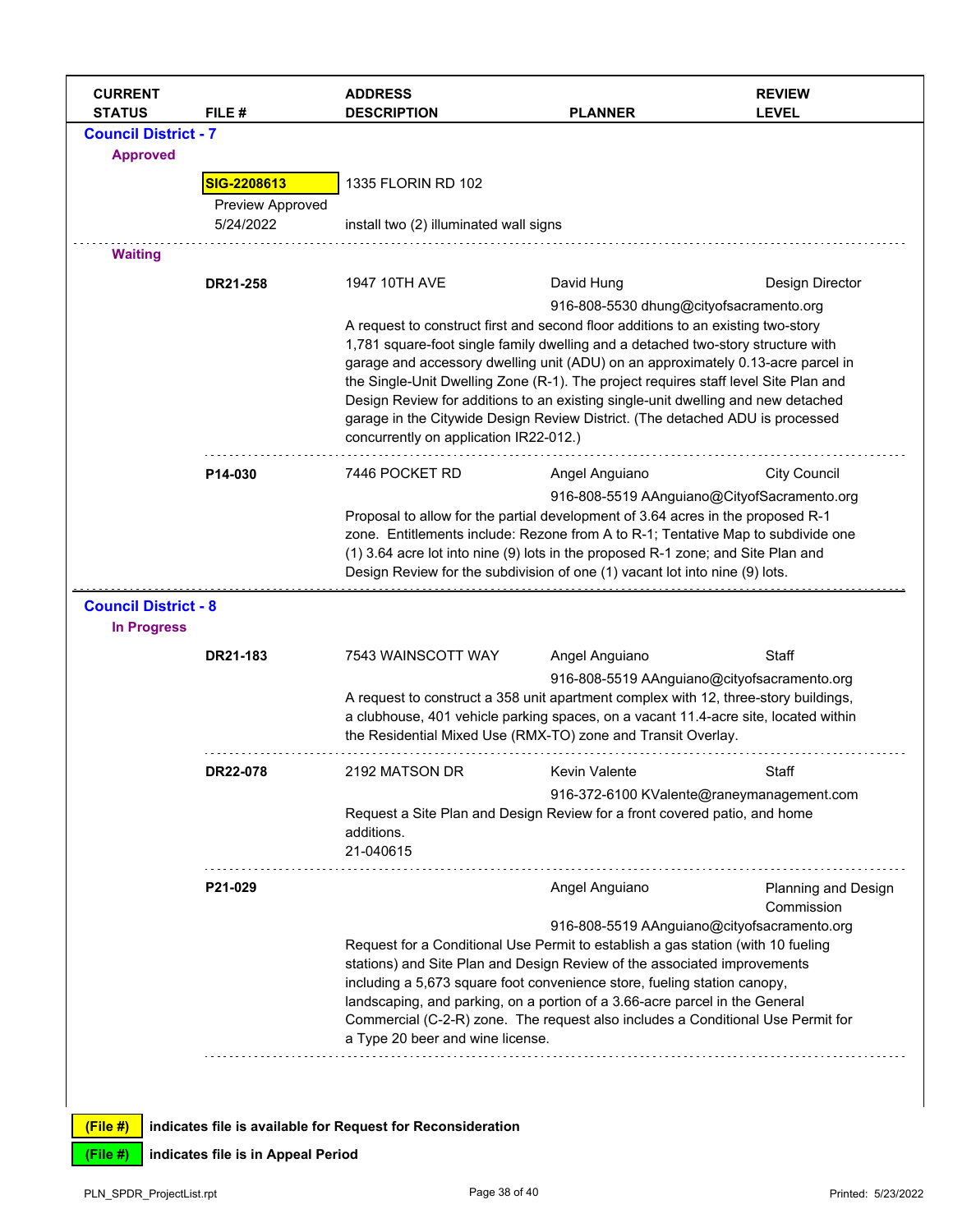| <b>CURRENT</b><br><b>STATUS</b> | FILE #                 | <b>ADDRESS</b><br><b>DESCRIPTION</b>                                                                                                                                                                                                                                                                                                                                                                                                                                                                                           | <b>PLANNER</b>                                                                                                                                                                                                                                                                                                                                                                                                                                                                                                                                                                                                     | <b>REVIEW</b><br><b>LEVEL</b>     |  |
|---------------------------------|------------------------|--------------------------------------------------------------------------------------------------------------------------------------------------------------------------------------------------------------------------------------------------------------------------------------------------------------------------------------------------------------------------------------------------------------------------------------------------------------------------------------------------------------------------------|--------------------------------------------------------------------------------------------------------------------------------------------------------------------------------------------------------------------------------------------------------------------------------------------------------------------------------------------------------------------------------------------------------------------------------------------------------------------------------------------------------------------------------------------------------------------------------------------------------------------|-----------------------------------|--|
| <b>Council District - 8</b>     |                        |                                                                                                                                                                                                                                                                                                                                                                                                                                                                                                                                |                                                                                                                                                                                                                                                                                                                                                                                                                                                                                                                                                                                                                    |                                   |  |
| <b>In Progress</b>              |                        |                                                                                                                                                                                                                                                                                                                                                                                                                                                                                                                                |                                                                                                                                                                                                                                                                                                                                                                                                                                                                                                                                                                                                                    |                                   |  |
|                                 | P21-042                |                                                                                                                                                                                                                                                                                                                                                                                                                                                                                                                                | Angel Anguiano                                                                                                                                                                                                                                                                                                                                                                                                                                                                                                                                                                                                     | <b>City Council</b>               |  |
|                                 |                        | 916-808-5519 AAnguiano@cityofsacramento.org<br>The proposed project includes the development of the Stone Beetland property into<br>a mixed-use community. The requested entitlements include a General Plan<br>Amendment, Rezone, PUD Establishment, Master Parcel Tentative Map, and<br>Tentative Subdivision Map.                                                                                                                                                                                                           |                                                                                                                                                                                                                                                                                                                                                                                                                                                                                                                                                                                                                    |                                   |  |
|                                 | P21-045                | 0 FREEPORT BLVD                                                                                                                                                                                                                                                                                                                                                                                                                                                                                                                | Angel Anguiano                                                                                                                                                                                                                                                                                                                                                                                                                                                                                                                                                                                                     | Planning and Design<br>Commission |  |
|                                 |                        | zone.                                                                                                                                                                                                                                                                                                                                                                                                                                                                                                                          | 916-808-5519 AAnguiano@cityofsacramento.org<br>Request for a Conditional Use Permit and Site Plan and Design Review to<br>construct a 1,392-square-foot drive thru restaurant on a vacant 1.13-acre parcel in<br>the Limited Commercial (C-1-EA-2, 4) zone and Executive Airport Overlay. The<br>request also includes a rezone from the C-1 zone to the General Commercial (C-2)                                                                                                                                                                                                                                  |                                   |  |
|                                 | P22-006                | 7451 W STOCKTON BLVD                                                                                                                                                                                                                                                                                                                                                                                                                                                                                                           | Daniel Abbes                                                                                                                                                                                                                                                                                                                                                                                                                                                                                                                                                                                                       | Planning and Design<br>Commission |  |
|                                 |                        | 916-808-5873 DAbbes@cityofsacramento.org<br>A request for 1) a Conditional Use Permit to establish an oil change facility on a<br>portion of a 2.1-acre, primarily vacant site within the General Commercial (C-2)<br>zone and College Square Planned Unit Development; 2) Site Plan and Design<br>Review for the construction of a 4,000 square foot drive-through oil change facility<br>and associated site improvements. The project also involves a lot line adjustment.<br>Review level: Planning and Design Commission. |                                                                                                                                                                                                                                                                                                                                                                                                                                                                                                                                                                                                                    |                                   |  |
|                                 | P22-020                | 7911 BRUCEVILLE RD                                                                                                                                                                                                                                                                                                                                                                                                                                                                                                             | Robert W. Williams                                                                                                                                                                                                                                                                                                                                                                                                                                                                                                                                                                                                 | Planning and Design<br>Commission |  |
|                                 |                        | retailers within 600 feet.                                                                                                                                                                                                                                                                                                                                                                                                                                                                                                     | 916-808-7686 rwwilliams@cityofsacramento.org<br>Conditional Use Permit to establish a cannabis dispensary (storefront with delivery)<br>within an existing ±2,644-square-foot tenant space of an existing<br>±13,860-square-foot retail building, on approximately 1.31 acres in the General<br>Commercial zone (C-2). Site Plan & Design Review for minor exterior renovations.<br>(CORE applicant). Project requires commission level CUP due to two tobacco                                                                                                                                                     |                                   |  |
| <b>Approved</b>                 | <b>DR21-267</b>        | 8303 DELTA SHORES CIR                                                                                                                                                                                                                                                                                                                                                                                                                                                                                                          | David Hung                                                                                                                                                                                                                                                                                                                                                                                                                                                                                                                                                                                                         | Design Director                   |  |
|                                 | Approved<br>05/19/2022 |                                                                                                                                                                                                                                                                                                                                                                                                                                                                                                                                | 916-808-5530 dhung@cityofsacramento.org<br>A request for Site Plan and Design Review for the construction of 87 single-unit<br>dwellings (three house plans with three elevations each) at MDR5 with rear yard<br>setback deviation for 27 dwellings and for the construction of 76 single-unit<br>dwellings (four house plans with three elevations each) at MDR8 with side yard<br>setback deviation for 53 dwellings and rear yard setback deviation for 24 dwellings<br>within approximately 24.1 acres in the Single-Unit or Duplex Dwelling Zone<br>(R-1A-PUD) in the Delta Shores Planned Unit Development. |                                   |  |
| (File#)                         |                        | indicates file is available for Request for Reconsideration                                                                                                                                                                                                                                                                                                                                                                                                                                                                    |                                                                                                                                                                                                                                                                                                                                                                                                                                                                                                                                                                                                                    |                                   |  |